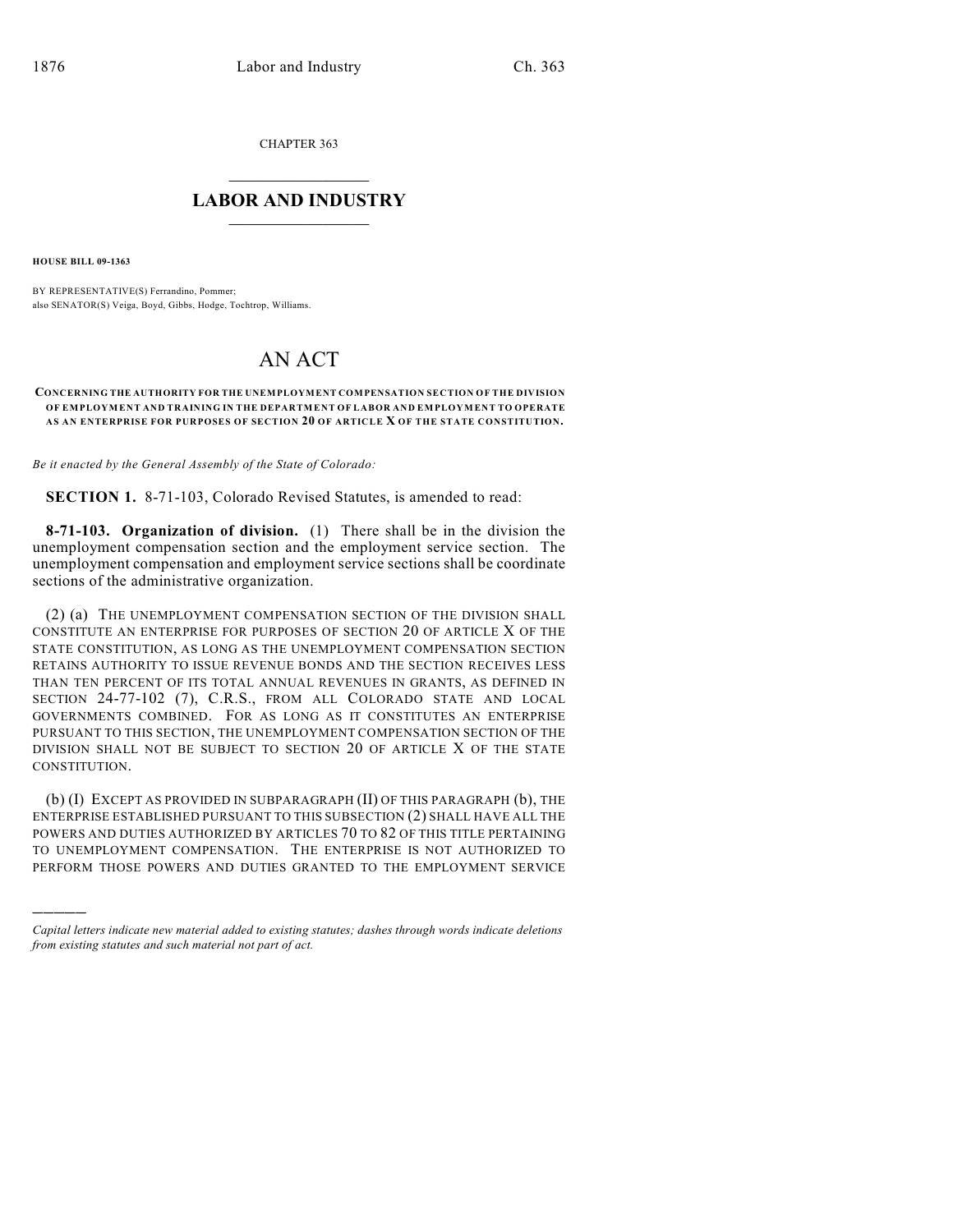SECTION OF THE DIVISION PURSUANT TO SECTION 8-71-106, AND THE DEPARTMENT'S POWERS AND DUTIES UNDER THE "COLORADO WORK FORCE INVESTMENT ACT", PART 2 OF THIS ARTICLE.

(II) THE EMPLOYMENT SUPPORT FUND ESTABLISHED IN SECTION 8-77-109 (1) SHALL NOT BE INCLUDED IN OR ADMINISTERED BY THE ENTERPRISE ESTABLISHED PURSUANT TO THIS SUBSECTION (2).

(c) NOTHING IN THIS SUBSECTION (2) SHALL BE CONSTRUED TO LIMIT OR RESTRICT THE AUTHORITY OF THE UNEMPLOYMENT COMPENSATION SECTION TO EXPEND ITS REVENUES CONSISTENT WITH THE PROVISIONS OF ARTICLES 70 TO 82 OF THIS TITLE.

(d) SUBJECT TO APPROVAL BY THE GENERAL ASSEMBLY, EITHER BY BILL OR BY JOINT RESOLUTION, AND AFTER APPROVAL BY THE GOVERNOR PURSUANT TO SECTION 39 OF ARTICLE V OF THE STATE CONSTITUTION, THE UNEMPLOYMENT COMPENSATION SECTION IS HEREBY AUTHORIZED TO ISSUE REVENUE BONDS FOR THE EXPENSES OF THE SECTION, SECURED BY ANY REVENUES OF THE SECTION.

**SECTION 2.** 8-70-103 (13), (17) (b), (20), (25), (26), and (27), Colorado Revised Statutes, are amended, and the said 8-70-103 is further amended BY THE ADDITION OF THE FOLLOWING NEW SUBSECTIONS, to read:

**8-70-103. Definitions.** As used in articles 70 to 82 of this title, unless the context otherwise requires:

(6.3) "CHARGEABLE PAYROLL" MEANS THE SUM OF CHARGEABLE WAGES.

(6.5) "CHARGEABLE WAGES" MEANS THOSE WAGES PAID AN INDIVIDUAL EMPLOYEE DURING A CALENDAR YEAR ON WHICH THE EMPLOYER OF THAT EMPLOYEE IS REQUIRED TO PAY PREMIUMS AS PROVIDED BY ARTICLE 76 OF THIS TITLE, INCLUDING ALL WAGES SUBJECT TO A TAX UNDER FEDERAL LAW, WHICH IMPOSES A TAX AGAINST WHICH CREDIT MAY BE TAKEN FOR PREMIUMS REQUIRED TO BE PAID INTO A STATE UNEMPLOYMENT FUND. FOR EACH CALENDAR YEAR, THE CHARGEABLE WAGE IS THE FIRST TEN THOUSAND DOLLARS PAID AN INDIVIDUAL.

(13) "Fund" means the unemployment compensation fund established in section 8-77-101 (1) to which all taxes PREMIUMS required and from which all benefits under articles 70 to 82 of this title shall be paid.

(17) (b) "Interested party" to a  $\text{tax}$  PREMIUM liability determination means the division and the employer whose business has been issued a liability determination by the division.

 $(20)$  "Payments in lieu of taxes PREMIUMS" means the money payments made into the fund by an employer pursuant to the provisions of sections 8-76-108 to 8-76-110.

(23.5) "PREMIUMS" MEANS THE MONEY PAYMENTS TO THE UNEMPLOYMENT COMPENSATION FUND REQUIRED BY ARTICLES 70 TO 82 OF THIS TITLE.

(25) "Taxable payroll" means the sum of taxable wages.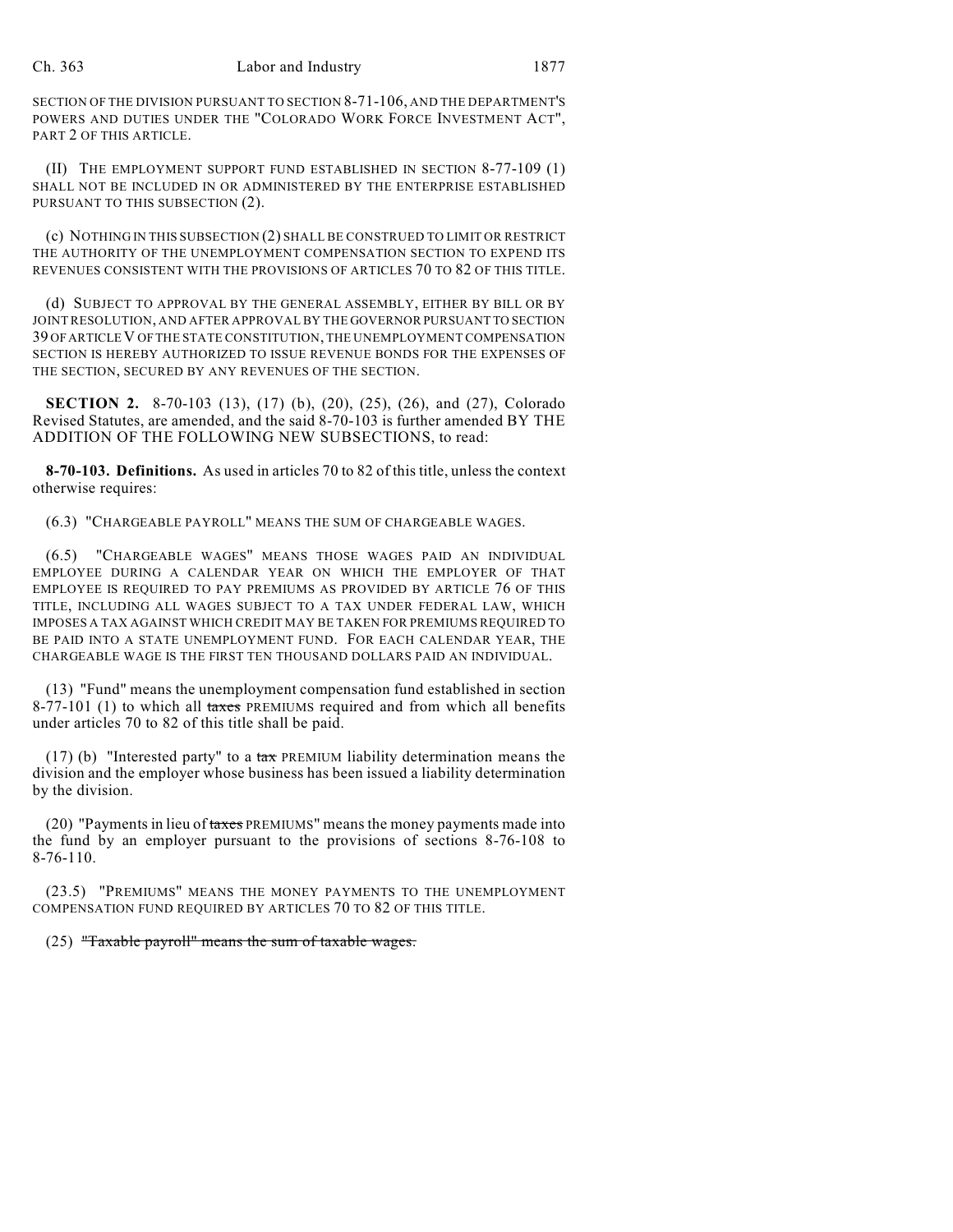(26) "Taxable wages" means those wages paid an individual employee during a calendar year on which the employer of that employee is required to pay tax as provided by article 76 of this title, including all wages subject to a tax under federal law which imposes a tax against which credit may be taken for taxes required to be paid into a state unemployment fund. For the calendar year commencing January 1, 1983, the taxable wage is the first seven thousand dollars paid an individual. For the calendar years commencing January 1, 1984, 1985, and 1986, the taxable wage is the first eight thousand dollars paid an individual. For the calendar year commencing January 1, 1987, the taxable wage is the first nine thousand dollars paid an individual. For the calendar year commencing January 1, 1988, and each calendar year thereafter, the taxable wage is the first ten thousand dollars paid an individual.

(27) "Taxes" means the money payments to the unemployment compensation fund required by articles 70 to 82 of this title.

**SECTION 3.** 8-70-107, Colorado Revised Statutes, is amended to read:

**8-70-107. Disposition of funds in event of unconstitutionality.** (1) Articles 70 to 74 and 76 to 81 of this title are enacted for the purpose of participating in the advantages available to the state of Colorado under the federal "Social Security Act", as amended. In the event that Title IX of said act THE FEDERAL "SOCIAL SECURITY ACT" or any amendments thereto TO THE FEDERAL ACT are amended or repealed by congress or are held unconstitutional by the supreme court of the United States, with the result that no portion of the taxes PREMIUMS required under said articles 70 TO 74 AND 76 TO 81 OF THIS TITLE may be credited against the tax imposed by said Title IX OF THE FEDERAL "SOCIAL SECURITY ACT", the division shall thereupon requisition from the unemployment trust fund all moneys therein IN THE TRUST FUND standing to the credit of the state of Colorado, and such moneys, together with any other moneys in the unemployment compensation fund, shall be refunded to the contributors proportionate to their unexpended balances in the fund.

(2) In the event that the provisions of articles 70 to 74 and 76 to 81 of this title requiring the payment of taxes PREMIUMS and benefits are held invalid under the constitution of this state by the supreme court of this state or the supreme court of the United States or are held invalid under the United States constitution by the supreme court of the United States or the supreme court of this state, the division shall thereupon requisition from the unemployment trust fund all moneys therein IN THE TRUST FUND standing to the credit of the state of Colorado, and such moneys, together with any other moneys in the unemployment compensation fund, shall be held in custody by the state treasurer in the same manner as provided in section 8-77-105 until such time as the general assembly provides for the disposition thereof OF THE MONEYS; except that the general assembly shall not dispose of such THE moneys otherwise OTHER than for unemployment compensation purposes or for reimbursements to the contributors under the provisions of said articles ARTICLES 70 TO 74 AND 76 TO 81 OF THIS TITLE, proportionate to their unexpended balances in the fund.

**SECTION 4.** 8-70-113 (1) (g) and (1) (h), Colorado Revised Statutes, are amended to read: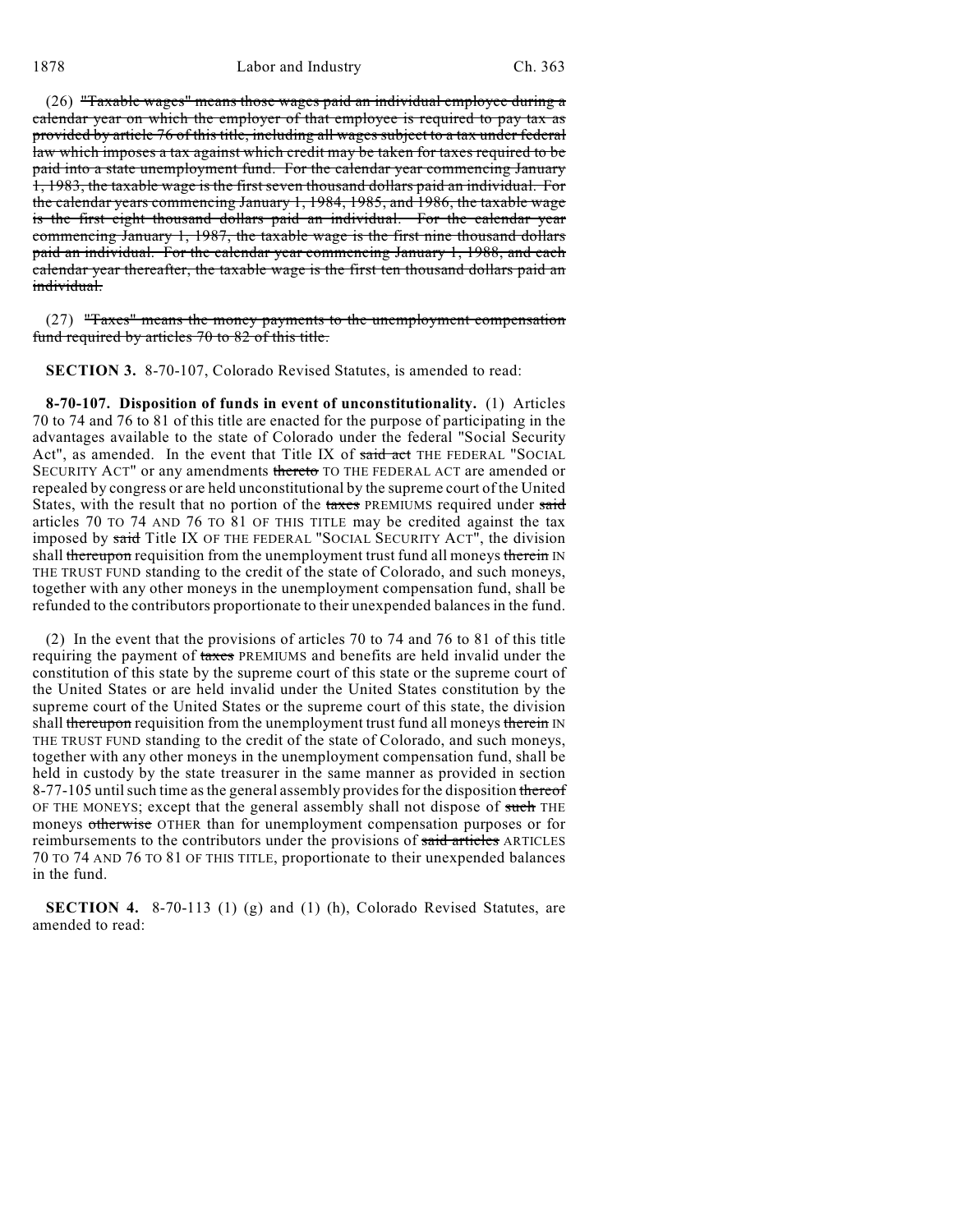## **8-70-113. Employer - definition.** (1) "Employer" means:

(g) Any employing unit which THAT is not defined as an employer under this section but for which, within either the current or the preceding calendar year, service is or was performed with respect to which such employing unit is liable for any federal tax against which credit may be taken for taxes PREMIUMS required to be paid into a state unemployment fund;

(h) Any employing unit which THAT, as a condition for approval of articles 70 to 82 of this title for full tax credit against the tax imposed by the "Federal Unemployment Tax Act" FOR PREMIUMS PAID, is required, pursuant to such act, to be an employer under articles 70 to 82 of this title;

**SECTION 5.** 8-70-114 (2) (b) (VI) and (2) (b) (VII), the introductory portion to 8-70-114 (2) (g) (III), and 8-70-114 (2) (g) (III) (A), (3) (a), (3) (c), (6) (c), and (6) (e), Colorado Revised Statutes, are amended to read:

**8-70-114. Employing unit - definitions - rules - employee leasing company certification fund.** (2) (b) Notwithstanding the provisions of subsection (1) of this section, an employee leasing company shall be considered an employing unit or the coemployer of a work-site employer's employees if, pursuant to an employee leasing company contract with the work-site employer, it has the following rights and responsibilities:

(VI) The employee leasing company, as the employing unit or co-employer, has the responsibility for payment of wages to the workers pursuant to the employee leasing company contract. The employee leasing company, as the employing unit or co-employer, has responsibility for reporting, withholding, and paying any applicable taxes AND PREMIUMS with respect to the employee's wages or payment of sponsored employee benefit plans pursuant to the employee leasing company contract.

(VII) Each employee leasing company shall pay wages and collect, report, and pay all payroll-related taxes AND PREMIUMS from its own accounts for all covered employees. Each employee leasing company shall pay unemployment compensation insurance taxes PREMIUMS and provide, maintain, and secure all records and documents required of work-site employers under the unemployment insurance laws of this state for covered employees. For unemployment reporting purposes, each employee leasing company is the only employing unit for covered employees and shall have the responsibility for unemployment compensation insurance as required of an employer pursuant to the "Colorado Employment Security Act", articles 70 to 82 of this title.

(g) (III) Each employee leasing company shall annually certify and provide evidence to the department that it meets one of the following criteria to provide securitization of unemployment taxes PREMIUMS:

(A) Execute and file a surety bond or deposit with the division money or a letter of credit equivalent to fifty percent of the average annual amount of unemployment tax PREMIUM assessed within the previous calendar year. For a new employee leasing company, the initial bond amount will be the standard  $\text{tax}$  PREMIUM rate, AS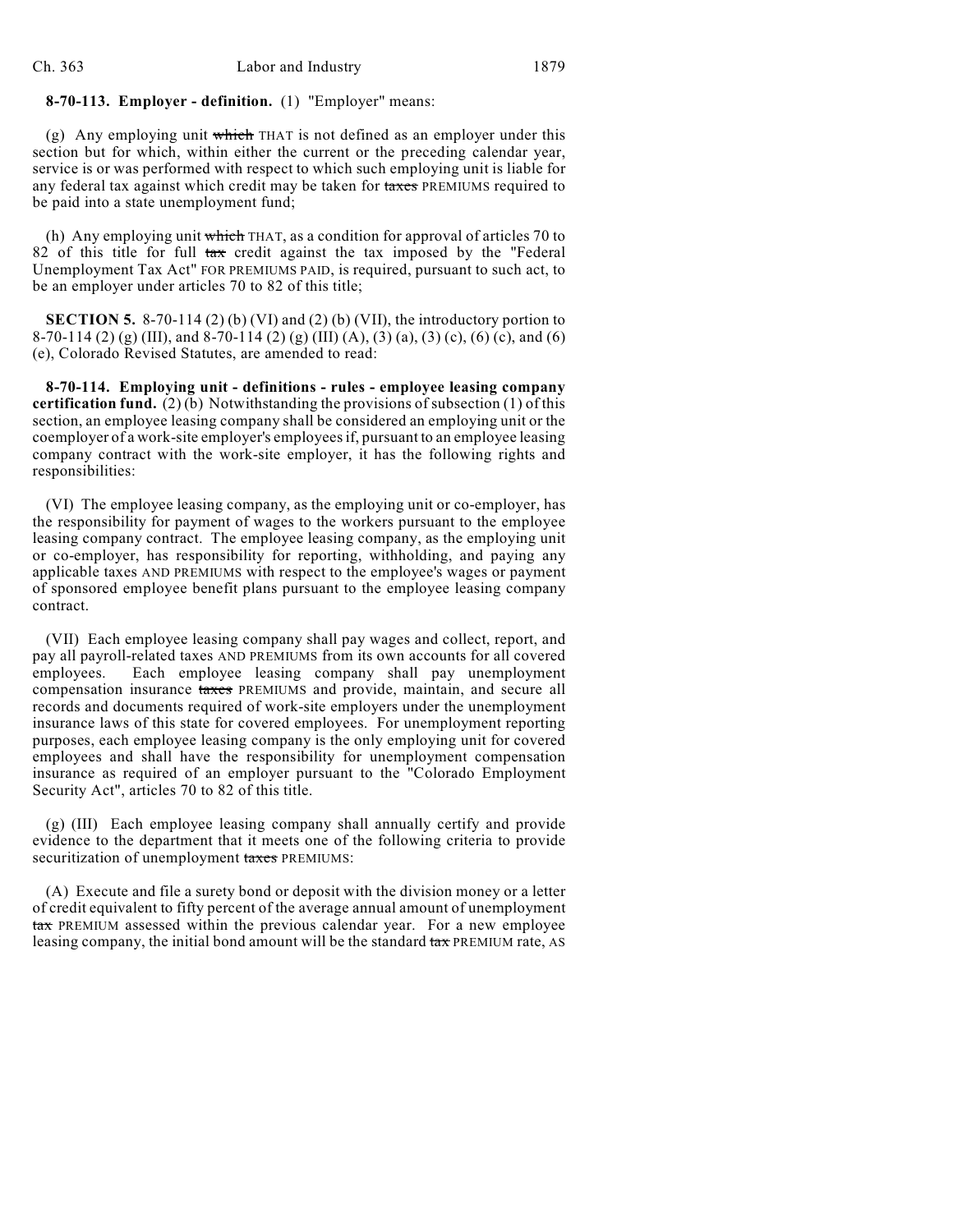DETERMINED PURSUANT TO SECTION 8-76-103, multiplied by fifty percent of the estimated projected taxable CHARGEABLE payroll for the current calendar year as estimated by the employee leasing company.

(3) (a) The status of an employee leasing company as the employing unit or a co-employer of a work-site employer's employees shall be revoked by the division if such employee leasing company fails to file the required reports or pay the taxes PREMIUMS due under the provisions of articles 70 to 82 of this title. The effective date of any such A revocation shall be the first day of the quarter for which the reports and taxes PREMIUMS are due. In the event of such a revocation, the work-site employer shall become liable for the reports and taxes PREMIUMS due.

(c) The provisions of paragraph (a) of this subsection (3) shall not apply if an employee leasing company acts as an agent for a work-site employer pursuant to the provisions of subsection (1) of this section, files the required reports, and pays the taxes PREMIUMS due under an account established for the work-site employer.

(6) (c) **Tax or premium credits and other incentives.** For purposes of determination of employment-based tax OR PREMIUM credits, such as economic development, enterprise zone, development zone, and other such economic incentives provided by the state or any other governmental entity, work-site employees shall be deemed employees solely of the work-site employer. A work-site employer shall be entitled to the benefit of any tax OR PREMIUM credit, economic incentive, or other benefit arising as the result of the employment of work-site employees of the work-site employer. If the grant or amount of any credit, benefit, or other incentive is based on number of employees, then each work-site employer shall be treated as employing only those work-site employees coemployed by the work-site employer. Work-site employees working for other work-site employers of the employee leasing company shall not be counted. Upon request by a work-site employer or an agency or department of this state, each employee leasing company shall provide employment information reasonably required by any agency or department of this state responsible for administration of any tax OR PREMIUM credit or economic incentive and necessary to support any request, claim, application, or other action by a work-site employer seeking the tax OR PREMIUM credit or economic incentive.

(e) **Taxes, premiums, fees, other assessments.** (I) A tax, PREMIUM, fee, surcharge, penalty, or any other assessment on a work-site employer or employee leasing company on the basis of the number of employees shall be assessed:

(A) Against the work-site employer for the work-site employees under the employee leasing company contract with the employee leasing company; and

(B) Against the employee leasing company for the employees of the employee leasing company who are not work-site employees for any work-site employers in the state.

(II) For a tax OR PREMIUM imposed or calculated upon the basis of total payroll, an employee leasing company may apply any small business allowance or exemption available to the work-site employer for the work-site employees for purposes of computing the tax OR PREMIUM.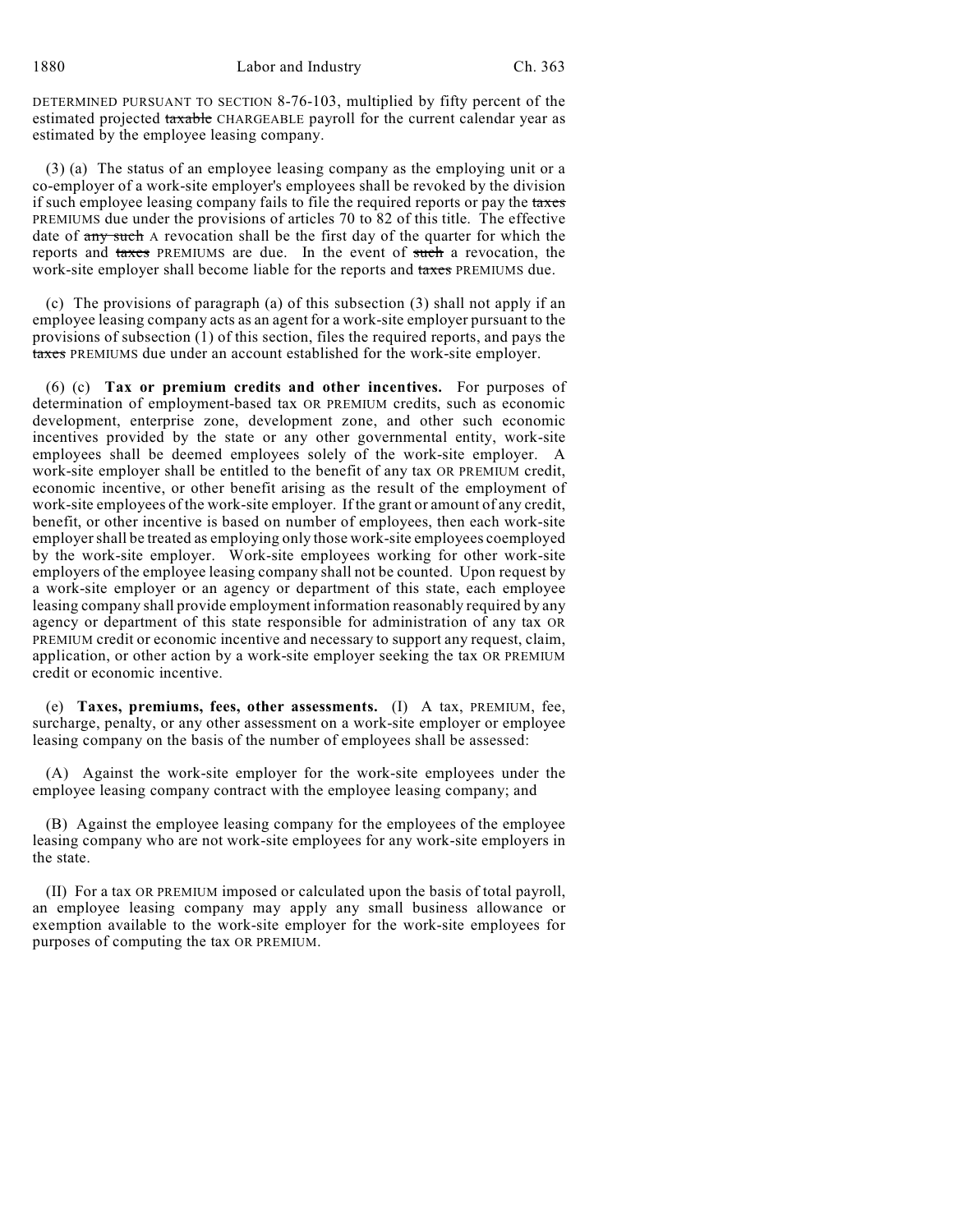(III) The provisions of this paragraph (e) shall not apply to the reporting, withholding, and paying of taxes OR PREMIUMS pursuant to subparagraphs (VI) and (VII) of paragraph (b) of subsection (2) of this section.

**SECTION 6.** 8-70-124, Colorado Revised Statutes, is amended to read:

**8-70-124. Employment - credit - state unemployment fund.** Notwithstanding any other provisions of sections 8-70-115 to 8-70-125, "employment" means services with respect to which a tax is required to be paid under any federal law imposing a tax against which credit may be taken for taxes PREMIUMS required to be paid into a state unemployment fund or which, as a condition for full tax credit against the tax imposed by the "Federal Unemployment Tax Act", is required to be covered under articles 70 to 82 of this title.

**SECTION 7.** 8-70-130, Colorado Revised Statutes, is amended to read:

**8-70-130. Employment does not include - instrumentalities of United States.** "Employment" does not include services performed in the employ of the United States government, a national bank or state bank which THAT is a member of the federal reserve system, or a federal savings and loan association or a state building and loan association which THAT is a member of the federal home loan bank system, which institutions were, prior to January 1, 1972, exempt from articles 70 to 82 of this title, or any other instrumentality of the United States exempt under the constitution of the United States from the taxes PREMIUMS imposed by articles 70 to 82 of this title; except that, to the extent that the congress of the United States permits states to require any instrumentalities of the United States to make payments into an unemployment fund under a state unemployment compensation law, all of the provisions of articles 70 to 82 of this title shall be applicable to such instrumentalities and to services performed for such instrumentalities in the same manner, to the same extent, and on the same terms as to all other employers, employing units, individuals, and services. If this state is not certified for any year by the United States secretary of labor under section 3304 of the federal "Internal Revenue Code of 1986", as amended, the payments required of such instrumentalities with respect to such year shall be refunded by the division from the fund in the same manner and within the same period as is provided in section 8-79-108 with respect to taxes PREMIUMS erroneously collected.

**SECTION 8.** 8-72-107 (1), Colorado Revised Statutes, is amended to read:

**8-72-107. Records and reports - fee - violation - penalty.** (1) Each employing unit shall keep true and accurate work records, containing such information as the division may prescribe. Such records shall be retained for a period of not less than five years and shall be open to inspection and be subject to being copied by the division or its authorized representatives at any reasonable time and as often as may be necessary. The division or any referee may require from any employing unit any sworn or unsworn reports, with respect to persons employed by it, which it or the referee deems necessary for the effective administration of articles 70 to 82 of this title. Information thus obtained, or obtained from any individual pursuant to the administration of articles 70 to 82 of this title, except to the extent necessary for the proper presentation of a claim, or withholding tax OR UNEMPLOYMENT INSURANCE account numbers if such numbers are obtained from the department of revenue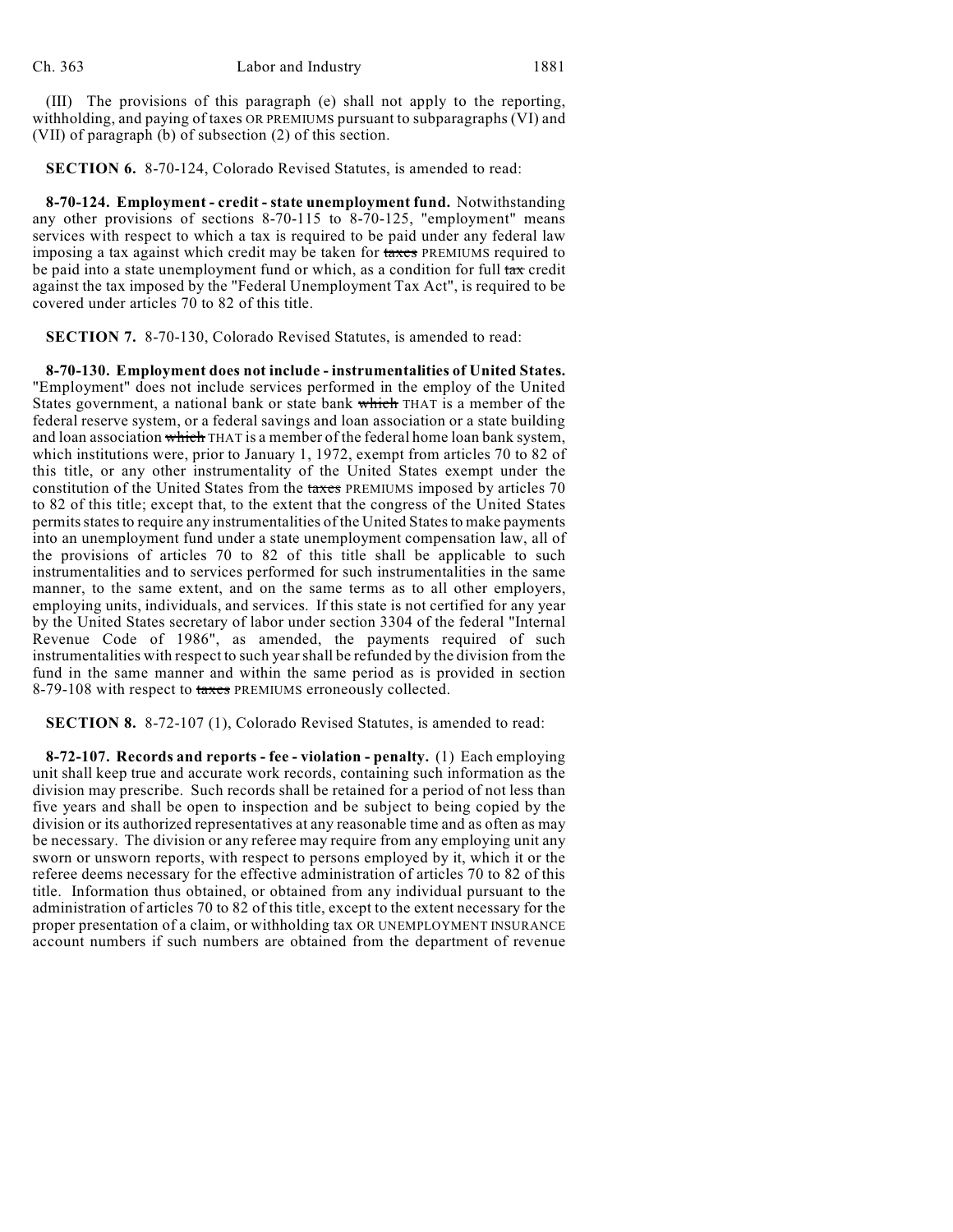pursuant to section 39-21-113, C.R.S., shall be held confidential and shall not be published or be open to public inspection (other than to public employees in the performance of their public duties, to an agent of a state or local child support enforcement agency pursuant to section 8-72-109 (9), or to an agent of the division designated as such in writing for the purpose of accomplishing certain of the division's functions) in any manner revealing the individual's or employing unit's identity. Any interested party or such party's authorized representative, in preparation for and prior to any hearing on a claim governed by articles 70 to 82 of this title, shall be entitled to examine and, upon the payment of a reasonable fee to the division, obtain a copy of any materials contained in such records to the extent necessary for proper presentation of the party's position at the hearing. Notwithstanding said provisions of this subsection (1), any applicant for work shall be entitled to examine and copy, or obtain a copy from the division upon payment of the costs of duplication, any letters of reference or other similar documents pertaining to the applicant which THAT are in possession of the division. Any employee or member of the division or any referee who violates any provision of this article is guilty of a misdemeanor and, upon conviction thereof, shall be punished by a fine of not less than twenty dollars nor more than two hundred dollars, or by imprisonment in the county jail for not more than ninety days, or by both such fine and imprisonment.

**SECTION 9.** 8-72-110 (2) and (4), Colorado Revised Statutes, are amended to read:

**8-72-110. Reciprocal interstate agreements.** (2) The division is authorized to enter into reciprocal arrangements with appropriate and duly authorized agencies of other states or of the federal government, or both, whereby wages for insured work paid in another state or by the federal government shall be deemed to be wages for insured work under articles 70 to 82 of this title; and wages for insured work paid under the provisions of articles 70 to 82 of this title shall be deemed to be wages on the basis of which unemployment insurance is payable under such law of another state or of the federal government. No such arrangement shall be entered into unless it contains provision for reimbursement to the fund for such of the benefits paid under articles 70 to 82 of this title on the basis of such wages and provision for reimbursement from the fund for such benefits paid under such other law on the basis of wages for insured work as the division finds will be fair and reasonable to all affected interests. Reimbursements paid from the fund pursuant to this section shall be deemed to be benefits for the purposes of articles 70 to 82 of this title; except that no charge shall be made to a taxpaying PREMIUM-PAYING employer's account under sections 8-76-101 to 8-76-104. With the exception of benefit overpayments, such noncharging shall not apply to reimbursing employer accounts which THAT will be charged in accordance with section 8-76-103 in the same amount and to the same extent as if the reimbursement to another state had been benefits based solely on wages paid by an employer covered by articles 70 to 82 of this title.

(4) The division is further authorized to enter into arrangements with the appropriate agencies of other states or of the federal government for the determination, adjustment, collection, and assessment of taxes PREMIUMS by employers with respect to employment within and without this state.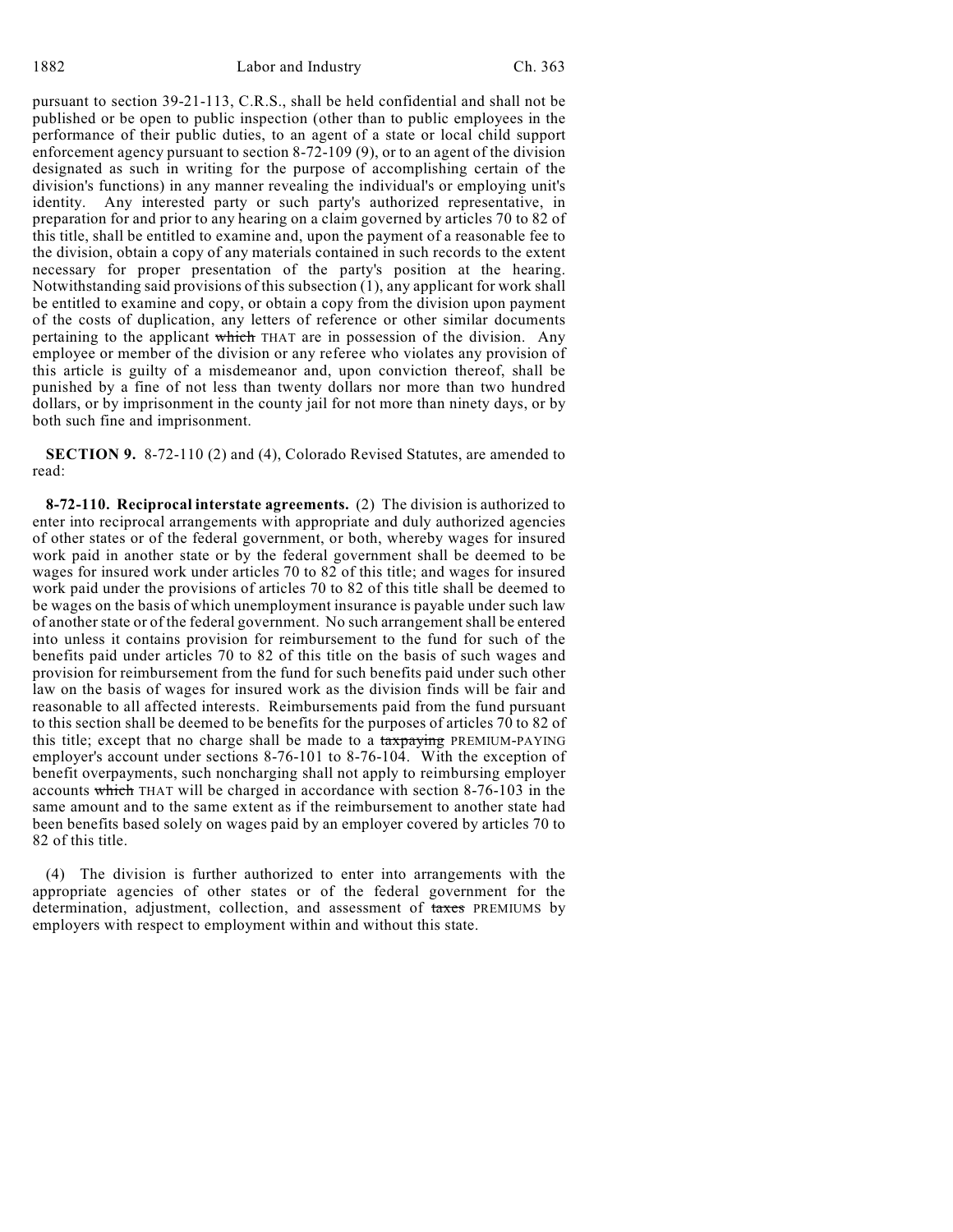**SECTION 10.** 8-73-107 (1) (h), Colorado Revised Statutes, is amended to read:

**8-73-107. Eligibility conditions - penalty.** (1) Any unemployed individual shall be eligible to receive benefits with respect to any week only if the division finds that:

(h) He THE INDIVIDUAL has furnished the division with separation and other reports containing such THE information deemed necessary by the division to determine his THE INDIVIDUAL'S eligibility for benefits, but this provision shall not apply if he THE INDIVIDUAL proves to the satisfaction of the division that he OR SHE had good cause for failing to furnish such reports. The eligibility of any individual shall not be affected by the refusal or failure of an employer to furnish reports concerning separation and employment as required by articles 70 to 82 of this title and the regulations RULES pursuant thereto, and the division shall determine the eligibility of such individual upon the basis of such information it may obtain; and any employer who fails or refuses to furnish reports concerning separation and employment shall cease to be an interested party to the separation issue directly related to determinations made in accordance with section 8-73-108 (4) and (5) (e). For each instance of failure to furnish the division with such reports, the employer, unless good cause to the contrary is shown to the satisfaction of the division, may be assessed a penalty of twenty-five dollars, which shall be collected in the same manner as taxes PREMIUMS due under articles 70 to 82 of this title.

**SECTION 11.** 8-76-101, Colorado Revised Statutes, is amended to read:

**8-76-101. Payment.** (1) Taxes PREMIUMS shall accrue and become payable by each employer for each calendar year in which he THE EMPLOYER is subject to articles  $70$  to 82 of this title with respect to wages for employment. The taxes PREMIUMS shall become due and be paid by each employer to the division for the fund in accordance with such regulations as RULES PRESCRIBED BY the director of the division may prescribe and shall not be deducted, in whole or in part, from the wages of individuals in such THE employer's employ.

(2) In the payment of any taxes PREMIUMS, a fractional part of a cent shall be disregarded unless it amounts to one-half cent or more, in which case it shall be increased to one cent.

(3)  $\Theta$ n and after January 1, 2002, When the quarterly amount of taxes PREMIUMS due is less than five dollars, payment of such tax THE PREMIUMS shall not be required.

**SECTION 12.** 8-76-102, Colorado Revised Statutes, is amended to read:

**8-76-102. Rate of premiums - surcharge.** (1) Each employer shall pay taxes PREMIUMS equal to two and seven-tenths percent of taxable CHARGEABLE wages paid by the employer during each calendar year, with respect to employment occurring after June 30, 1941, except as may be otherwise prescribed in section 8-76-103. As used in this section, "taxable CHARGEABLE wages paid" shall include taxable CHARGEABLE wages constructively paid as well as taxable CHARGEABLE wages actually paid.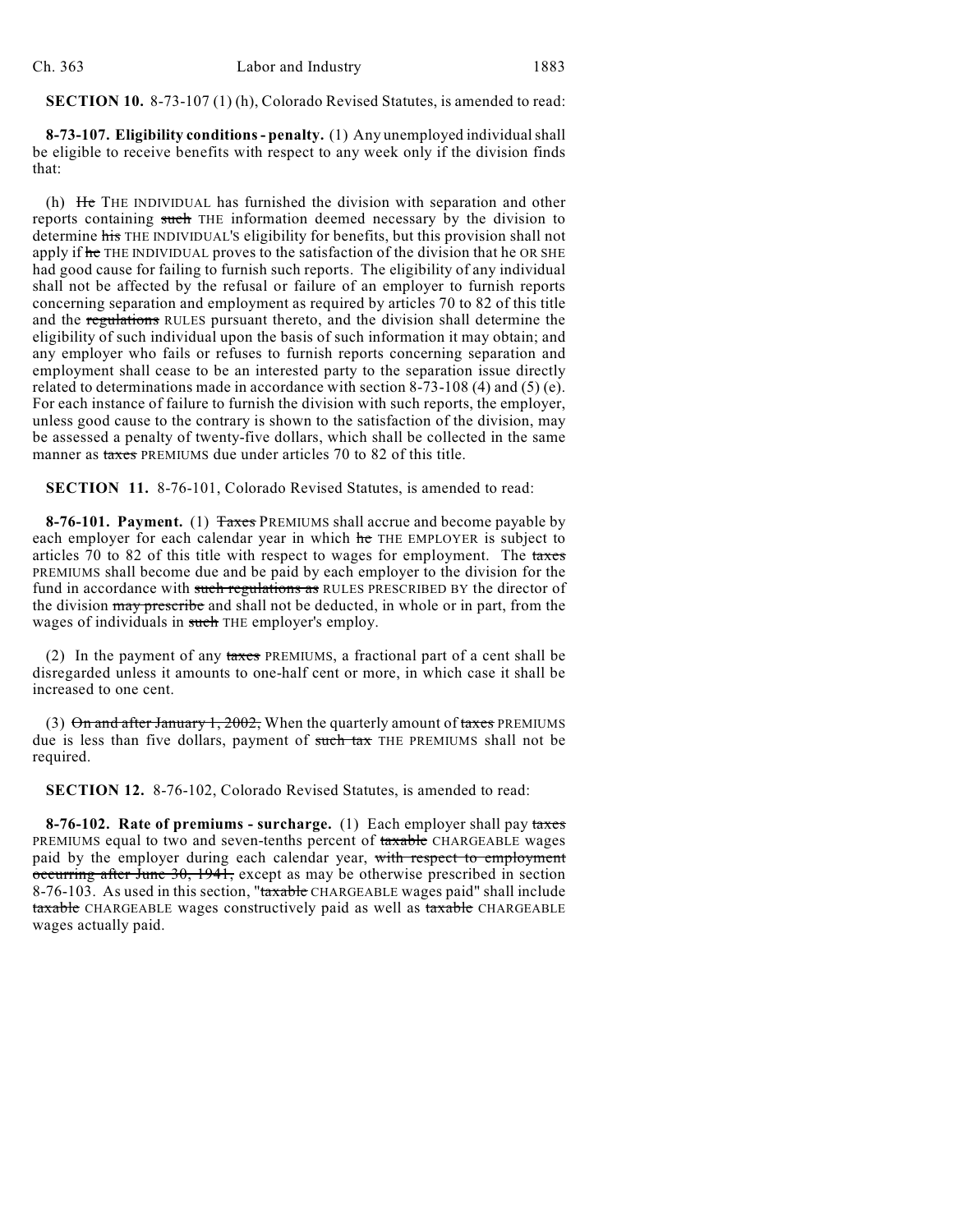(2) Each employing unit becoming an employer under the new definition of employer contained in articles 70 to 82 of this title who would not be an employer under the old definition for employer shall be liable for  $\frac{1}{4}$  PREMIUMS only on taxable CHARGEABLE wages paid subsequent to June 30, 1941, with respect to employment.

(3) (a) Notwithstanding any other provision of law to the contrary, if political subdivisions or their instrumentalities have elected singly, severally, or in toto to become taxpaying employers as permitted by section 8-76-108, such employing units shall pay taxes at the rate of three-tenths of one percent of total wages beginning with the calendar year 1978 and shall continue to pay such rate through December 31, 1979, unless sooner increased or decreased by the division based on benefit cost experience. A political subdivision or its instrumentality which THAT has elected to become a taxpaying PREMIUM-PAYING employer shall have its account charged with the full amount of all regular and extended benefits that are attributable to service in its employ.

(b) (I) The  $\frac{\tan x}{\tan x}$  PREMIUM rate for political subdivisions or their instrumentalities shall be examined after July 1, 1978, ANNUALLY in conjunction with such THE employers' benefit experience and may be adjusted for the calendar year 1979 and similarly adjusted for succeeding calendar years on a year-by-year basis as prescribed by section 8-76-103 (3) (b) (I).

(II) The division shall notify all political subdivisions or their instrumentalities, as defined in paragraph (a) of this subsection (3), of the  $\text{tax}$  PREMIUM rate no later than January 1 of the year for which the rate applies.

#### (c) Repealed.

(4) (a) Based on the amount of benefits paid and not chargeable to any active employer account prior to each July 1, beginning July 1, 1983, the division shall annually establish a tax, rounded to the nearest one-tenth of one percent. The total amount of benefits not effectively charged shall be divided by the total taxable payroll estimated to be paid by all employers in the ensuing calendar year. The resulting percentage, rounded to the nearest one-tenth of one percent, with fifty percent allocated to the unemployment compensation fund and fifty percent allocated to the employment support fund created under the provisions of section 8-77-109, shall be the surcharge tax rate beginning July 1, 1999. The surcharge tax rate shall then be added to the employer's standard or computed tax rate with eighty percent of the surcharge tax revenues considered as revenues for purposes of calculating the tax surcharge pursuant to this paragraph (a). This tax rate added to the employer tax rate shall also be identified separately on the employer tax rate notice as the tax surcharge for benefits not effectively charged. The combined rate shall be the employer's tax rate for the ensuing calendar year. The division shall use the four quarters most recently available for benefits not effectively charged prior to the computation date used for determinations undersection 8-76-103. Since total taxable payroll is estimated and the tax rate rounded, any amount for the benefits not effectively charged and not fully recovered in one year shall be added to the following calendar year's identified amount. Any amount recovered over that amount shall be subtracted from the following calendar year's identified amount. The tax surcharge established by this subsection (4) shall not be assessed against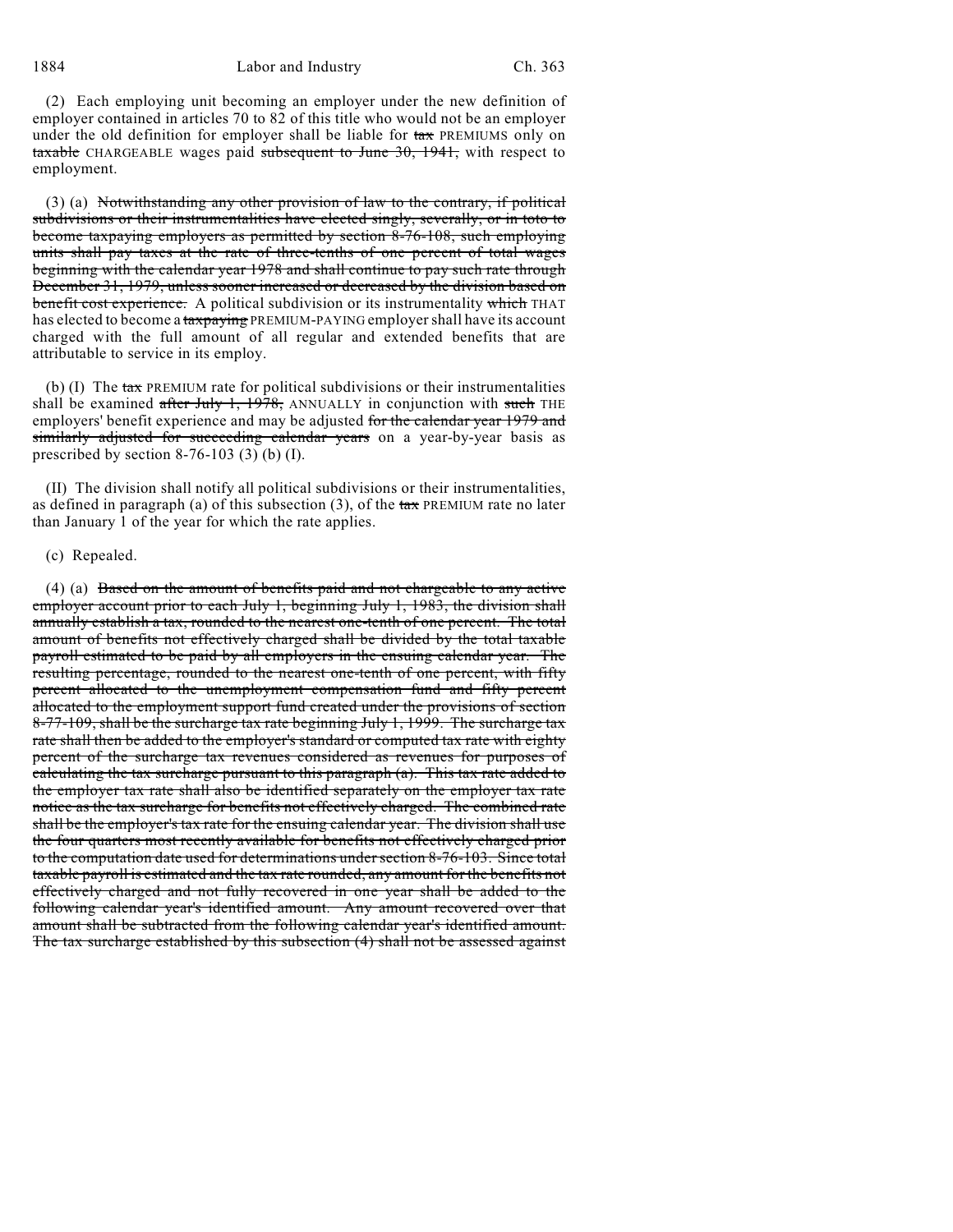#### Ch. 363 Labor and Industry 1885

any employer whose benefit-charge account balance is zero, and the estimated taxable payrolls of such employers shall not be included in the calculation of the surcharge tax rate; except that, if the employer is still being rated under the provisions of section 8-76-103 (3) (a), such employer is subject to the surcharge tax rate.

(b) Effective July 1, 1999, and until such time as employers' federal unemployment taxes are returned to the state by the federal government at levels sufficient to permit the effective administration of the provisions of articles 70 to 82 of this title, fifty percent of the PREMIUM surcharge  $\frac{\tan x}{\tan x}$  established by  $\frac{\tan x}{\tan x}$ of this subsection (4) shall be segregated and deposited in the employment support fund created in section 8-77-109.

(c) Effective January 1, 1998, the  $\frac{1}{4}$  PREMIUM surcharge established by this subsection (4) shall not be assessed against any employer whose benefit-charge account balance for the last three fiscal years immediately preceding the computation date is less than one hundred dollars.

(d) Effective calendar year 2000, the provisions of paragraph (a) of this subsection (4) regarding annual computation of the surcharge tax rate shall no longer apply and the annual PREMIUM surcharge tax rate shall be established at 0.22 percent, with fifty percent of the PREMIUM surcharge tax rate allocated to the general fund and fifty percent of the PREMIUM surcharge tax rate allocated to the employment support fund created under the provisions of section 8-77-109; except that, beginning July 1, 2004, the amount allocated to the general fund shall be allocated to the unemployment compensation fund. The PREMIUM surcharge  $\text{tax rate}$ shall then be added to the employer's standard or computed tax PREMIUM rate. This tax THE PREMIUM SURCHARGE rate added to the employer tax PREMIUM rate shall also be identified separately on the employer  $\text{tax}$  PREMIUM rate notice as the  $\text{tax}$ PREMIUM surcharge for benefits not effectively charged. The combined rate shall be the employer's tax PREMIUM rate for the ensuing calendar year. The PREMIUM surcharge established by this subsection (4) shall not be assessed against any employer whose benefit-charge account balance is zero; except that, if the employer is still being rated under the provisions of section 8-76-103 (3) (a), such employer is subject to the PREMIUM surcharge tax rate.

 $(5)$  (a) (I) A solvency tax surcharge shall be assessed when the fund balance on any June 30 is equal to or less than nine-tenths of one percent of the total wages reported by ratable employers for the calendar year, or the most recent available four consecutive quarters prior to the last computation date. The solvency  $\frac{\tan x}{\tan x}$  surcharge shall be assessed on all ratable employers beginning with the next calendar year, which AND THE SOLVENCY SURCHARGE shall then be added to the employer's standard or computed tax PREMIUM rate. This tax THE SOLVENCY SURCHARGE rate added to the employer's tax PREMIUM rate shall also be identified separately on the employer's  $\frac{\text{tax}}{\text{PREMIUM}}$  rate notice as the solvency  $\frac{\text{tax}}{\text{tax}}$  surcharge. The solvency  $\frac{\text{tax}}{\text{tax}}$ surcharge shall be initially assessed and then increased in the yearly increments established by paragraph (b) of this subsection (5) until the June 30 fund balance is greater than the fund level established by this subsection (5) but in no case shall exceed the rate schedule in effect January 1, 1990.

## (II) If, on June 30, 2005, the ratio of the fund balance to the total wages reported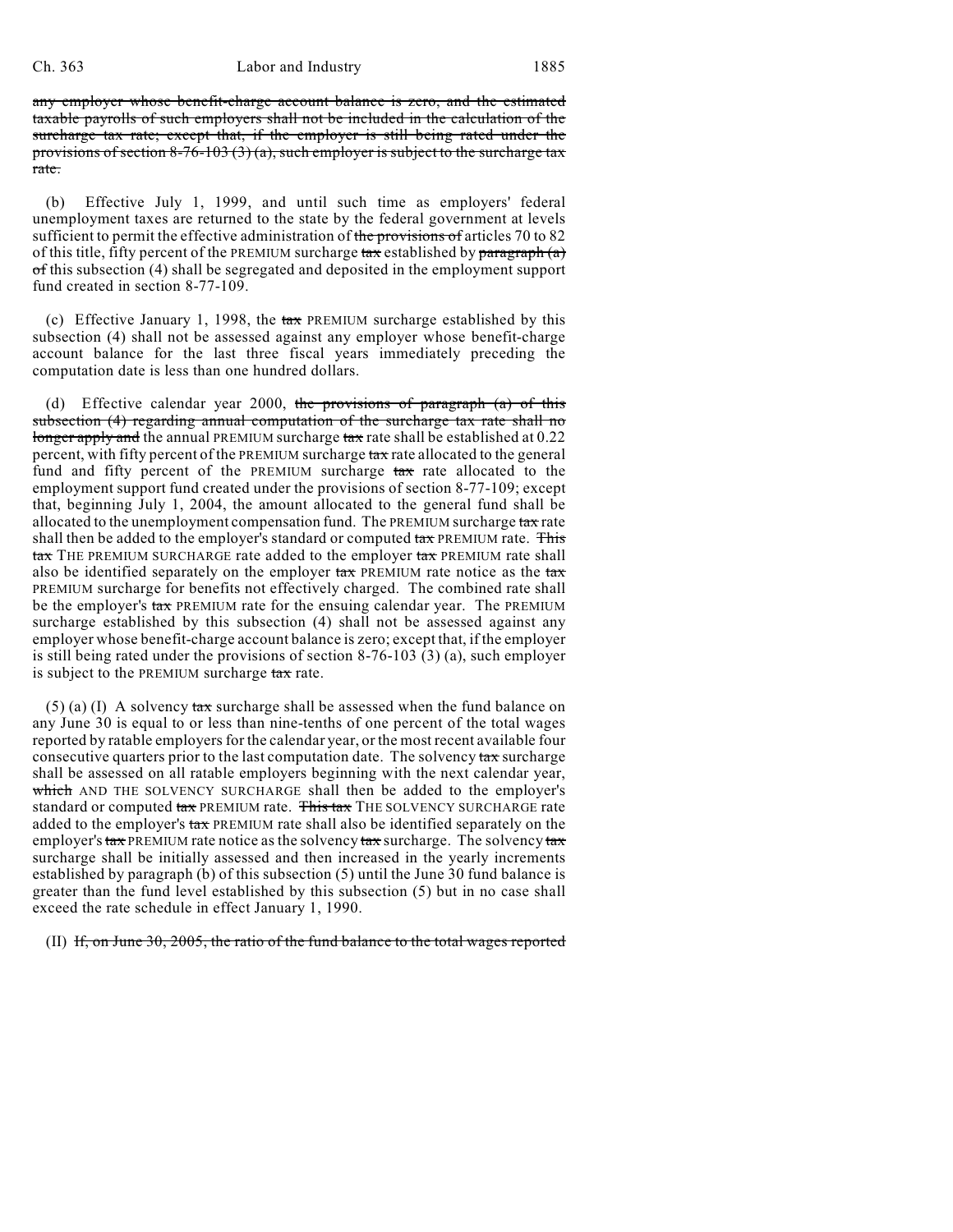by ratable employers equals or exceeds that ratio on June 30, 2004, the incremental increase in the solvency tax surcharge established in paragraph (b) of this subsection (5) shall be applied, and an amount equal to the amount of the increase in the surcharge shall be subtracted from the computation of the rated employer's standard or computed rate for the 2006 calendar year.

- (III) The solvency tax surcharge shall not be assessed against:
- (A) The covered employers of state and local governments;
- (B) Nonprofit organizations that are reimbursable REIMBURSING employers; or
- (C) Political subdivisions electing the special rate.

## (b) **Solvency surcharge rate schedule.**

| Percent<br>of<br>excess | Solvency<br>tax<br>surcharge<br>yearly<br>increment | January<br>1, 1990,<br>rate table<br>limit on<br>solvency<br>tax | Percent<br>of<br>excess | Solvency<br>tax<br>surcharge<br>yearly<br>increment | January<br>1, 1990,<br>rate table<br>limit on<br>solvency<br>tax |
|-------------------------|-----------------------------------------------------|------------------------------------------------------------------|-------------------------|-----------------------------------------------------|------------------------------------------------------------------|
| $+20$ or                |                                                     |                                                                  | $-0$                    | .006                                                | .028                                                             |
| more                    | .000                                                | .002                                                             | $-1$                    | .006                                                | .029                                                             |
| +19 through             |                                                     |                                                                  | $-2$                    | .006                                                | .030                                                             |
| $+11$                   | .001                                                | .003                                                             | $-3$                    | .006                                                | .031                                                             |
| $+10$                   | .001                                                | .004                                                             | $-4$                    | .006                                                | .032                                                             |
| $+9$                    | .001                                                | .005                                                             | $-5$                    | .007                                                | .033                                                             |
| $+8$                    | .001                                                | .006                                                             | -6                      | .007                                                | .034                                                             |
| $+7$                    | .001                                                | .007                                                             | $-7$                    | .007                                                | .035                                                             |
| $+6$                    | .002                                                | .008                                                             | $-8$                    | .007                                                | .036                                                             |
| $+5$                    | .002                                                | .009                                                             | -9                      | .007                                                | .037                                                             |
| $+4$                    | .002                                                | .010                                                             | $-10$                   | .008                                                | .038                                                             |
| $+3$                    | .003                                                | .013                                                             | $-11$                   | .008                                                | .039                                                             |
| $+2$                    | .003                                                | .016                                                             | $-12$                   | $.008$                                              | .040                                                             |
| $+1$                    | .004                                                | .020                                                             | $-13$                   | .008                                                | .041                                                             |
| $+0$                    | .005                                                | .024                                                             | $-14$                   | .008                                                | .042                                                             |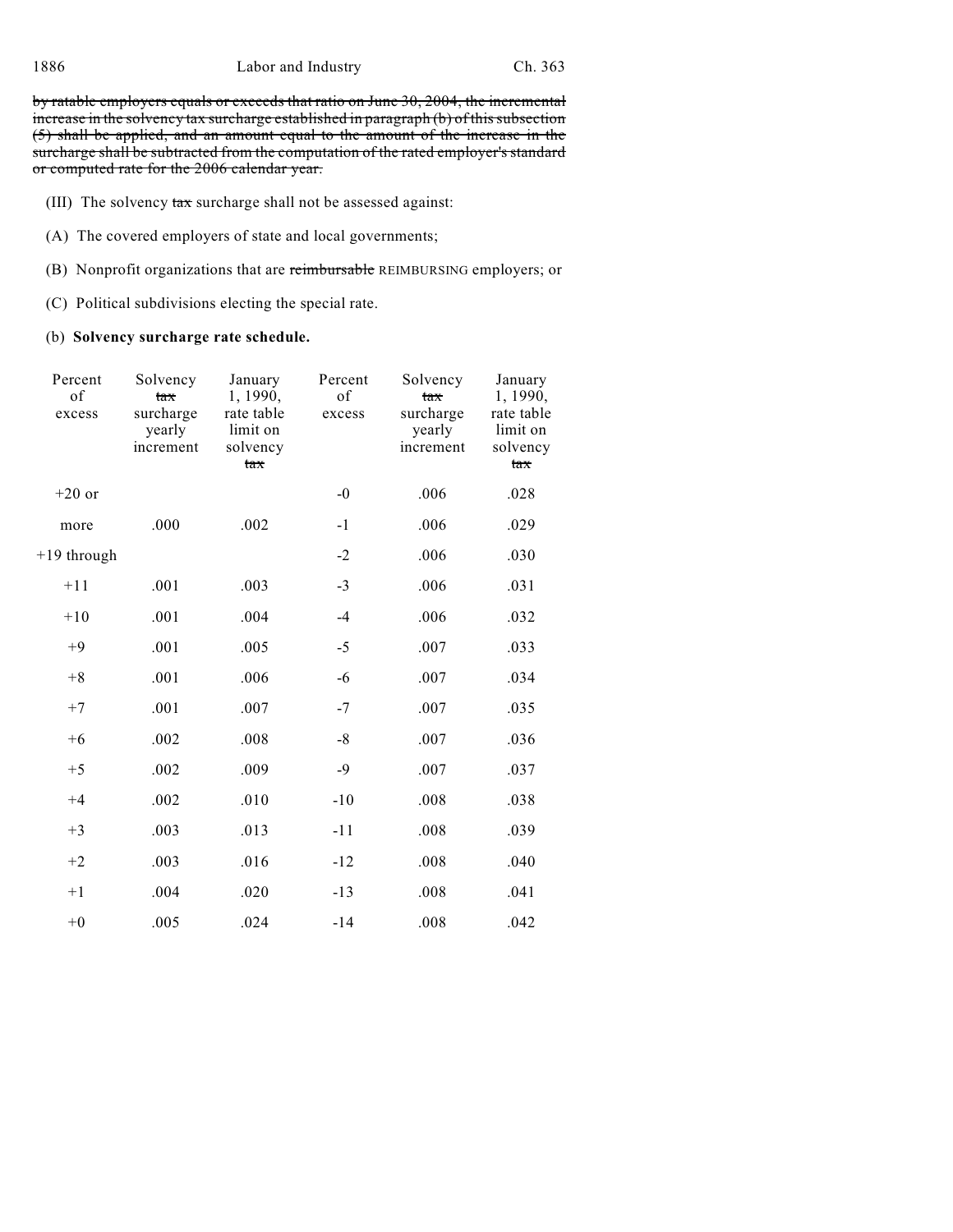| Ch. 363 |      |      | Labor and Industry |        |      |  |  |  |
|---------|------|------|--------------------|--------|------|--|--|--|
| Unrated | .006 | .027 | $-15$              | .009   | .043 |  |  |  |
|         |      |      | $-16$              | .009   | .044 |  |  |  |
|         |      |      | $-17$              | .009   | .045 |  |  |  |
|         |      |      | $-18$              | .009   | .046 |  |  |  |
|         |      |      | $-19$              | .009   | .047 |  |  |  |
|         |      |      | $-20$              | $.010$ | .048 |  |  |  |
|         |      |      | $-21$              | .010   | .049 |  |  |  |
|         |      |      | $-22$              | $.010$ | .050 |  |  |  |
|         |      |      | $-23$              | $.010$ | .051 |  |  |  |
|         |      |      | $-24$              | $.010$ | .052 |  |  |  |
|         |      |      | $-25$              | .011   | .053 |  |  |  |
|         |      |      | more than          |        |      |  |  |  |
|         |      |      | $-25$              | .011   | .054 |  |  |  |
|         |      |      |                    |        |      |  |  |  |

**SECTION 13.** 8-76-102 (4) (d), Colorado Revised Statutes, as amended by Senate Bill 09-076, enacted at the First Regular Session of the Sixty-seventh General Assembly, is amended to read:

**8-76-102. Rate of tax - surcharge.** (4) (d) Effective calendar year 2009, the annual PREMIUM surcharge  $\tanctan$  rate shall be established at 0.22 percent, with thirty percent of the PREMIUM surcharge tax rate allocated to the unemployment compensation fund created in section 8-77-101, fifty percent of the PREMIUM surcharge tax rate allocated to the employment support fund created under section 8-77-109, and twenty percent of the PREMIUM surcharge allocated to the employment and training technology fund created in section 8-77-109 SECTION  $8-77-109$  (2) (a.9). Effective January 1, 2017, fifty percent of the PREMIUM surcharge tax rate shall be allocated to the unemployment compensation fund and fifty percent of the PREMIUM surcharge tax rate shall be allocated to the employment support fund. The PREMIUM surcharge  $\frac{\tan x}{\tan x}$  rate shall then be added to the employer's standard or computed tax PREMIUM rate. This tax THE PREMIUM SURCHARGE rate added to the employer tax PREMIUM rate shall also be identified separately on the employer  $\text{tax}$  PREMIUM rate notice as the  $\text{tax}$  PREMIUM surcharge for benefits not effectively charged. The combined rate shall be the employer's  $\text{tax}$  PREMIUM rate for the ensuing calendar year. The PREMIUM surcharge established by this subsection (4) shall not be assessed against any employer whose benefit-charge account balance is zero; except that, if the employer is still being rated under the provisions of section 8-76-103 (3) (a), such employer is subject to the PREMIUM surcharge tax rate.

**SECTION 14.** 8-76-103 (1) (a), (3) (a) (I), (3) (a) (III) (E), (3) (a) (III) (G), (3)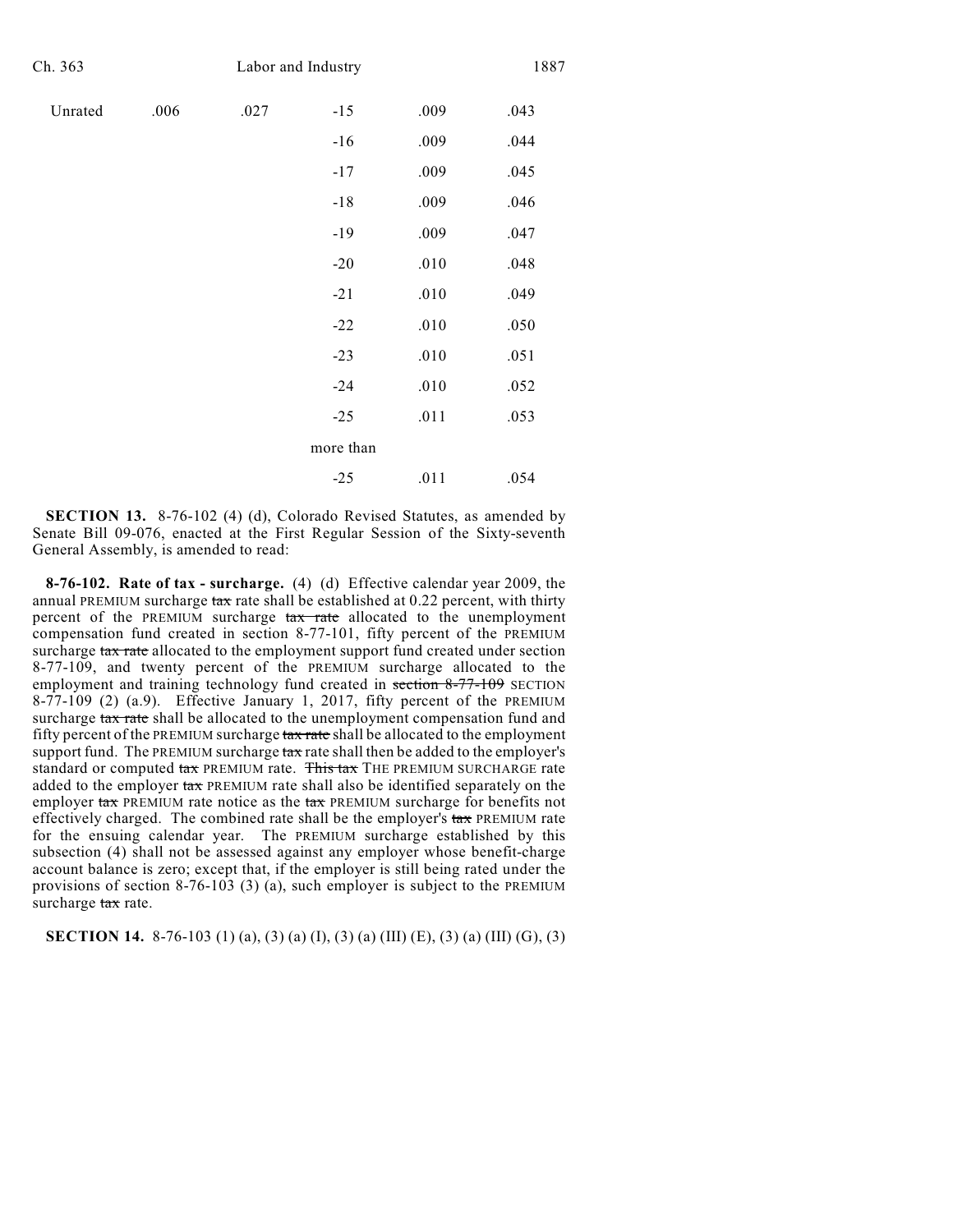(a) (IV), (3) (b) (II), (3) (b) (V), (3) (d), (3) (e), (5), (6), and (7), Colorado Revised Statutes, are amended to read:

**8-76-103. Future rates based on benefit experience.** (1) (a) The division shall maintain a separate account for each employer and shall credit his THE EMPLOYER'S account with all taxes PREMIUMS AND SURCHARGES paid on his OR HER own behalf. Nothing in articles 70 to 82 of this title shall be construed to grant any employer or individuals in his OR HER service prior claims or rights to the amounts paid by him THE EMPLOYER into the fund either on his OR HER own behalf or on behalf of such individuals. Benefits paid to an eligible individual shall be charged, in the amount provided in this section, against the accounts of his OR HER employers in the base period in the inverse chronological order in which the employment of such individual occurred. Benefits paid to a seasonal worker during the normal seasonal periods shall be charged against the account of his OR HER most recent seasonal employers in the corresponding normal seasonal period of his OR HER base period in the inverse chronological order in which the seasonal employment of such THE individual occurred and prior to the charging of benefits based on nonseasonal employment.

(3) (a) (I) The standard PREMIUM rate  $of$  taxes shall be one and seven tenths percent. Employer tax PREMIUM rates for employers newly subject to articles 70 to 82 of this title on or after July 1, 1997, shall be determined each year as of the computation date in accordance with the provisions of subparagraph (II) of paragraph (b) of this subsection (3). Such new employers shall pay  $\frac{1}{4}$  PREMIUMS at the standard rate or at the computed rate, whichever is higher, unless and until there have been twelve consecutive calendar months immediately preceding the computation date throughout DURING which an employer's account has been chargeable with benefit payments.

(III) (E) On and after January 1, 2002, those employers newly subject to articles 70 to 82 of this title and assigned the three-digit North American industry classification codes 236, 237, or 238 for the construction industry, unless and until there have been thirty-six consecutive calendar months immediately preceding the computation date, shall pay taxes PREMIUMS at the standard rate, at the actual experience rate, or at a rate equal to the average industry  $\text{tax}$  PREMIUM rate as determined by the division, whichever is greater.

(G) On and after January 1, 2002, for purposes of this subsection (3), "average industry tax PREMIUM rate" means the average tax PREMIUM rate of all employers assigned the same three-digit North American industry classification code pursuant to sub-subparagraph  $(E)$  of this subparagraph  $(III)$ . Such THE rate shall be computed annually by the division using the latest available data as of the computation date.

(IV) An "employer newly subject", as used in this article, means an employer who has never, at any time, been an employer under any provision of articles 70 to 82 of this title,  $\sigma$  an employer who has lost his OR HER prior experience under subsection (6) of this section, or an employer who, under the provisions of section 8-76-110 (2) (e), terminates his OR HER election to make payments in lieu of taxes PREMIUMS or whose election to make payments in lieu of taxes PREMIUMS has been terminated by the division under the authority of section  $8-76-110(4)$  (e) or (4) (f).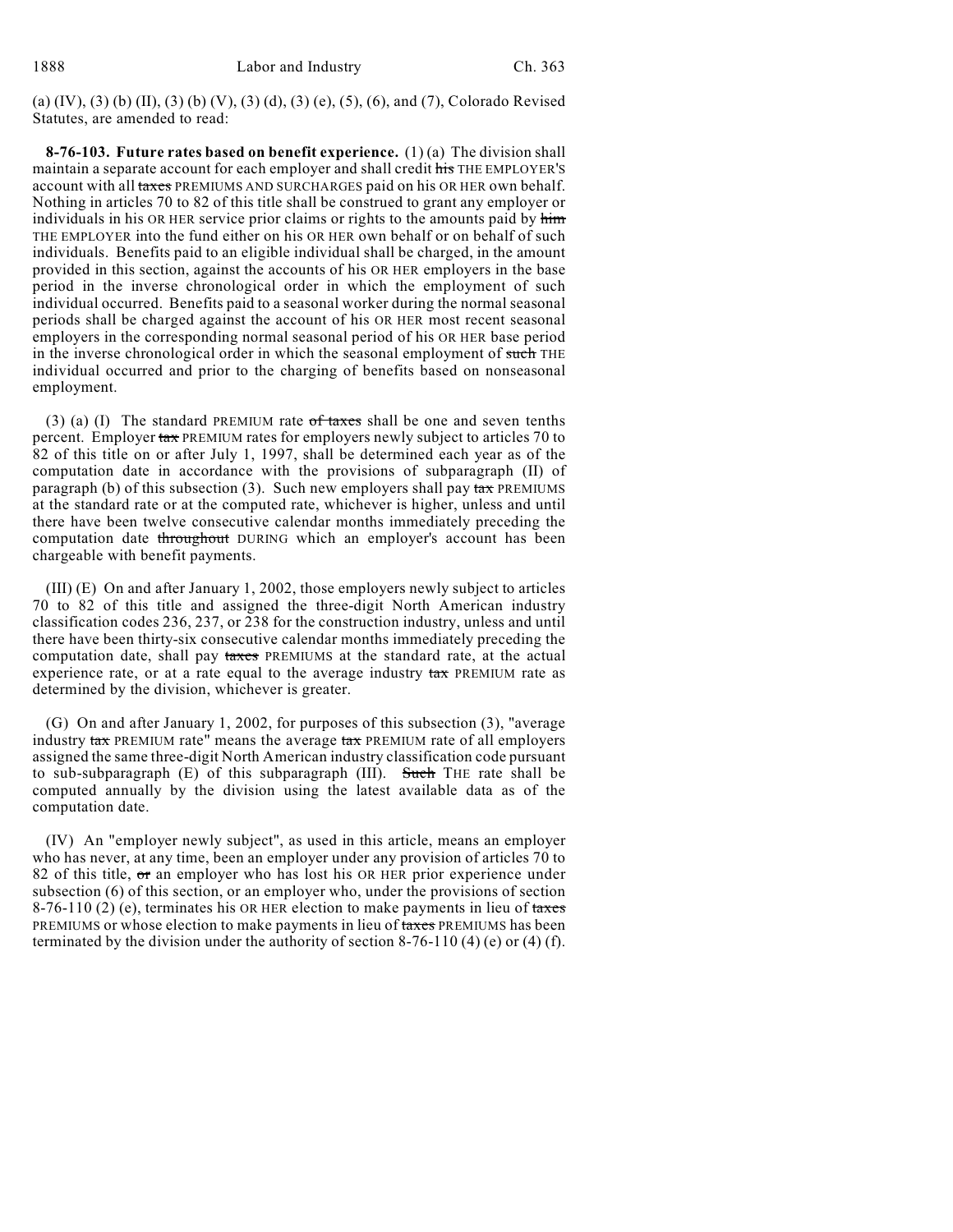#### Ch. 363 Labor and Industry 1889

(b)  $(II)$  (A) The total of all an employer's taxes PREMIUMS paid on his OR HER own behalf on or before thirty-one days immediately after the computation date and the total benefits which THAT were chargeable to his THE EMPLOYER'S account and were paid before the computation date, with respect to weeks, or any established payroll period of unemployment, beginning prior to the computation date, shall be used to compute his tax OR HER PREMIUM rate for the ensuing calendar year in accordance with the table set forth in either sub-subparagraph (B) or (C) of this subparagraph (II); except that, for rate year 1984, the negative excess employer rate schedule shall be effective for a maximum of .045 for employers with a negative excess of minus seventeen percent or more, and for rate years 1985 and thereafter, the maximum rate for negative excess employers shall be .054 as shown in the table set forth in sub-subparagraph (C) of this subparagraph (II). "Percent of excess", in both said tables, means the percentage resulting from dividing the excess of taxes PREMIUMS paid over benefits charged by the average taxable CHARGEABLE payroll, computed to the nearest one percent. The word "to" in the column headings, which make reference to fund balances (resources available for benefits), means "not including".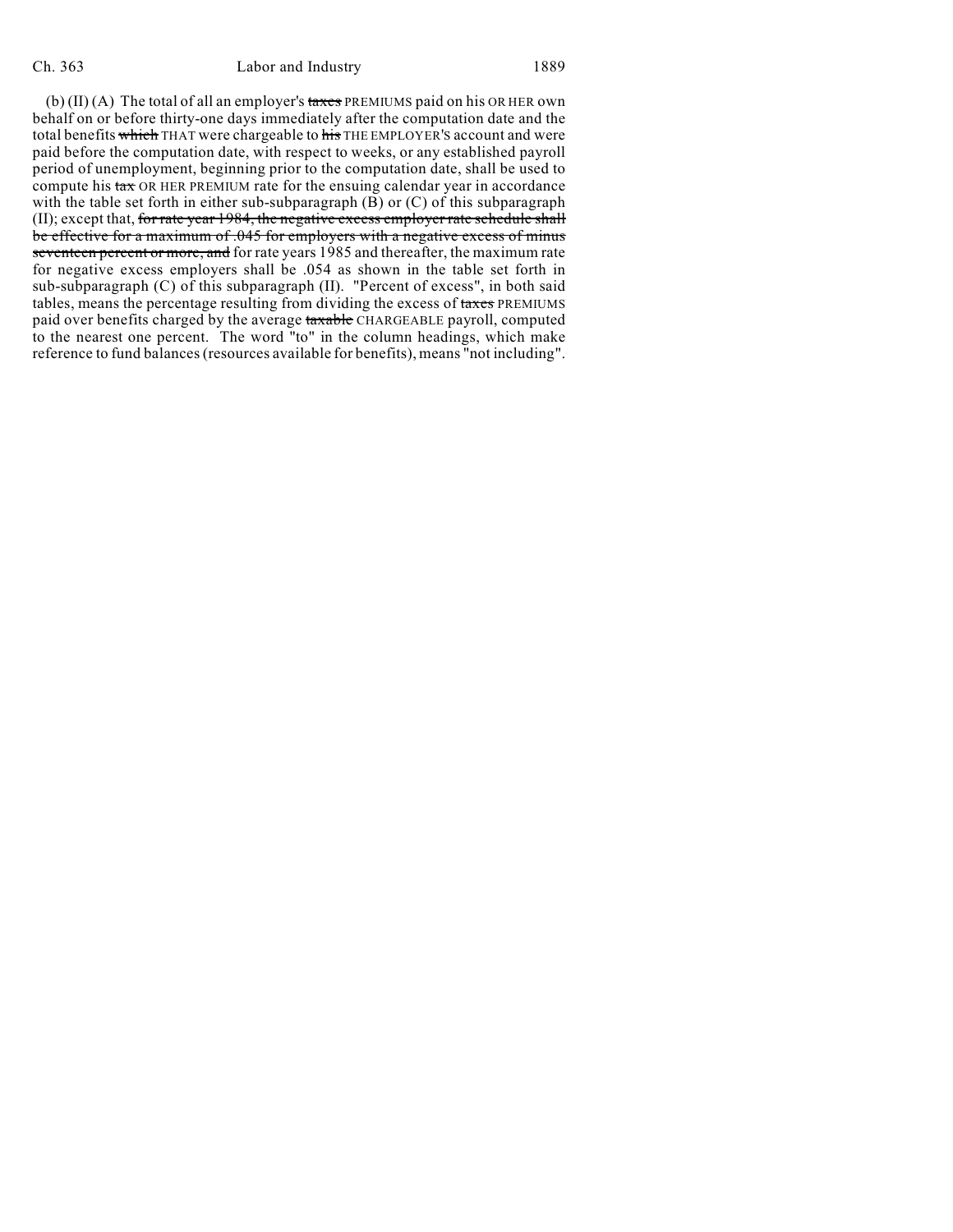## (B) **TAX PREMIUM RATE SCHEDULE - POSITIVE EXCESS EMPLOYERS Fund Level in Millions of Dollars**

| Percent          | 450             | 396<br>to      | 342<br>to      | 306<br>to      | 270<br>to      | 234<br>to      | 198<br>to      | 162<br>to      | 126<br>to      | 90<br>to       | More<br>than               | $\bf{0}$      |
|------------------|-----------------|----------------|----------------|----------------|----------------|----------------|----------------|----------------|----------------|----------------|----------------------------|---------------|
| of<br>Excess     | Million<br>Plus | 450<br>Million | 396<br>Million | 342<br>Million | 306<br>Million | 270<br>Million | 234<br>Million | 198<br>Million | 162<br>Million | 126<br>Million | Zero<br>to $90$<br>Million | or<br>Deficit |
| $+20$ or<br>more | .000            | .000           | .000           | .000           | .001           | .002           | .003           | .003           | .003           | .003           | .003                       | .010          |
| $+19$            | .000            | .000           | .000           | .001           | .002           | .003           | .003           | .003           | .003           | .003           | .003                       | .010          |
| $+18$            | .000            | .000           | .000           | .001           | .002           | .003           | .003           | .003           | .003           | .003           | .003                       | .010          |
| $+17$            | .000            | .000           | .001           | .001           | .003           | .003           | .003           | .003           | .003           | .003           | .003                       | .010          |
| $+16$            | .000            | .000           | .001           | .001           | .003           | .003           | .003           | .003           | .003           | .003           | .004                       | .011          |
| $+15$            | .000            | .001           | .001           | .001           | .003           | .003           | .003           | .003           | .003           | .003           | .005                       | .012          |
| $+14$            | .000            | .001           | .001           | .001           | .003           | .003           | .003           | .003           | .003           | .004           | .006                       | .013          |
| $+13$            | .001            | .001           | .001           | .001           | .003           | .003           | .003           | .003           | .004           | .005           | .007                       | .014          |
| $+12$            | .001            | .001           | .001           | .001           | .003           | .003           | .003           | .004           | .005           | .006           | .008                       | .015          |
| $+11$            | .001            | .001           | .001           | .001           | .003           | .003           | .004           | .005           | .006           | .007           | .009                       | .016          |
| $+10$            | .001            | .001           | .001           | .002           | .003           | .004           | .005           | .006           | .007           | .008           | .010                       | .017          |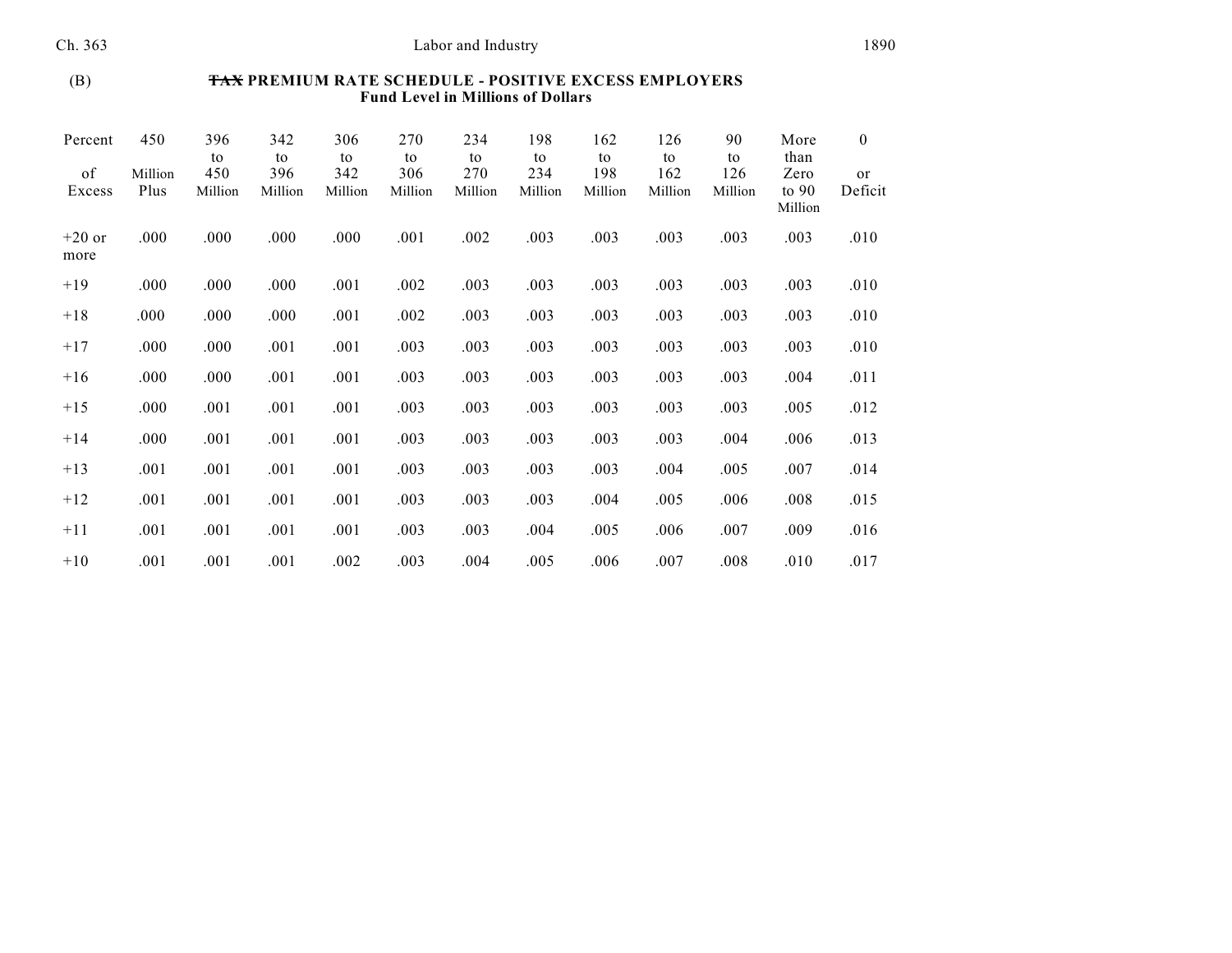| $+9$    | .001 | .001 | .002 | .003 | .004 | .005 | .006 | .007 | .008 | .009 | .011 | .018 |
|---------|------|------|------|------|------|------|------|------|------|------|------|------|
| $+8$    | .001 | .002 | .003 | .004 | .005 | .006 | .007 | .008 | .009 | .010 | .012 | .019 |
| $+7$    | .002 | .003 | .004 | .005 | .006 | .007 | .008 | .009 | .010 | .011 | .013 | .020 |
| $+6$    | .002 | .004 | .005 | .006 | .007 | .008 | .009 | .010 | .011 | .012 | .014 | .021 |
| $+5$    | .003 | .005 | .006 | .007 | .008 | .009 | .010 | .011 | .012 | .013 | .015 | .022 |
| $+4$    | .004 | .006 | .007 | .008 | .009 | .010 | .011 | .012 | .013 | .014 | .016 | .023 |
| $+3$    | .007 | .009 | .010 | .011 | .012 | .013 | .014 | .015 | .016 | .017 | .019 | .024 |
| $+2$    | .011 | .012 | .013 | .014 | .015 | .016 | .017 | .018 | .019 | .020 | .022 | .025 |
| $+1$    | .015 | .016 | .017 | .018 | .019 | .020 | .020 | .021 | .022 | .023 | .025 | .026 |
| $+0$    | .020 | .021 | .022 | .023 | .023 | .024 | .024 | .025 | .025 | .026 | .027 | .027 |
| Unrated | .017 | .017 | .017 | .017 | .017 | .017 | .017 | .017 | .017 | .017 | .017 | .017 |

## (C) **TAX PREMIUM RATE SCHEDULE - NEGATIVE EXCESS EMPLOYERS Fund Level in Millions of Dollars**

Ch. 363 Labor and Industry 1891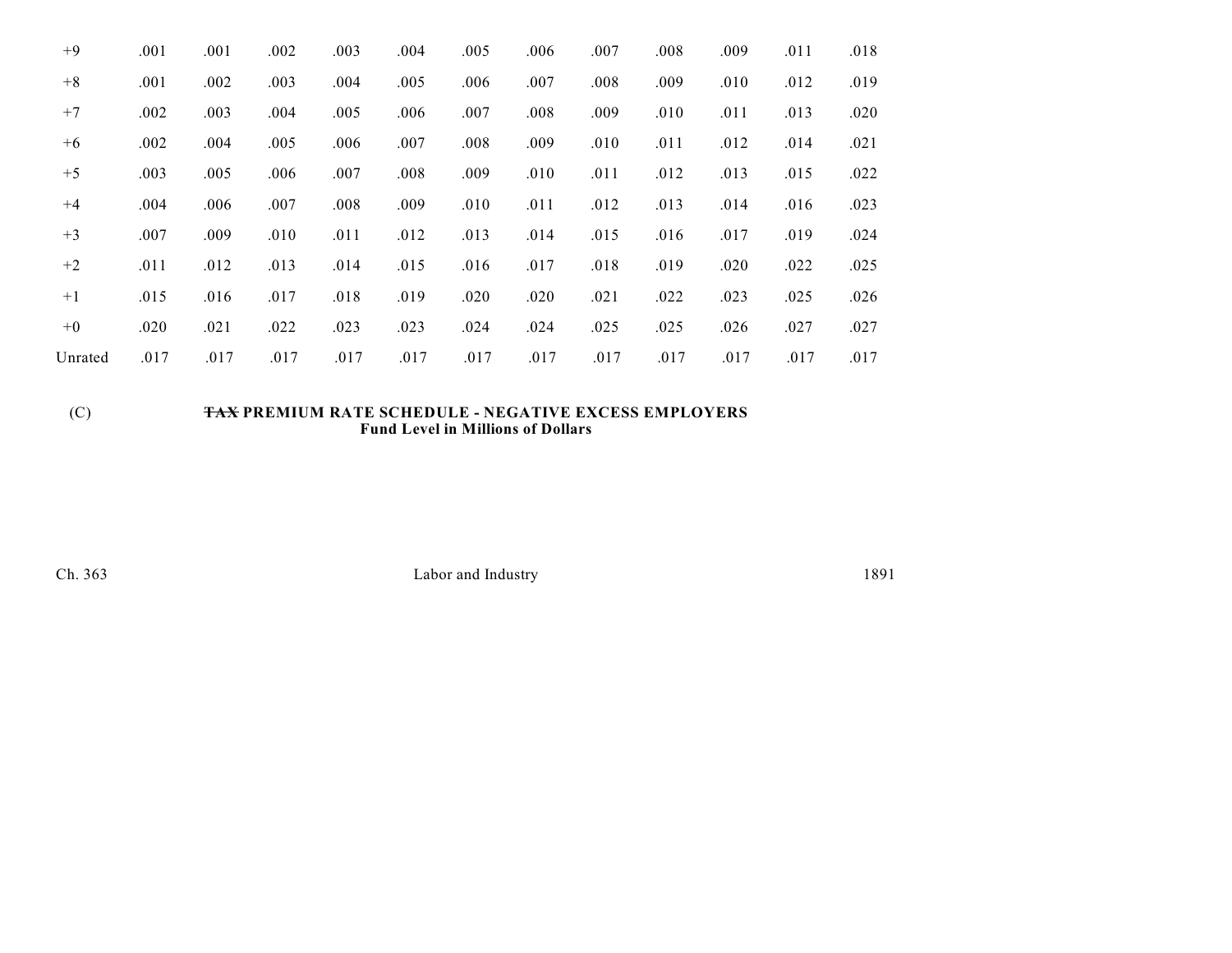| Ch. 363      | Labor and Industry |                |                |                |                |                |                |                |                |                | 1892                       |               |  |  |
|--------------|--------------------|----------------|----------------|----------------|----------------|----------------|----------------|----------------|----------------|----------------|----------------------------|---------------|--|--|
| Percent      | 450                | 396<br>to      | 342<br>to      | 306<br>to      | 270<br>to      | 234<br>to      | 198<br>to      | 162<br>to      | 126<br>to      | 90<br>to       | More<br>than               | $\mathbf{0}$  |  |  |
| of<br>Excess | Million<br>Plus    | 450<br>Million | 396<br>Million | 342<br>Million | 306<br>Million | 270<br>Million | 234<br>Million | 198<br>Million | 162<br>Million | 126<br>Million | Zero<br>to $90$<br>Million | or<br>Deficit |  |  |
| $-0$         | .028               | .028           | .028           | .028           | .028           | .028           | .028           | .028           | .028           | .028           | .028                       | .030          |  |  |
| $-1$         | .029               | .029           | .029           | .029           | .029           | .029           | .029           | .029           | .029           | .029           | .029                       | .031          |  |  |
| $-2$         | .030               | .030           | .030           | .030           | .030           | .030           | .030           | .030           | .030           | .030           | .030                       | .032          |  |  |
| $-3$         | .031               | .031           | .031           | .031           | .031           | .031           | .031           | .031           | .031           | .031           | .031                       | .033          |  |  |
| $-4$         | .032               | .032           | .032           | .032           | .032           | .032           | .032           | .032           | .032           | .032           | .032                       | .034          |  |  |
| $-5$         | .033               | .033           | .033           | .033           | .033           | .033           | .033           | .033           | .033           | .033           | .033                       | .035          |  |  |
| $-6$         | .034               | .034           | .034           | .034           | .034           | .034           | .034           | .034           | .034           | .034           | .034                       | .036          |  |  |
| $-7$         | .035               | .035           | .035           | .035           | .035           | .035           | .035           | .035           | .035           | .035           | .035                       | .037          |  |  |
| $-8$         | .036               | .036           | .036           | .036           | .036           | .036           | .036           | .036           | .036           | .036           | .036                       | .038          |  |  |
| $-9$         | .037               | .037           | .037           | .037           | .037           | .037           | .037           | .037           | .037           | .037           | .037                       | .039          |  |  |
| $-10$        | .038               | .038           | .038           | .038           | .038           | .038           | .038           | .038           | .038           | .038           | .038                       | .040          |  |  |
| $-11$        | .039               | .039           | .039           | .039           | .039           | .039           | .039           | .039           | .039           | .039           | .039                       | .041          |  |  |
| $-12$        | .040               | .040           | .040           | .040           | .040           | .040           | .040           | .040           | .040           | .040           | .040                       | .042          |  |  |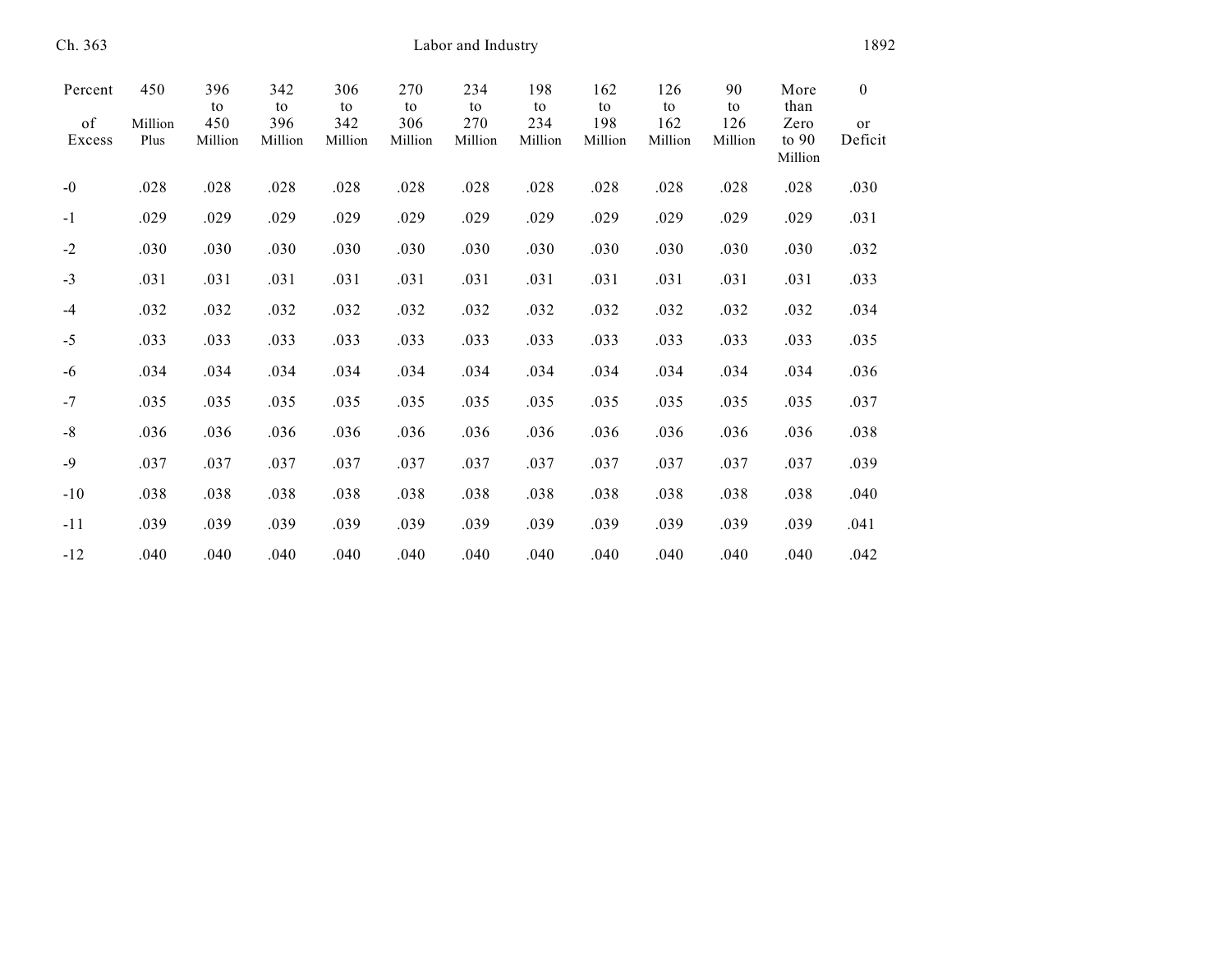| $-13$                            | .041 | .041 | .041 | .041 | .041 | .041 | .041 | .041 | .041 | .041 | .041 | .043 |
|----------------------------------|------|------|------|------|------|------|------|------|------|------|------|------|
| $-14$                            | .042 | .042 | .042 | .042 | .042 | .042 | .042 | .042 | .042 | .042 | .042 | .044 |
| $-15$                            | .043 | .043 | .043 | .043 | .043 | .043 | .043 | .043 | .043 | .043 | .043 | .045 |
| $-16$                            | .044 | .044 | .044 | .044 | .044 | .044 | .044 | .044 | .044 | .044 | .044 | .046 |
| $-17$                            | .045 | .045 | .045 | .045 | .045 | .045 | .045 | .045 | .045 | .045 | .045 | .047 |
| $-18$                            | .046 | .046 | .046 | .046 | .046 | .046 | .046 | .046 | .046 | .046 | .046 | .048 |
| $-19$                            | .047 | .047 | .047 | .047 | .047 | .047 | .047 | .047 | .047 | .047 | .047 | .049 |
| $-20$                            | .048 | .048 | .048 | .048 | .048 | .048 | .048 | .048 | .048 | .048 | .048 | .050 |
| $-21$                            | .049 | .049 | .049 | .049 | .049 | .049 | .049 | .049 | .049 | .049 | .049 | .051 |
| $-22$                            | .050 | .050 | .050 | .050 | .050 | .050 | .050 | .050 | .050 | .050 | .050 | .052 |
| $-23$                            | .051 | .051 | .051 | .051 | .051 | .051 | .051 | .051 | .051 | .051 | .051 | .053 |
| $-24$                            | .052 | .052 | .052 | .052 | .052 | .052 | .052 | .052 | .052 | .052 | .052 | .054 |
| $-25$                            | .053 | .053 | .053 | .053 | .053 | .053 | .053 | .053 | .053 | .053 | .053 | .054 |
| More<br>than<br>$\cap$ $\subset$ | .054 | .054 | .054 | .054 | .054 | .054 | .054 | .054 | .054 | .054 | .054 | .054 |

-25

Ch. 363 Labor and Industry 1893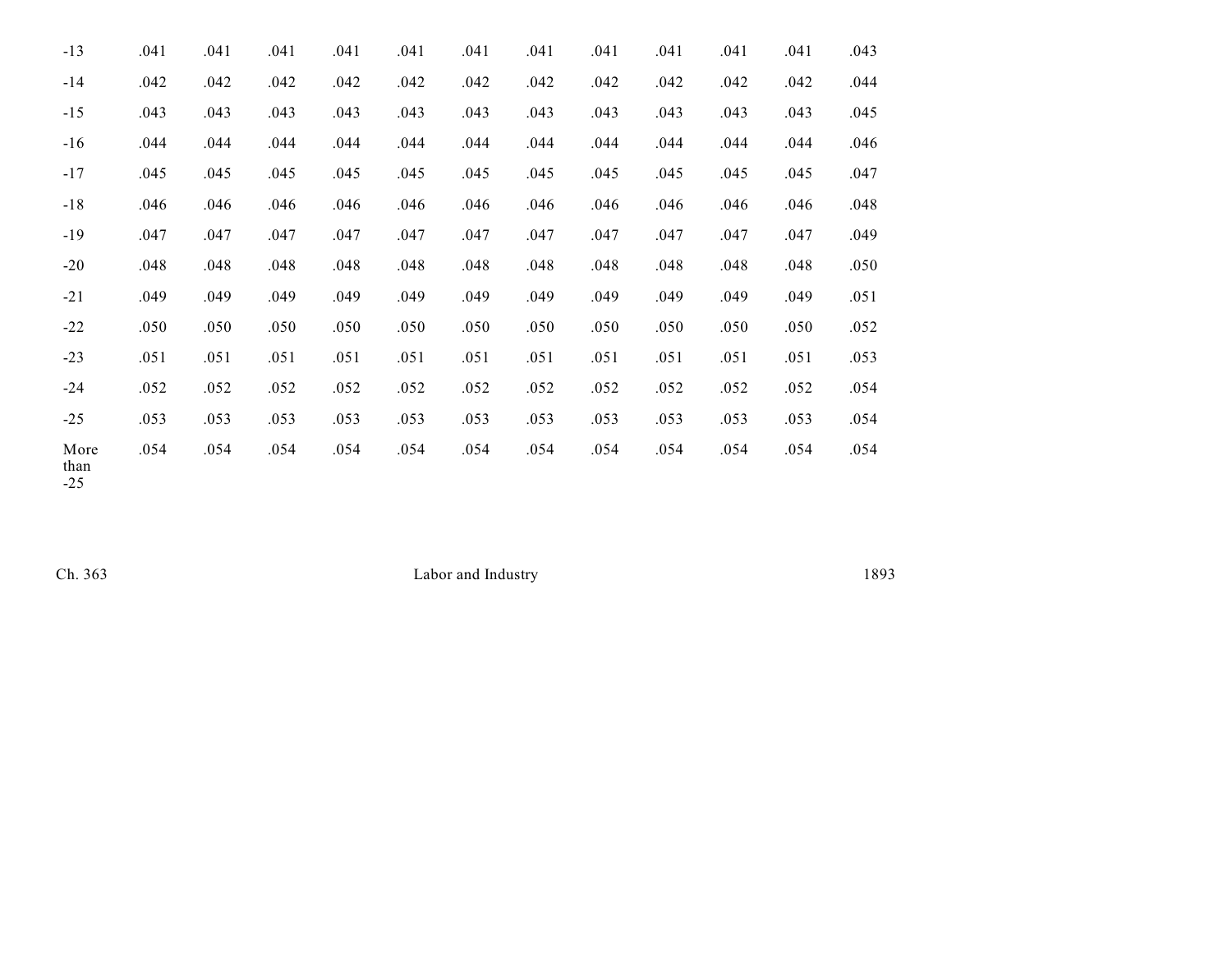(V) When the fund level on July 1 of any year reaches one and six-tenths percent of the total wages, the director of the division of employment and training shall recommend to legislative council a proposed tax PREMIUM rate decrease.

(d) Notwithstanding any provisions to the contrary, any employer, at any time prior to March 15 of any year, may pay voluntary taxes PREMIUMS in addition to the taxes PREMIUMS AND SURCHARGES provided under articles 70 to 82 of this title. which taxes VOLUNTARY PREMIUMS shall be credited to the employer's account and be used in determining said THE employer's rate for the current calendar year and subsequent calendar years; except that, if an employer is delinquent in the payment of any taxes PREMIUMS OR SURCHARGES due, the voluntary tax PREMIUM payments shall be reduced by the total amount of delinquent taxes PREMIUMS AND SURCHARGES before such computation is made. No voluntary taxes PREMIUMS paid pursuant to this paragraph (d) shall be refunded or applied to future  $\frac{1}{2}$  PREMIUM liability.

(e) As used in sections 8-76-101 to 8-76-104, for the purpose of computing the tax PREMIUM rate of any employer, the term "annual payroll" means the total amount of wages for employment paid by an employer during the twelve-month period ending on June 30. The term "average taxable CHARGEABLE payroll" means the average of the taxable CHARGEABLE payrolls for the last three fiscal years ending on June 30. For any employer who has not reported payrolls to the division for thirty-six consecutive months ending on June 30, the division shall compute the average taxable CHARGEABLE payroll by dividing the total taxable CHARGEABLE payrolls of the employer during the three fiscal years ending on June 30 by the total months during which such wages were paid and multiplying the amount so determined by twelve.

(5) The division shall notify each employer, as nearly as possible prior to the date upon which any taxes PREMIUMS for each calendar year become due, of his THE EMPLOYER'S PREMIUM rate of tax as determined for such calendar year pursuant to sections 8-76-101 to 8-76-104. The notification shall include the amount determined as the employer's average annual payroll, the total of all his taxes THE EMPLOYER'S PREMIUMS paid on his OR HER own behalf and credited to his OR HER account for all past years, and the total benefits charged to his THE EMPLOYER'S account for all such years.

(6) Whenever there has been a period of five consecutive calendar years during which there were no taxable CHARGEABLE wages paid for services considered employment under the provisions of articles 70 to 82 of this title, any balance shown in the employer's account will not be transferred nor be used for  $\text{tax}$  PREMIUM rating purposes if such THE employer again becomes liable under articles 70 to 82 of this title.

 $(7)$  (a) Subject to the conditions stated in paragraph (b) of this subsection (7), an employer shall be eligible for a credit of twenty percent against taxes PREMIUMS otherwise due under section 8-76-102 (3) and subsection (3) of this section. For purposes of computing an employer's future rates, any tax credit claimed by the employer under this subsection (7) shall be disregarded, and the taxes PREMIUMS that would otherwise have been due shall be deemed paid.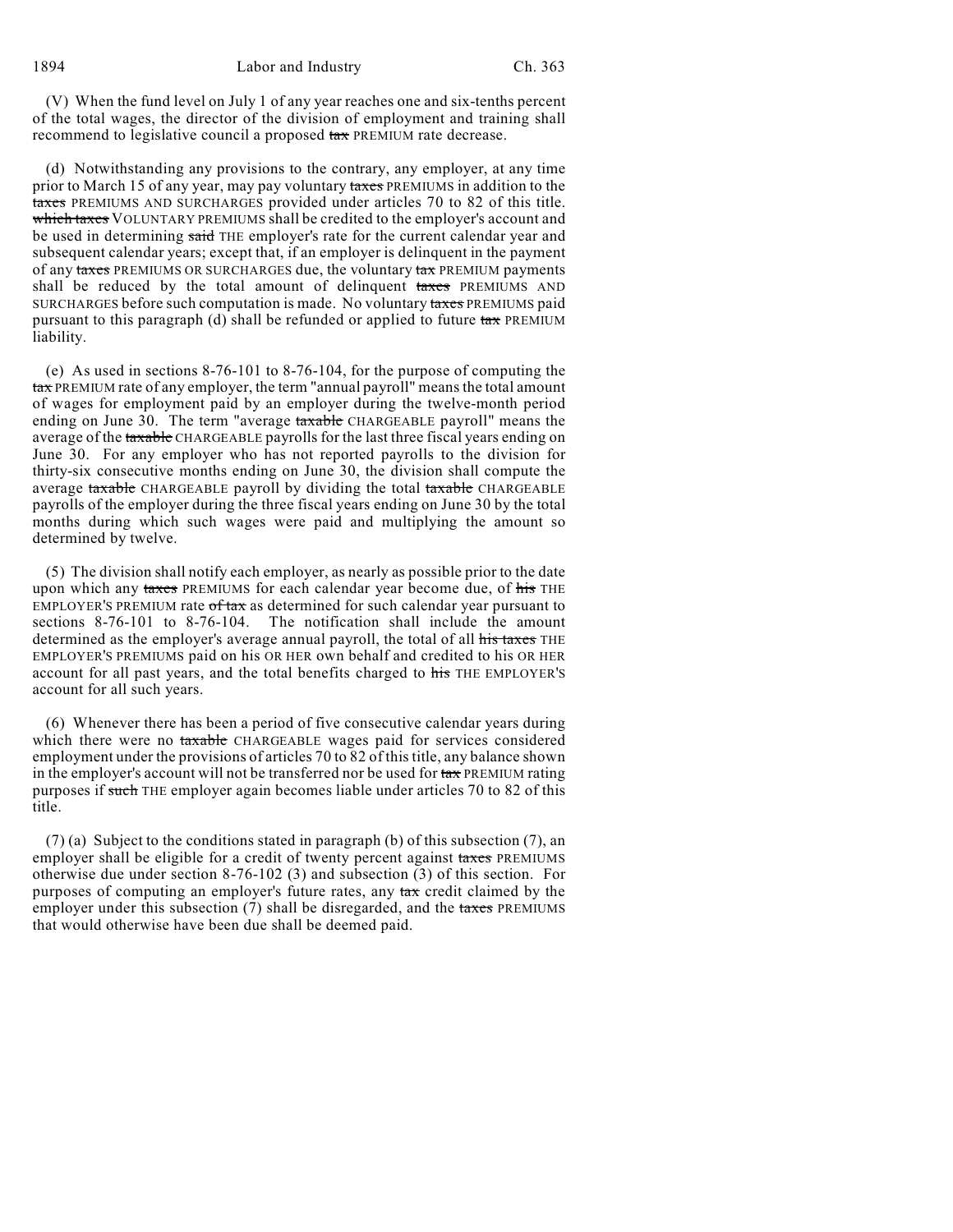(b) An employer shall not receive  $\tanctan$  credits under this subsection (7) unless all of the following conditions are met:

(I) As of the most recent computation date, the employer has filed all required reports and paid all taxes PREMIUMS AND SURCHARGES due under articles 70 to 82 of this title;

(II) The employer is not a negative excess employer assigned the maximum  $\frac{1}{4}$ PREMIUM rate under sub-subparagraph (C) of subparagraph (II) of paragraph (b) of subsection (3) of this section;

(III) The employer has not elected to make reimbursement payments in lieu of taxes PREMIUMS; and

(IV) As of the computation date immediately preceding the calendar year for which the credit is to be taken, the unexpended and unencumbered balance in the unemployment compensation fund, created in section 8-77-101 (1), equaled or exceeded one and one-tenth percent of the total amount of insured wages paid in Colorado during the calendar year immediately preceding the computation date.

**SECTION 15.** 8-76-104 (1) (a), (2) (a), (3) (a), (3) (e), (3) (f), (3) (h), (9), (10) (a), and (10) (c), Colorado Revised Statutes, are amended to read:

**8-76-104. Transfer of experience - assignment of rates - definitions.** (1) (a) An employing unit, as defined in section 8-70-113 (1) (f), that becomes an employer because it acquires all of the organization, trade, or business or substantially all of the assets of one or more employers subject to articles 70 to 82 of this title shall succeed to the entire experience rating record of the predecessor employer, and the entire separate account, including the actual taxes PREMIUMS, benefits, and payroll experience of the predecessor employer, shall pass to the successor for the purpose of determining the PREMIUM rate of taxes for the successor.

(2) (a) Notwithstanding any other provision of sections 8-76-101 to 8-76-104, if the successor employer was an employer subject to articles 70 to 82 of this title prior to the date of acquisition and, at the time of the transfer, there is no substantial common ownership, management, or control of the two employers, the successor's PREMIUM rate  $\theta$  ftax for the remainder of the calendar year shall be the same as the successor's rate in the period immediately preceding the date of acquisition.

(3) (a) Whenever an employer in any manner transfers a clearly segregable unit of the employer's business for which the predecessor employer has maintained, in such form as to be separable, continuous records of wages, taxes PREMIUMS, and benefits paid on account of the segregable unit, the predecessor employer and successor employer may jointly request that the division transfer a proportionate share of tax PREMIUM, benefit, and payroll experience attributable to the unit based on the ratio of the taxable CHARGEABLE payrolls paid during the twelve calendar quarters immediately preceding the computation date of the segregable unit to the total employer account prior to the notice to the division of the transfer. A transfer of experience may not be made under this subsection (3) unless the segregable unit has fourteen consecutive quarters of payroll immediately preceding the computation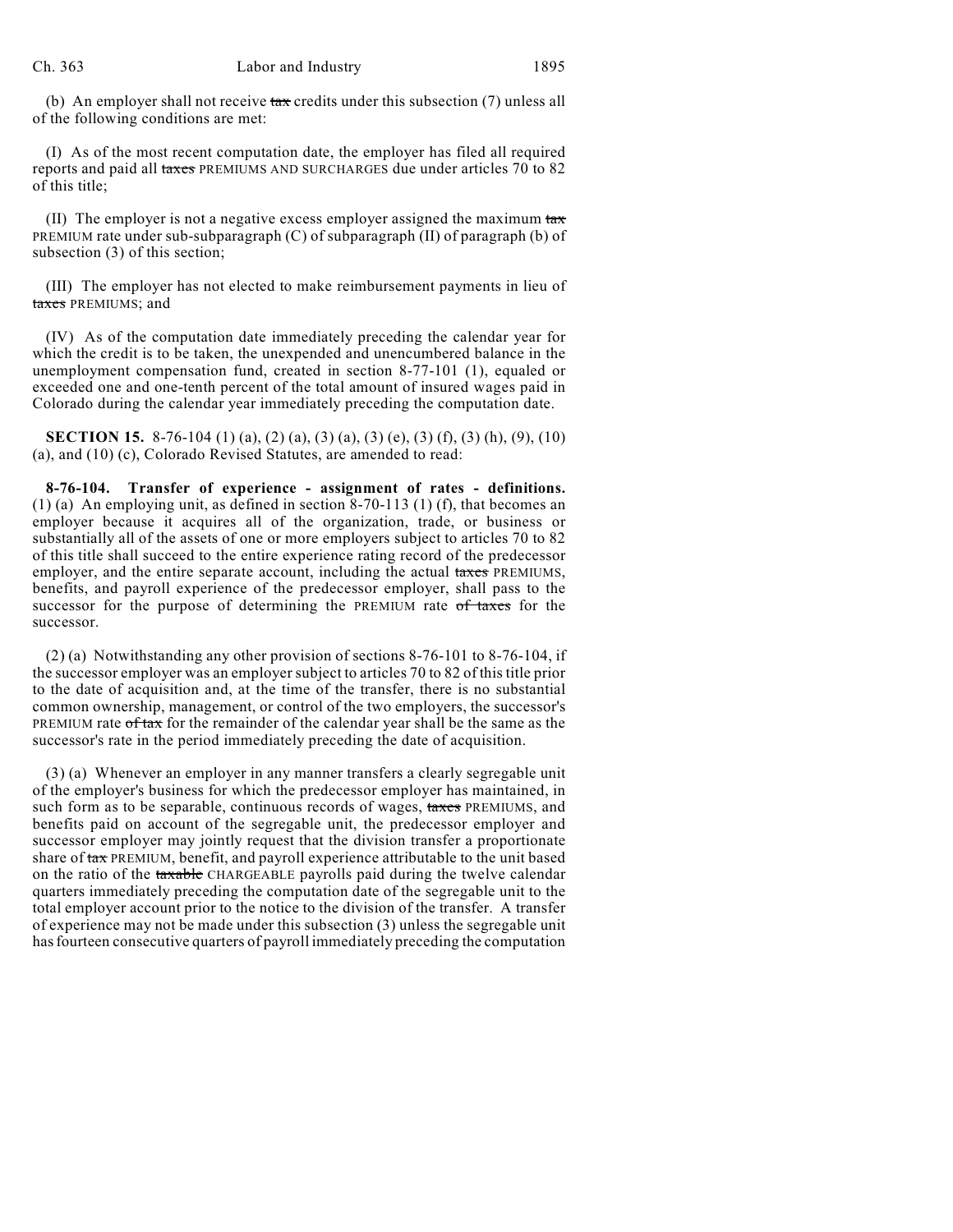date. If, at the time of the transfer, there is substantially common ownership, management, or control of the two employers, the unemployment experience attributable to the predecessor employer shall be transferred to the successor employer. The rates of both employers shall be recalculated and made effective immediately upon the date of the transfer of the trade or business.

(e) If the successor was not an employer prior to the effective date of transfer and two or more segregable units are simultaneously transferred to the successor by a single employer, the successor's  $\text{tax}$  PREMIUM rate shall be computed from the combined tax PREMIUM, benefit, and payroll experience of the units.

(f) If the successor was not an employer prior to the effective date of transfer and two or more segregable units are simultaneously transferred to the successor by different employers, the successor's  $\frac{1}{2}$  PREMIUM rate shall be the highest rate applicable to any of the units unless the rates with respect to the transferred units are identical.

(h) Whenever a predecessor employer and a successor employer jointly request that the division transfer the proportionate share of  $\text{tax}$  PREMIUM, benefit, and payroll experience attributable to a clearly segregable unit to the successor employer, the predecessor employer shall furnish to the division any information requested by the division for such purpose.

(9) When any part of the predecessor employer's trade or business utilizes the services of ninety percent or more of the total number of employees in covered employment on the payroll for each of the four pay periods immediately preceding the transfer to a successor employer, the entire separate account, including the actual tax PREMIUM, benefit, and payroll experience of the predecessor employer, shall pass to the successor employer for the purpose of the rate of computation of the successor.

(10) (a) If a person knowingly violates or attempts to violate any provision of this section in order to obtain a lower contribution rate, the person shall pay all owed taxes PREMIUMS with applicable penalties and interest and may be subject to the penalties set forth in paragraph (c) of this subsection (10).

(c) If the person who violates this section as described in paragraph (a) or (b) of this subsection (10) is an employer, the division may assign the employer the highest contribution rate assignable under this article for the rate year during which the violation or attempted violation occurred and the next three years. If, during the rate year in which a violation occurs, the subject employer was assigned the highest contribution rate, or the amount of the rate increase would be less than two and seven-tenths percent for the rate year, the division may impose a penalty contribution rate of two and seven-tenths percent of taxable CHARGEABLE wages for that rate year and the next three years. If the person is not an employer, the person may be subject to a civil fine of not more than five thousand dollars, which shall be deposited in the unemployment revenue fund created in section 8-77-106.

**SECTION 16.** 8-76-108 (1) (a), (1) (c), and (1) (e), Colorado Revised Statutes, are amended to read: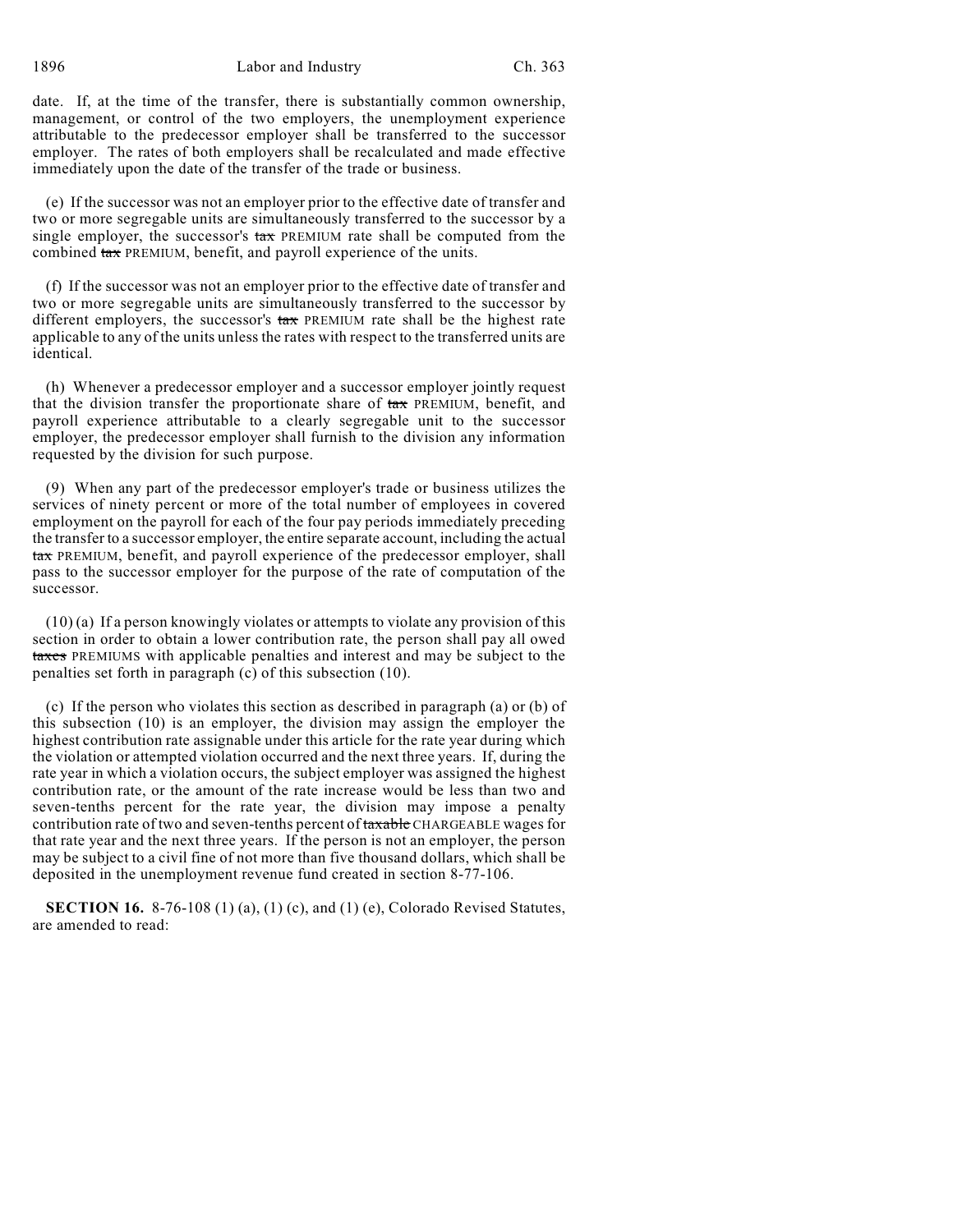**8-76-108. Coverage by political subdivisions.** (1) (a) After December 31, 1977, Political subdivisions shall become ARE covered employers if employees employed by such political subdivisions perform services in employment as defined by section 8-70-119. Such political subdivisions may elect to pay taxes PREMIUMS in lieu of reimbursements. Any political subdivision which THAT makes reimbursement shall not be liable to make such payments with respect to the benefits paid to any individual whose base period wages include wages for previously uncovered services as defined in section 8-70-141 (1) (d) to the extent that the unemployment compensation fund is reimbursed for such benefits pursuant to section 121 of Public Law 94-566.

(c) The amounts required to be paid in lieu of taxes PREMIUMS by any political subdivision under this section shall be billed and payment made as provided in section 8-76-110 (3) with respect to similar payments by nonprofit organizations.

(e) Political subdivisions or their instrumentalities which THAT are liable for payments in lieu of taxes PREMIUMS shall pay to the division for the unemployment compensation fund the amount of regular benefits plus the amount of one-half of extended benefits paid through December 31, 1978, and the full amount of all regular and extended benefits paid beginning January 1, 1979, that are attributable to service in their employ. Political subdivisions or their instrumentalities which THAT have elected to pay taxes PREMIUMS as permitted by this section shall have their accounts charged with the full amount of all regular and extended benefits that are attributable to service in their employ.

**SECTION 17.** 8-76-109, Colorado Revised Statutes, is amended to read:

**8-76-109. Payments in lieu of premiums by state hospitals and state institutions of higher education.** State hospitals and state institutions of higher education as defined in section  $8-70-103$  (14) and (15) may elect to make reimbursements in lieu of taxes PREMIUMS as provided for nonprofit organizations in section 8-76-110 (1) to (3) and (5).

**SECTION 18.** 8-76-110 (2), (3) (a), (3) (b), (3) (f), (4), (5), and (6), Colorado Revised Statutes, are amended to read:

**8-76-110. Financing benefits paid to employees of nonprofit organizations.** (2) **Liability for premiums and election of reimbursement.** (a) Any nonprofit organization which THAT, pursuant to section  $8-70-113$  (1) (c), is or becomes subject to articles 70 to 82 of this title on or after January 1, 1972, shall pay taxes PREMIUMS under the provisions of section 8-76-101, unless it elects, in accordance with this subsection (2), to pay to the division for the unemployment compensation fund an amount equal to the amount of regular benefits and one-half of the extended benefits paid, that is attributable to service in the employ of such nonprofit organization, to individuals for weeks of unemployment which THAT begin during the effective period of such election.

(b) Any nonprofit organization which is or becomes subject to articles 70 to 82 of this title on January 1, 1972, may elect to become liable for payments in lieu of taxes for a period of not less than one taxable year beginning with January 1, 1972, if it files with the division a written notice of its election within the thirty-day period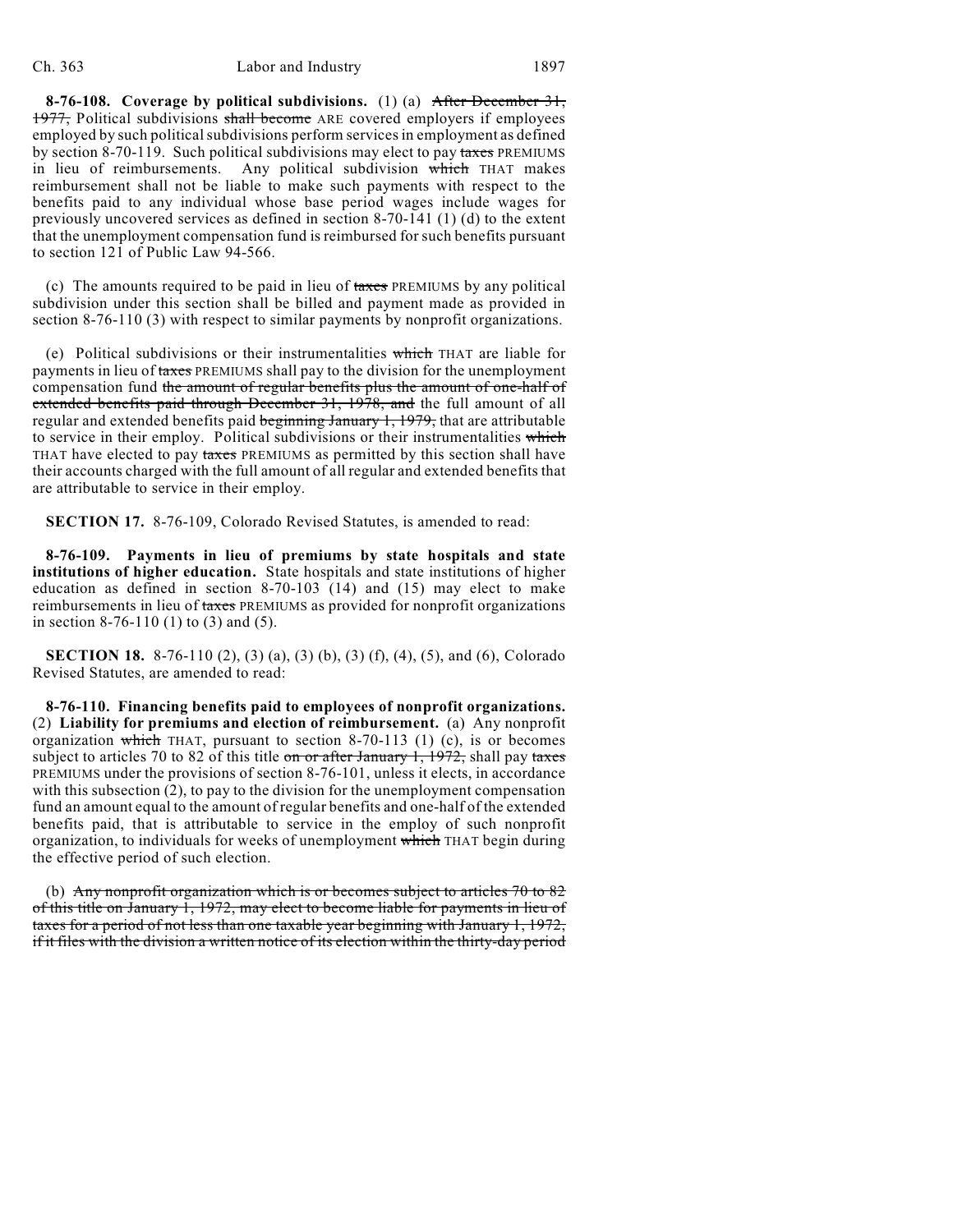#### immediately following such date.

(c) Any nonprofit organization which THAT becomes subject to articles 70 to 82 of this title after January 1, 1972, may elect to become liable for payments in lieu of taxes PREMIUMS for a period of not less than the taxable calendar year within which such subjection begins by filing a written notice of its election with the division not later than thirty days immediately following the date of the determination of such subjection. Any nonprofit organization which THAT elects to make payments in lieu of taxes PREMIUMS into the unemployment compensation fund as provided in this paragraph (c) shall not be liable to make such payments with respect to the benefits paid to any individual whose base period wages include wages for previously uncovered services as defined in section 8-70-141 (1) (d) to the extent that the unemployment compensation fund is reimbursed for such benefits pursuant to section 121 of Public Law 94-566.

(d) Any organization described in section  $501$  (c) (3) of the federal "Internal Revenue Code of 1986", as amended, which is exempt from income tax under section 501 (a) of such code and which was liable under the provisions of the "Colorado Employment Security Act", articles 70 to 82 of this title, prior to January 1, 1972, may elect to become liable for payments in lieu of taxes for a period of not less than eighteen calendar months beginning July 1, 1971, by filing a written notice of election with the division not later than thirty days immediately following July 1, 1971; otherwise, said employer may elect to become liable for payments in lieu of taxes for a period of not less than one calendar year beginning on or after January 1, 1972, if written notice of such election is filed with the division within thirty days after January 1, 1972.

(e) Any nonprofit organization which THAT makes an election in accordance with paragraph  $(\theta)$ , (c)  $\sigma$  (d) of this subsection (2) will continue to be liable for payments in lieu of taxes PREMIUMS until it files with the division a written notice terminating its election not later than thirty days prior to the beginning of the taxable CALENDAR year for which such termination is first effective.

(f) Any nonprofit organization which has been paying taxes THAT PAYS PREMIUMS under articles 70 to 82 of this title for a period subsequent to January 1, 1972, may change to a reimbursable REIMBURSING basis by filing with the division not later than thirty days prior to the beginning of any taxable CALENDAR year a written notice of election to become liable for payments in lieu of taxes PREMIUMS. Such election shall not be terminable by the organization for that and the next year. Any organization making such an election remains liable for the payment of all charges to its account and all taxes PREMIUMS AND SURCHARGES due the division, and past due taxes PREMIUMS AND SURCHARGES are subject to all interest and penalties as provided in articles 70 to 82 of this title.

(g) The division may for good cause extend the period within which a notice of election, or a notice of termination, must be filed and may permit an election to be retroactive. but not with respect to benefits paid any earlier than January 1, 1970.

(h) The division, in accordance with such regulations RULES as it may prescribe, shall notify each nonprofit organization of any determination which THAT it may make of the status of the organization as an employer and of the effective date of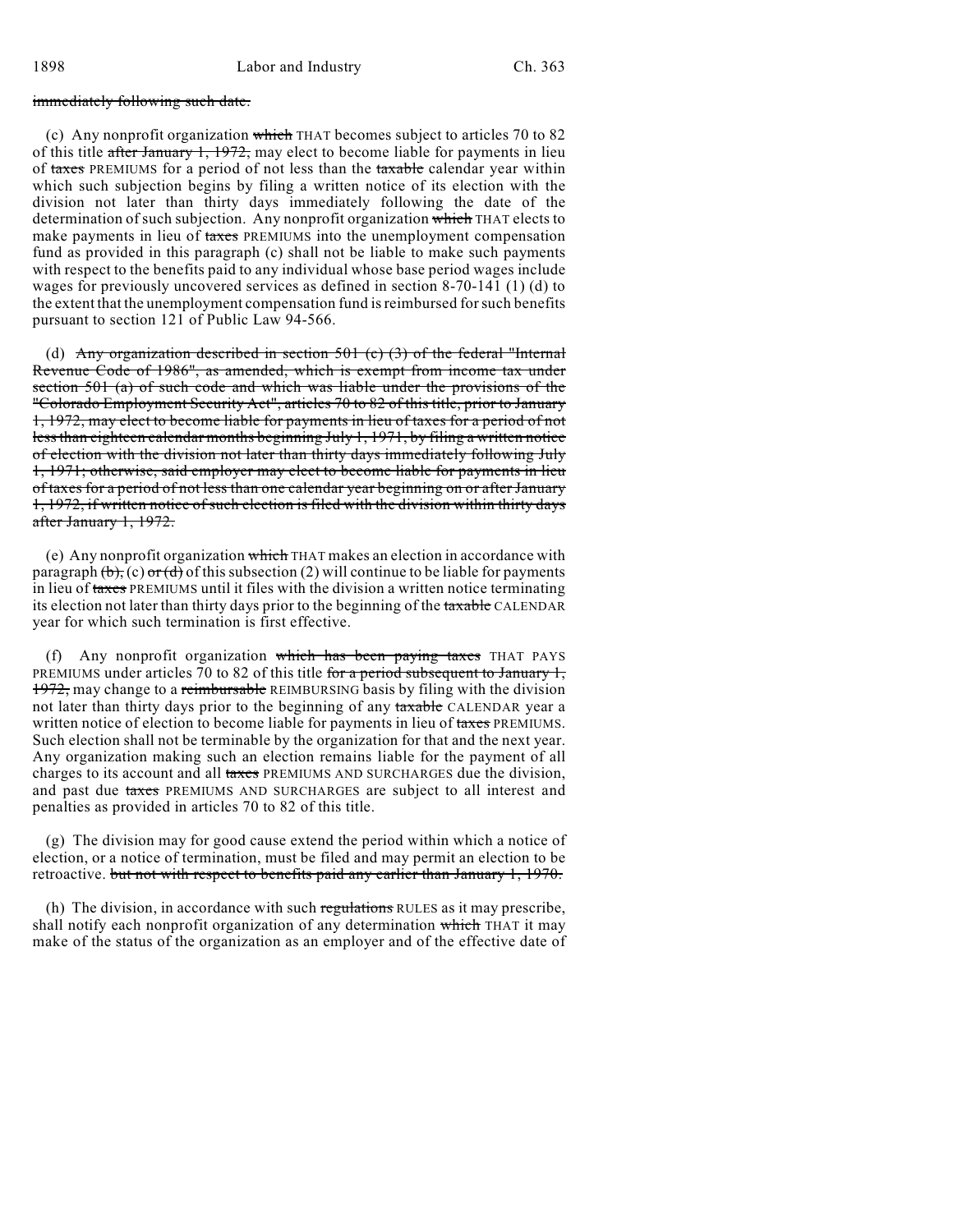#### Ch. 363 Labor and Industry 1899

any election and of any termination of such election.

(i) Notwithstanding any other provisions of articles 70 to 82 of this title, any nonprofit organization which THAT, prior to January 1, 1969, paid taxes PREMIUMS required by articles 70 to 82 of this title and which THAT elects, pursuant to paragraph (d) of this subsection (2) AS IT EXISTED PRIOR TO ITS REPEAL IN 2009, to make payments in lieu of taxes PREMIUMS shall not be required to make any such payment on account of any regular or extended benefits paid and attributable to wages paid for service performed in its employ for weeks of unemployment which THAT begin on or after the effective date of such election until the total amount of such benefits equals the amount by which the taxes PREMIUMS paid by such organization with respect to a period before such election exceed benefits paid for the same period and charged to the experience rating account of such organization, as of the effective date of such election.

(3) **Reimbursement payments.** (a) Payments in lieu of taxes PREMIUMS shall be made in accordance with the provisions of this subsection (3).

(b) At the end of each calendar quarter, the division shall bill each nonprofit organization (or group of such organizations) which THAT has elected to make payments in lieu of taxes PREMIUMS for an amount equal to the full amount of regular benefits plus one-half of the amount of extended benefits paid during such quarter or other prescribed period that is attributable to service in the employ of such organization.

(f) Past-due payments of amounts in lieu of taxes PREMIUMS shall be subject to the same interest and penalties that, pursuant to sections 8-79-101 and 8-79-104, apply to past-due taxes PREMIUMS AND SURCHARGES.

(4) **Provision of bond or other security.** (a) In the discretion of the division, any nonprofit organization which THAT elects to become liable for payments in lieu of taxes PREMIUMS shall be required, within fifteen days after the effective date of its election, to execute and file with the division a surety bond approved by the division, or it may elect instead to deposit with the division money or securities. The amount of such bond or deposit shall be determined in accordance with the provisions of this subsection (4).

(b) The amount of bond or deposit required by this subsection (4) shall be equal to three times the sum of the amount of regular benefits plus one-half the extended benefits paid, if any, that are attributable to service in the employ of the nonprofit organization during the previous calendar year or the sum of said payments during the three previous calendar years, whichever is the greater, but shall not exceed three and six-tenths percent nor be less than one-tenth of one percent of the total covered payroll of such organization for the preceding calendar year. If the employer has not been subject to articles 70 to 82 of this title for a sufficient period of time to acquire said three calendar years' experience, then the bond shall be an amount computed by multiplying the total covered payroll for the previous calendar year, or the equivalent thereof, by two and seven-tenths percent. Any organization which THAT, under the provisions of paragraph (i) of subsection (2) of this section, is not required to make payments in lieu of taxes PREMIUMS will not be required to file a surety bond or make a surety deposit with the division as provided in this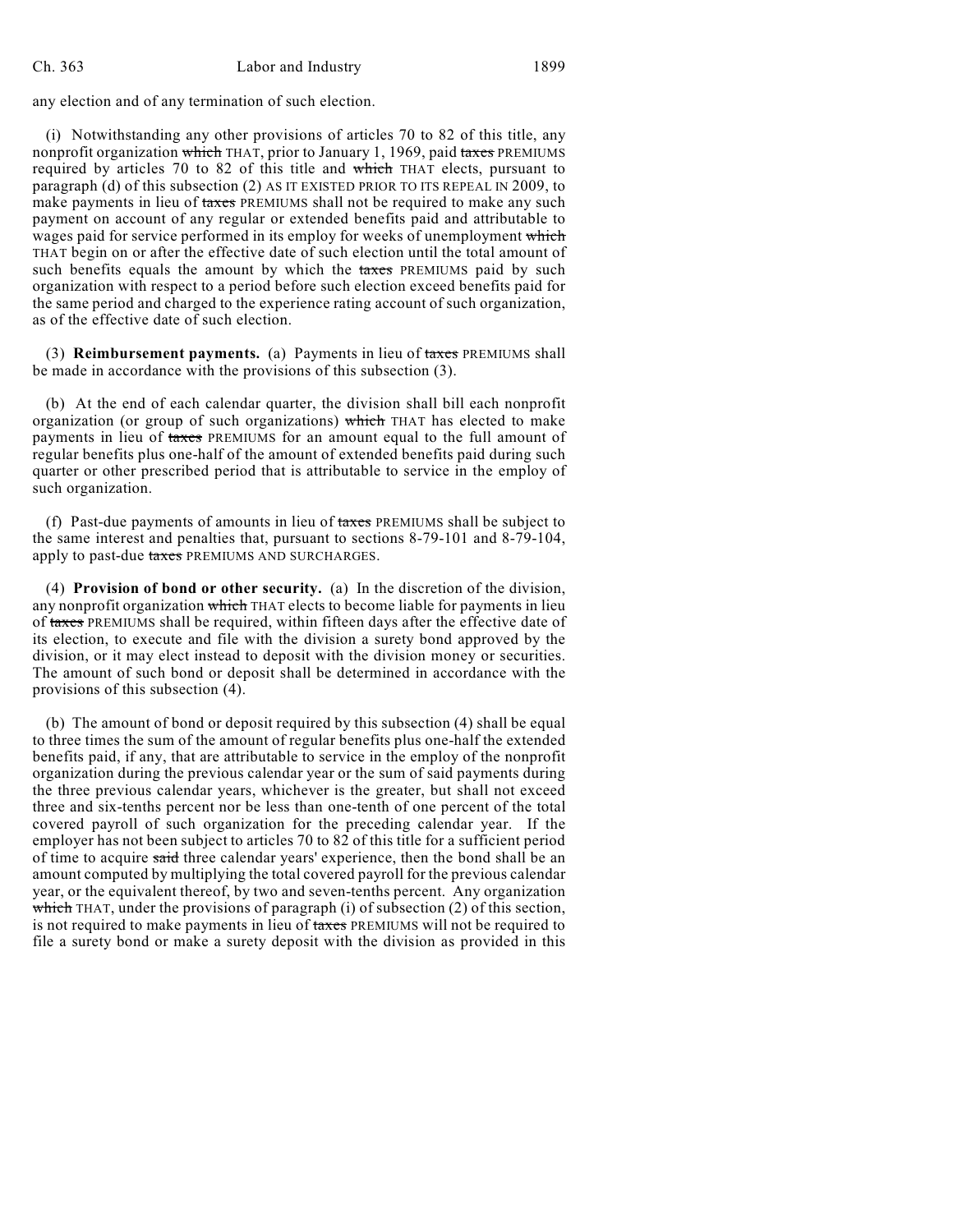paragraph (b) until such time as said organization is required to make payments in lieu of taxes PREMIUMS.

(c) Any bond deposited under this subsection (4) shall be in force for a period of not less than two taxable CALENDAR years and shall be renewed with the approval of the division, at such times as the division may prescribe, but not less frequently than at two-year intervals as long as the organization continues to be liable for payments in lieu of taxes PREMIUMS. The division shall require such adjustments to be made in a previously filed bond as it deems appropriate. If the bond is to be increased, the adjusted bond shall be filed by the organization within fifteen days of AFTER the date notice of the required adjustment was mailed or otherwise delivered to it. Failure by any organization covered by such bond to pay the full amount of payments in lieu of taxes PREMIUMS when due, together with any applicable interest and penalties provided for in PARAGRAPH (f) OF subsection (3) (f) of this section, shall render the surety liable on said bond to the extent of the bond, as though the surety were such organization.

(d) Any deposit of money or securities in accordance with this subsection (4) shall be retained by the division in an escrow account until liability under the election is terminated, at which time itshall be returned to the organization, less any deductions as provided in this subsection (4). The division may deduct from the money deposited under this paragraph (d) by a nonprofit organization or sell the securities a nonprofit organization has so deposited to the extent necessary to satisfy any due and unpaid payments in lieu of taxes PREMIUMS and any applicable interest and penalties provided for in PARAGRAPH (f) OF subsection (3)  $(f)$  of this section. The division shall require the organization, within fifteen days following any deduction from a money deposit or sale of deposited securities under the provisions of this paragraph (d), to deposit sufficient additional money or securities to make whole the organization's deposit at the prior level. Any cash remaining from the sale of such securities shall be a part of the organization's escrow account. The division may, at any time, review the adequacy of the deposit made by any organization. If, as a result of such review, the division determines that an adjustment is necessary, it shall require the organization to make AN additional deposit within fifteen days of AFTER written notice of its determination or shall return to it such portion of the deposit as it no longer considers necessary, whichever action is appropriate. Disposition of income from securities held in escrow shall be governed by the applicable provisions of the state law.

(e) If any nonprofit organization fails to file a bond or make a deposit, or to file a bond in an increased amount or to increase or make whole the amount of a previously made deposit, as provided under this subsection (4), the division may terminate such THE organization's election to make payments in lieu of taxes PREMIUMS, and such THE termination shall continue for not less than the four-consecutive-calendar-quarter period beginning with the quarter in which such THE termination becomes effective, but the division may, for good cause, extend the applicable filing, deposit, or adjustment period by not more than fifteen days.

(f) If any nonprofit organization is delinquent in making payments in lieu of  $t$ axes PREMIUMS as required under subsection (2) of this section, the division may terminate such THE organization's election to make payments in lieu of taxes PREMIUMS as of the beginning of the next taxable CALENDAR year, and such THE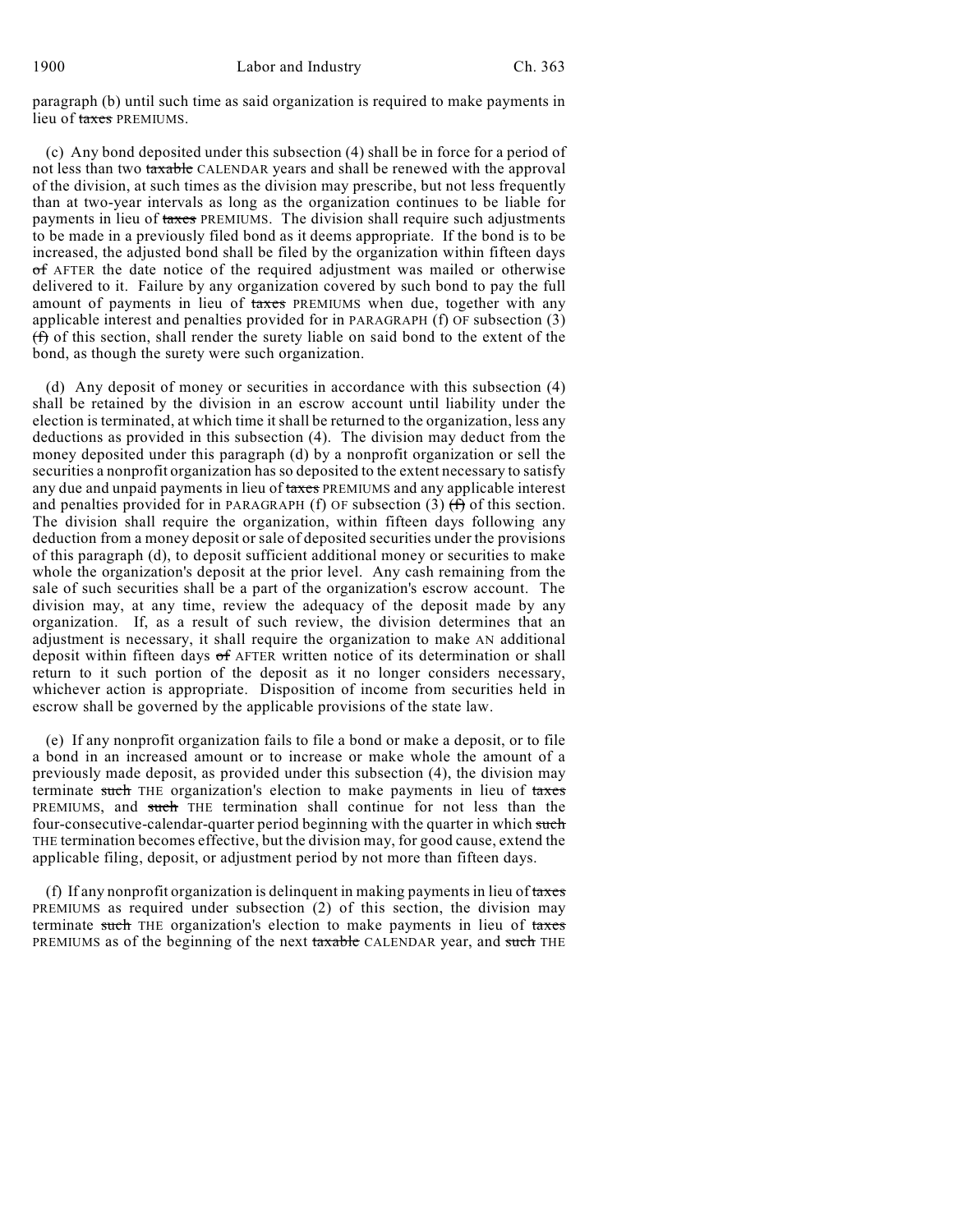termination shall be effective for that and the next taxable CALENDAR year.

(5) **Allocation of benefit costs.** (a) A political subdivision which THAT is liable for payments in lieu of taxes PREMIUMS shall pay to the division for the unemployment compensation fund the full amount of all regular and extended benefits paid that are attributable to service in the employ of such employer. A nonprofit organization liable for payments in lieu of taxes PREMIUMS shall pay to the division for the unemployment compensation fund the amount of regular benefits plus the amount of one-half of extended benefits paid that are attributable to service in the employ of such employer. If benefits paid to an individual are based on wages paid by more than one employer and one or more of such employers are liable for payments in lieu of taxes PREMIUMS, the amount payable to the fund by each employer that is liable for such payments shall be determined in accordance with the provisions of paragraph (b) or (c) of this subsection (5).

(b) If benefits paid to an individual are based on wages paid by one or more employers who THAT are liable for payments in lieu of taxes PREMIUMS and on wages paid by one or more employers who THAT are liable for taxes PREMIUMS, the amount of benefits payable by each employer who THAT is liable for payments in lieu of taxes PREMIUMS shall be an amount which THAT bears the same ratio to the total benefits paid to the individual as the total base period wages paid to the individual by such employer bear to the total base period wages paid to the individual by all of his OR HER base period employers.

(c) If benefits paid to an individual are based on wages paid by two or more employers who THAT are liable for payments in lieu of taxes PREMIUMS, the amount of benefits payable by each such employer shall be an amount which THAT bears the same ratio to the total benefits paid to the individual as the total base period wages paid to the individual by such employer bear to the total base period wages paid to the individual by all of his OR HER base period employers.

(6) **Group accounts.** Two or more employers who THAT are liable for payments in lieu of taxes PREMIUMS, in accordance with the provisions of subsection (2) of this section and sections 8-76-108 and 8-76-109, may file a joint application with the division for the establishment of a group account for the purpose of sharing the cost of benefits paid that are attributable to service in the employ of such employers. Each such application shall identify and authorize a group representative to act as the group's agent for the purposes of this subsection (6). Upon its approval of the application, the division shall establish a group account for such THE employers effective as of the beginning of the calendar quarter in which it receives the application and shall notify the group's representative of the effective date of the account. Such THE account shall remain in effect for not less than two years and thereafter until terminated at the discretion of the division or upon application by the group. Upon establishment of the account, each member of the group shall be liable for payments in lieu of taxes PREMIUMS with respect to each calendar quarter in the amount that bears the same ratio to the total benefits paid in such THAT quarter that are attributable to service performed in the employ of all members of the group as the total wages paid for service in employment by such THE member in such THAT quarter bear to the total wages paid during such THAT quarter for service performed in the employ of all members of the group. The division shall prescribe such regulations RULES as it deems necessary with respect to applications for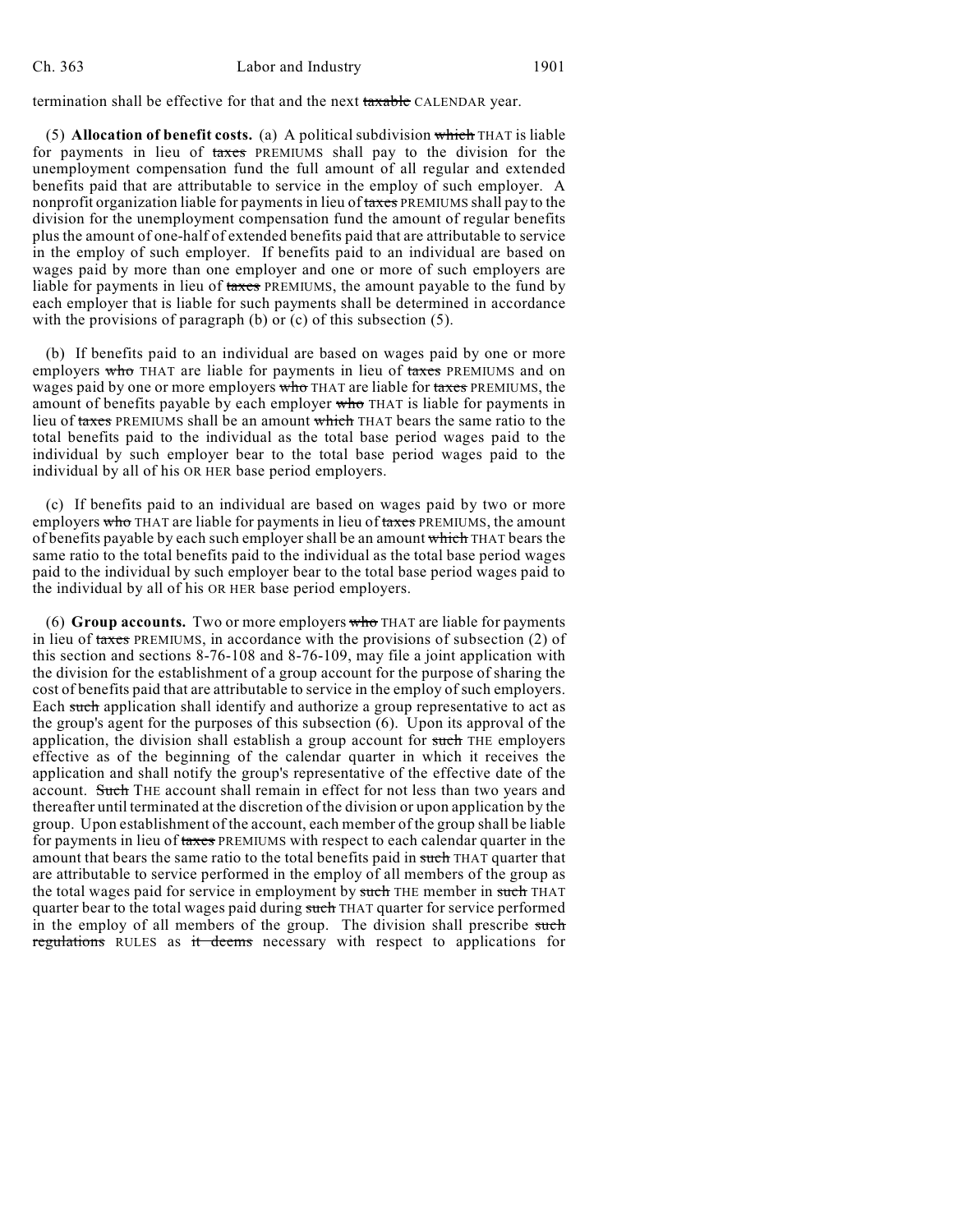establishment, maintenance, and termination of group accounts that are authorized by this subsection (6) for addition of new members to, and withdrawal of active members from, such accounts and for the determination of the amounts that are payable under this subsection (6) by members of the group and the time and manner of such payments.

**SECTION 19.** 8-76-111 (4), Colorado Revised Statutes, is amended to read:

**8-76-111. Coverage of state employees.** (4) The amounts required to be paid in lieu of taxes PREMIUMS by the state under this section shall be billed and payment made as provided in section 8-76-110 (3) with respect to similar payments by nonprofit organizations.

**SECTION 20.** 8-76-112 (1) and (3), Colorado Revised Statutes, are amended to read:

**8-76-112. Political subdivisions - security for collection of premiums or reimbursable payments.** (1) In the event of default in payment of taxes PREMIUMS OR SURCHARGES due or reimbursements of benefit costs, the state treasurer, upon the request of the division, shall set aside state funds otherwise payable to the political subdivision as security to insure ENSURE payment of the funds due from the political subdivision to the unemployment trust fund.

(3) The division may not request the state treasurer to set aside funds to cover obligations of the political subdivision until at least six months have elapsed since the due date for payment of the tax PREMIUM OR SURCHARGE or reimbursable obligation.

**SECTION 21.** 8-76-113 (1) and (2), Colorado Revised Statutes, are amended to read:

**8-76-113. Protest - appeal - filed by an employer.** (1) Any employer who wishes to appeal a determination of liability for taxes PREMIUMS OR SURCHARGES, a determination of coverage under the provisions of articles 70 to 82 of this title, or a seasonality determination pursuant to section 8-73-106 may file a written notice of appeal with the division in such form and manner as the director of the division may prescribe by rule, including in person, by mail, or by electronic means. Except as otherwise provided by this section, proceedings on appeal shall be governed by the provisions of article 74 of this title. No appeal shall be heard unless the notice of appeal has been received by the division within twenty calendar days after the date the notice of such determination is mailed or transmitted by the division to the employer in accordance with such rules as the director of the division may promulgate.

(2) Any employer who wishes to protest an assessment of taxes PREMIUMS OR SURCHARGES, a notice of PREMIUM rate,  $\sigma f \tau$  tax, a recomputation of  $\tau$  PREMIUM rate, or any notice of correction of any matter set forth in this subsection (2) shall file a request for redetermination with the division, in accordance with rules promulgated by the director of the division. The division shall thereafter promptly notify the employer of its redetermination decision. Any employer who wishes to appeal from a redetermination decision may file a written notice of appeal with the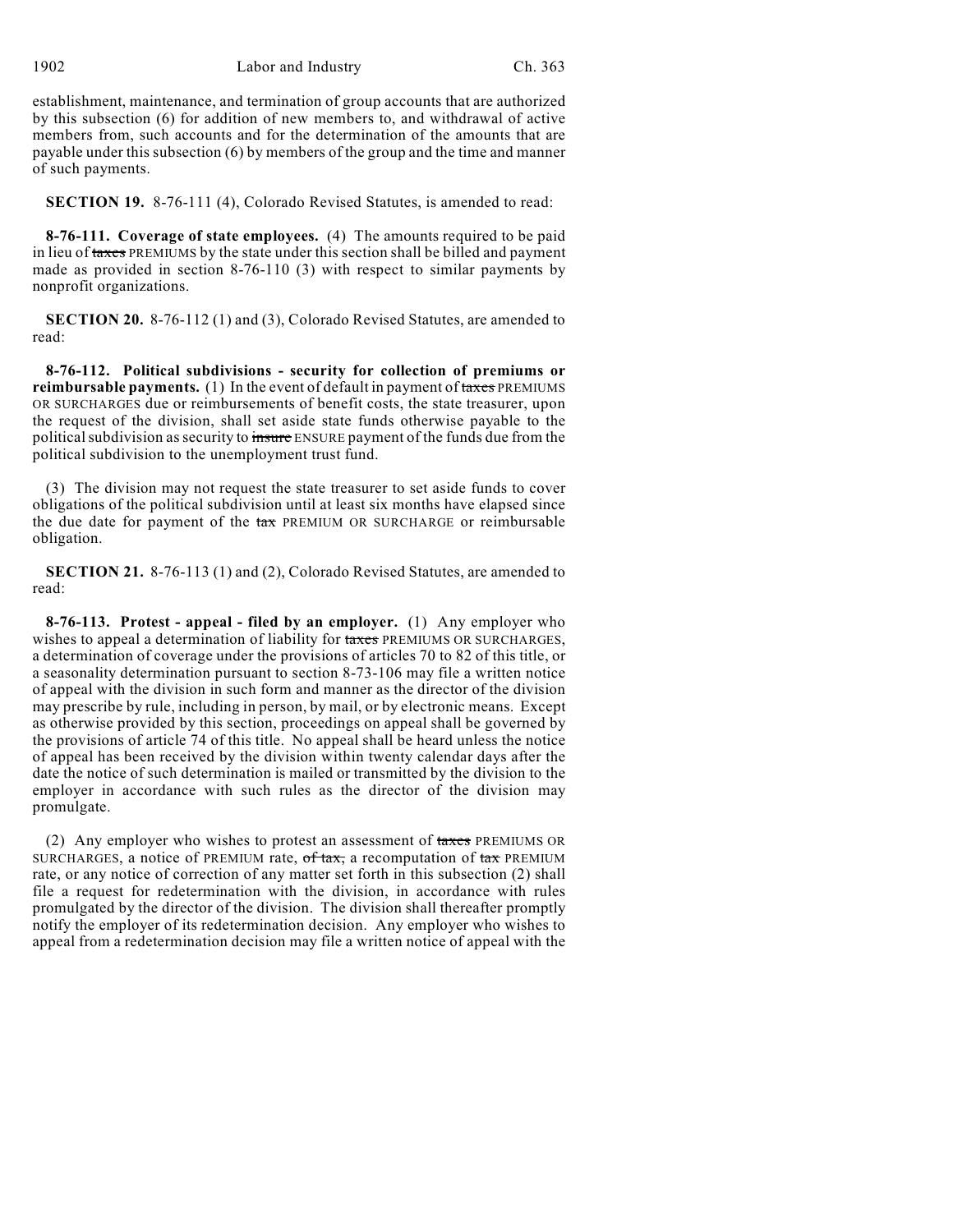division. Except as otherwise provided by this section, proceedings on appeal shall be governed by the provisions of article 74 of this title. No appeal shall be heard unless notice of appeal has been received by the division within twenty calendar days after the date the notice of such redetermination is mailed or transmitted by the division to the employer in accordance with such rules as the director of the division may promulgate.

**SECTION 22.** 8-76-115 (1), (2), (3), (4), (5) (a), (6), (7) (b), and (8) (b), Colorado Revised Statutes, are amended to read:

**8-76-115. Coverage of Indian tribes.** (1) Indian tribes or tribal units, including all subdivisions or subsidiaries of, and business enterprises wholly owned by, such Indian tribes, subject to the provisions of articles 70 to 82 of this title shall pay taxes PREMIUMS AND SURCHARGES under the same terms and conditions under sections 8-76-101 to 8-76-103 as apply to other taxpaying PREMIUM-PAYING employers unless an election is made, in the same manner provided in section 8-76-108 (1) (d), to make payments in lieu of taxes PREMIUMS into the unemployment compensation fund in amounts equal to the amount of benefits attributable to service in the employ of the Indian tribe.

(2) Indian tribes shall determine if payments in lieu of taxes PREMIUMS will be elected by the tribe as a whole, by individual tribal units, or by combinations of individual tribal units. Two or more individual tribal units may apply with the division for the establishment of a group account in the same manner and subject to the same terms as set forth in section 8-76-110 (6).

(3) Indian tribes or tribal units electing to make payments in lieu of taxes PREMIUMS shall be billed for the full amount of benefits attributable to service in the employ of said Indian tribes or tribal units, and payment shall be made with respect to said billings in the manner provided in section 8-76-108 (1) (c).

(4) The division may require any Indian tribe or tribal unit that elects to become liable for payments in lieu of taxes PREMIUMS to execute and file with the division a surety bond or to deposit money or securities in the manner provided in section 8-76-110 (4).

(5) (a) Failure of the Indian tribe or tribal unit to make required payments pursuant to subsection  $(3)$  of this section, to pay taxes PREMIUMS pursuant to sections 8-76-101 to 8-76-103, to pay assessments of interest and penalties pursuant to sections 8-79-101 and 8-79-104, or to execute and file a surety bond or deposit money or other security pursuant to section 8-76-110 (4) within ninety days  $\sigma f$ AFTER receipt of a delinquency notice by the division shall cause the Indian tribe to lose the option to make payments in lieu of taxes PREMIUMS effective with the beginning of the following calendar year unless a division-approved payment plan is established or payment in full is received within the said ninety-day period.

(6) Any Indian tribe that loses the option to make payments in lieu of taxes PREMIUMS due to late payment or nonpayment, as described in subsection (5) of this section, shall have such option reinstated effective with the beginning of the following calendar year if, by March 1 of said year, all contributions have been timely made and no taxes PREMIUMS OR SURCHARGES, payments in lieu of taxes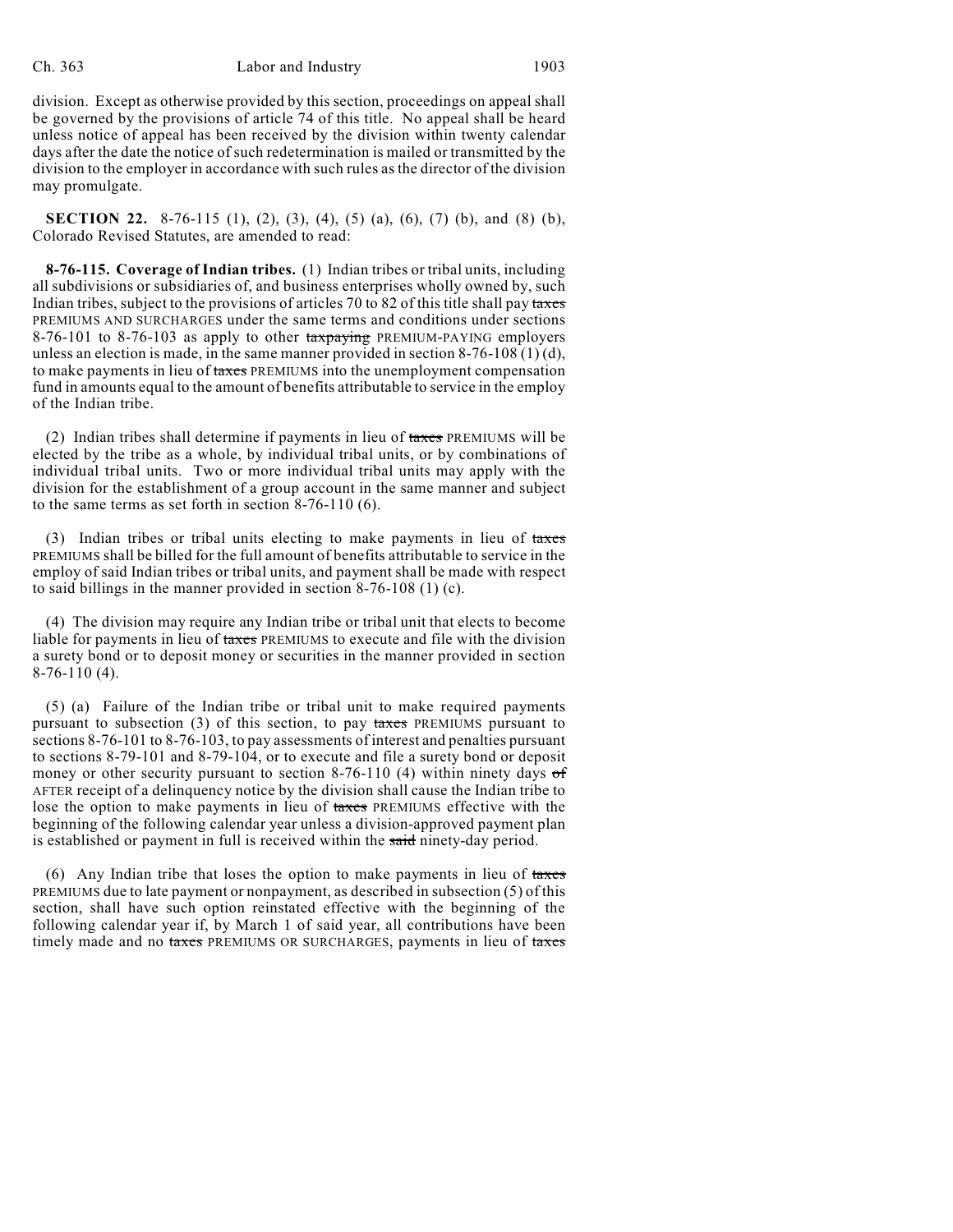PREMIUMS for benefits paid, penalties, or interest remain outstanding.

(7) (b) The division may determine that any Indian tribe that loses coverage under the provisions of this subsection (7) may have services performed for such tribe again included as "employment" for purposes of section 8-70-125.5 if all taxes PREMIUMS AND SURCHARGES, payments in lieu of taxes PREMIUMS, penalties and interest, or surety bond or payment of other money or security have been paid.

(8) Notices of payment and reporting delinquency to Indian tribes or their tribal units shall include information stating that failure to make full payment within the prescribed time period:

(b) Shall cause the Indian tribe to lose the option to make payments in lieu of taxes PREMIUMS; and

**SECTION 23.** 8-77-102 (1), Colorado Revised Statutes, is amended to read:

**8-77-102. Collection and transmittal of receipts - clearing account - refunds** - **transfers.** (1) The division or its agent shall collect or receive all taxes PREMIUMS, SURCHARGES, payments in lieu of taxes PREMIUMS, fines, and penalties provided for in articles 70 to 82 of this title, all interest on delinquent taxes PREMIUMS AND SURCHARGES provided for in section 8-79-101, and all other moneys accruing to the fund from the federal government or any other source whatsoever and shall transmit all such moneys to the state treasurer, who shall cause the same to be deposited in a clearing account in his OR HER name in a state or national bank doing business in this state.

**SECTION 24.** 8-77-106 (1), Colorado Revised Statutes, is amended to read:

**8-77-106. Unemployment revenue fund.** (1) There is hereby created the unemployment revenue fund, to which shall be credited all interest collected by the division on delinquent taxes PREMIUMS OR SURCHARGES pursuant to the provisions of section 8-79-101, all penalties collected by the division pursuant to sections 8-79-104 (1) (a) and (1) (c) and 8-81-101 (4) (a) (II), all remaining moneys in the federal advance interest repayment fund after all known interest charges and associated administrative costs pursuant to section 8-77-103 have been paid pursuant to section 8-77-108 (3), and all investigative costs collected by the division pursuant to section  $8-81-101$  (4) (a) (III).

**SECTION 25.** 8-77-109 (1), Colorado Revised Statutes, is amended to read:

**8-77-109. Employment support fund - created - uses.** (1) There is hereby established the employment support fund which shall be credited with fifty percent of the PREMIUM surcharge tax established by section 8-76-102 (4) (a) beginning July 1, 1999. THE EMPLOYMENT SUPPORT FUND SHALL NOT BE INCLUDED IN OR ADMINISTERED BY THE ENTERPRISE ESTABLISHED PURSUANT TO SECTION 8-71-103 (2).

**SECTION 26.** 8-77-109 (2) (a.9), Colorado Revised Statutes, as enacted by Senate Bill 09-076, enacted at the First Regular Session of the Sixty-seventh General Assembly, is amended to read: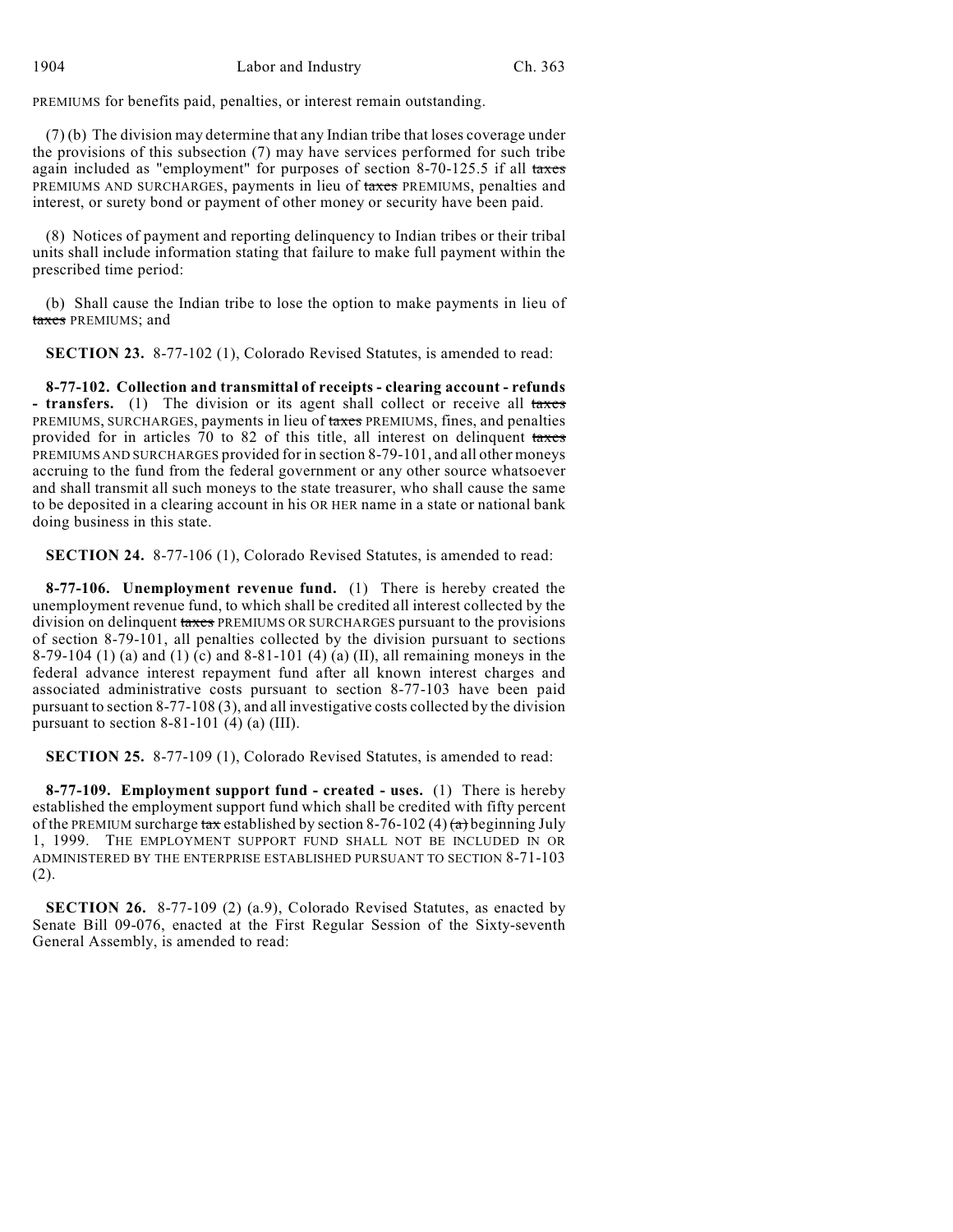#### Ch. 363 Labor and Industry 1905

**8-77-109. Employment support fund - employment and training technology fund - created - uses.** (2) (a.9) Notwithstanding any provision of this subsection (2) to the contrary, beginning July 1, 2009, through December 31, 2016, twenty percent of the PREMIUM surcharge  $\frac{\pi x}{\pi}$  established by section 8-76-102 (4) shall be credited to the employment and training technology fund, which is hereby created in the state treasury. Moneys in the employment and training technology fund shall be used for employment and training automation initiatives established by the director of the division. Moneys in the employment and training technology fund shall be subject to annual appropriation by the general assembly for the implementation of this paragraph (a.9) and shall not revert to the general fund or any other fund at the end of any fiscal year. The moneys in the employment and training technology fund shall be exempt from section 24-75-402, C.R.S. If the balance of the unemployment compensation fund, created in section 8-77-101, falls below twenty-five million dollars, the moneys in the employment and training technology fund shall be allocated to the unemployment compensation fund. At any other time, the moneys in the employment and training technology fund may be allocated to the unemployment compensation fund at the discretion of the executive director of the department of labor and employment.

**SECTION 27.** 8-79-101, Colorado Revised Statutes, is amended to read:

**8-79-101. Interest on past-due premiums and surcharges.** Taxes unpaid on the date on which they are due and payable, as prescribed by the division, shall bear interest at the rate of nine percent per annum or three-fourths of one percent per month or any portion thereof on and after such date until payment plus accrued interest is received by the division. On and after October 1, 1983, taxes PREMIUMS OR SURCHARGES unpaid on the date on which they are due and payable, as prescribed by the division, shall bear interest at the rate of eighteen percent per annum or one and one-half percent per month or any portion thereof on and after such date until payment plus accrued interest is received by the division. Interest collected pursuant to this section shall be paid into the unemployment revenue fund.

**SECTION 28.** 8-79-102 (1) and (3), Colorado Revised Statutes, are amended to read:

**8-79-102. Collection of premiums and surcharges, benefit overpayments, penalties, and interest.** (1) The division shall institute such practices and procedures as it deems necessary to collect any money due the division in the form of delinquent taxes PREMIUMS, SURCHARGES, or overpaid benefits, including all penalties and interest thereon. In the case of overpaid benefits, the division may, in addition to instituting collection procedures, withhold subsequent benefit payments to which the claimant is or becomes entitled and apply the amount withheld as an offset against the overpayment. However, any amount withheld shall not exceed twenty-five percent of a claimant's benefit payments except in those cases where overpayments have occurred on an established current claim or as a result of false representation or willful failure to disclose a material fact.

(3) If, after due notice, any employer or claimant defaults in any payment of  $t$ axes PREMIUMS or SURCHARGES, THE repayment of overpaid benefits, or the payment of any interest or penalties thereon, the amount due may be collected by civil action, which shall include the right of attachment in the name of the division. Court costs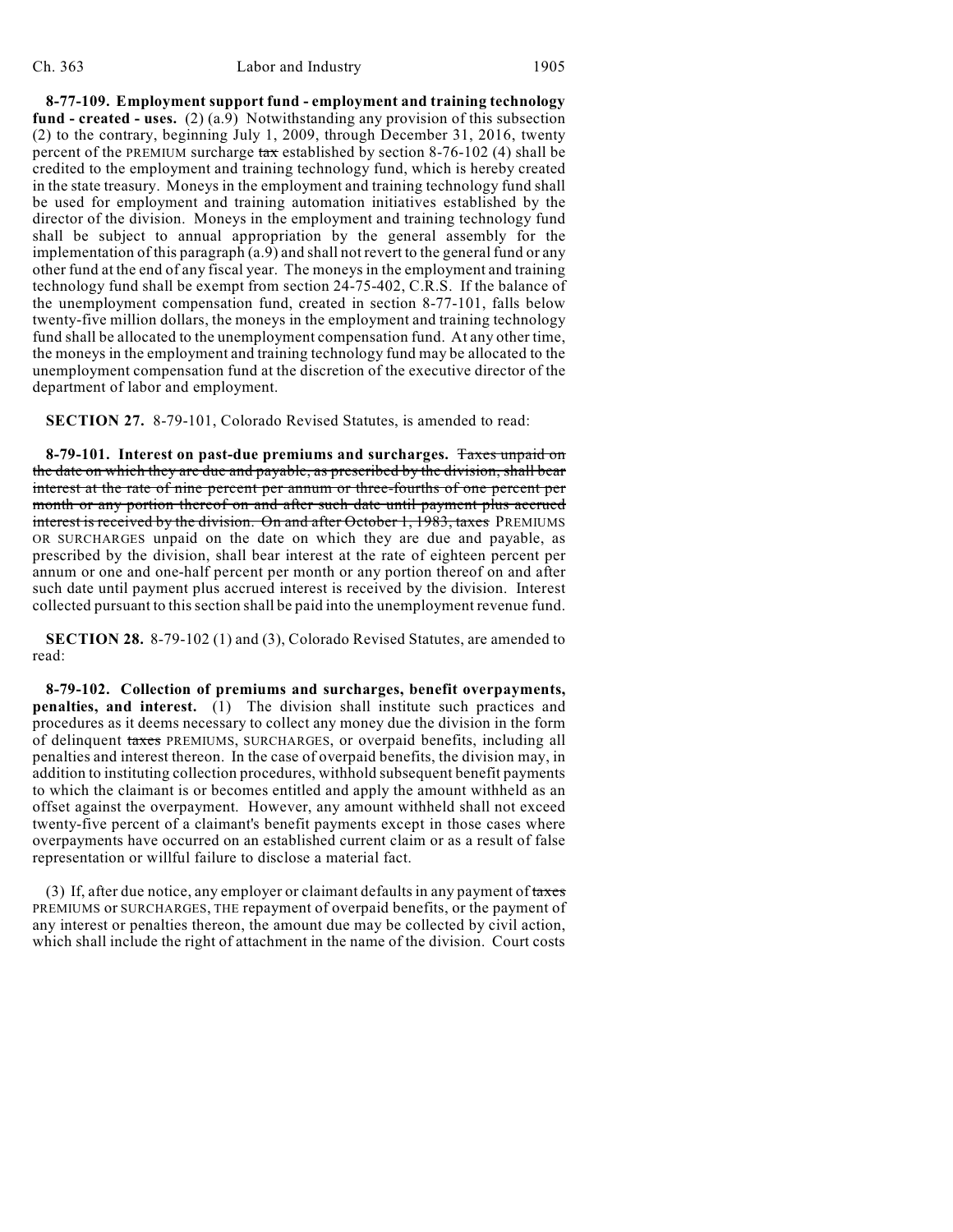shall not be charged to the division, but any employer or claimant against whom judgment is taken shall be taxed CHARGED with all costs of such action. All costs collected by the division shall be paid into the registry of the court.

**SECTION 29.** 8-79-103, Colorado Revised Statutes, is amended to read:

**8-79-103. Premiums, surcharges, and assessments a lien on property.** (1) The taxes PREMIUMS AND SURCHARGES imposed by sections 8-76-101 to 8-76-104 and any assessments imposed pursuant to section 29-4-710.7, C.R.S., shall be a first and prior lien upon the real and personal property of any employer subject to articles 70 to 82 of this title, except as to the lien of general property taxes and except as to valid liens existing at the time of the filing of the notice provided for in section 8-79-105, and shall take precedence over all other liens or claims of whatsoever kind or nature. Any employer who THAT sells, assigns, transfers, conveys, loses by foreclosure of a subsequent lien, or otherwise disposes of his ITS business, or any part thereof, shall file with the division such reports as the director of the division, by regulation RULE, may prescribe within ten days after the date of any such transaction. The employer's successor shall be required to withhold FROM THE PURCHASE MONEY AN AMOUNT OF MONEY sufficient of the purchase money to cover the amount of said tax PREMIUMS OR SURCHARGES and assessment ASSESSMENTS due and unpaid until such time as the former owner produces a receipt from the division showing that said taxes and THE PREMIUMS, SURCHARGES, OR assessments have been paid or a certificate that no taxes and PREMIUMS, SURCHARGES, OR assessments are due. Any such successor  $w$  ho THAT fails to comply with the above provisions THIS SUBSECTION (1) shall be personally liable for the payment of any taxes and PREMIUMS, SURCHARGES, OR assessments due and unpaid.

(2) When the business or property of any employer is placed in receivership, seized under distraint for property taxes, or assigned for the benefit of creditors, all taxes or PREMIUMS, SURCHARGES, assessments, penalties, and interest imposed by articles 70 to 82 of this title and section 29-4-710.7, C.R.S., shall be a prior and preferred claim against all of the property of said employer, except as to the lien of general property taxes, and as to valid liens existing at the time of the filing of the notice provided for in section 8-79-105, and as to claims for wages of not more than two hundred fifty dollars to each claimant earned within six months of AFTER the commencement of the proceeding. No sheriff, receiver, assignee, or other officer shall sell the property of any employer under process or order of court in such cases without first ascertaining from the division the amount of any taxes PREMIUMS, SURCHARGES, or assessments due and payable under articles 70 to 82 of this title and section 29-4-710.7, C.R.S. If any such taxes PREMIUMS, SURCHARGES, or assessments are due, owing, and unpaid, it is the duty of such sheriff, receiver, assignee, or other officer to first pay the OUTSTANDING amount of said taxes PREMIUMS, SURCHARGES, or assessments out of the proceeds of such THE sale before making payment of any moneys to any judgment creditor or other claims of whatsoever kind or nature, except the costs of the proceedings. In the event of an employer's being subject to an order for relief, judicially confirmed extension proposal, or composition under the federal bankruptcy code of 1978, title 11 of the United States Code, taxes PREMIUMS, SURCHARGES, or assessments then or thereafter due shall be entitled to such priority as is provided in section 507 of that code for taxes due the state of Colorado.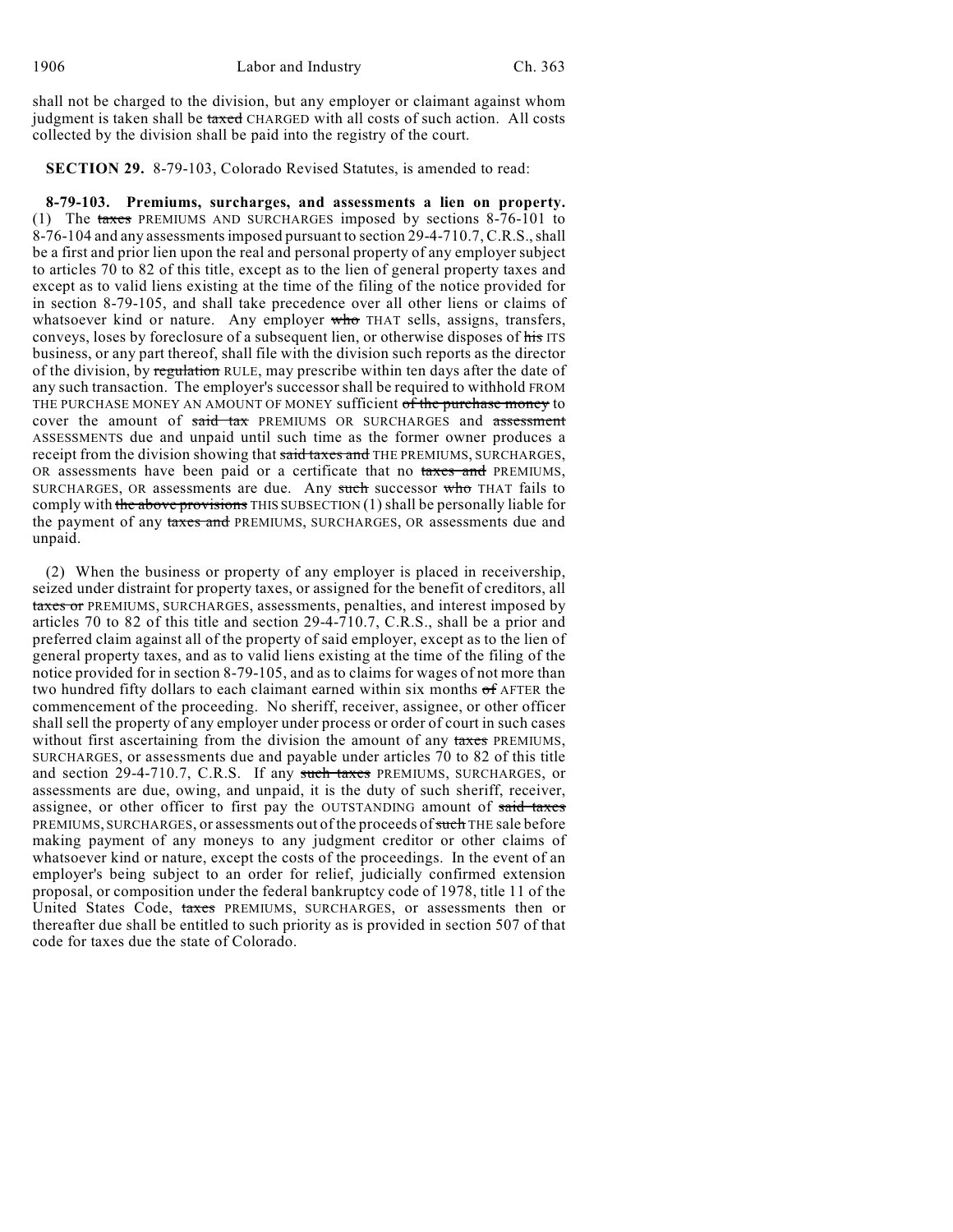#### **SECTION 30.** 8-79-104, Colorado Revised Statutes, is amended to read:

**8-79-104. Failure to file true report - penalty.** (1) (a) It is the responsibility of each employer subject to the provisions of articles 70 to 82 of this title to file true and accurate reports whether or not taxes PREMIUMS OR SURCHARGES are due and to pay all taxes PREMIUMS AND SURCHARGES when due. Whenever an employer fails to furnish  $\frac{1}{4}$  PREMIUM reports required by the division by the due date, such THE employer shall be assessed a penalty of fifty dollars for each such occurrence; except that an "employer newly subject" as defined by section 8-76-103 (3) (a) (IV) shall be assessed a penalty of ten dollars for each such occurrence during the first four quarters of coverage. Each subsequent quarter in which the employer continues the failure to file such reports shall be considered a separate occurrence. Penalties collected by the division pursuant to this paragraph (a) shall be paid into the unemployment revenue fund.

(b) If any employer fails or neglects to make and file such reports, as required by articles 70 to 82 of this title or by the regulations RULES of the division pursuant thereto, or willfully makes a false or fraudulent report, the division may make an assessment of the taxes PREMIUMS OR SURCHARGES due from its own knowledge and from such information as it can obtain through testimony or otherwise.

(c) An employer who is delinquent in paying taxes PREMIUMS OR SURCHARGES on the computation date shall have a penalty assessed by the division. The amount of the penalty shall be the amount of delinquent taxes PREMIUMS OR SURCHARGES; except that the penalty shall not exceed an amount equal to one percent of the employer's taxable CHARGEABLE wages paid which THAT were subject to unemployment insurance in the preceding calendar year. and, further, The amount of the penalty for an employer who THAT was not subject to the provisions of articles 70 to 82 of this title in the preceding calendar year shall be the amount of delinquent taxes PREMIUMS OR SURCHARGES. Such penalty shall be in addition to any payments and interest due under articles 70 to 82 of this title. The penalty shall be payable in four quarterly installments during the current calendar year and shall be remitted to the division with the employer's quarterly report. Penalties collected by the division pursuant to this paragraph (c) shall be paid into the unemployment revenue fund.

(d) Any penalty imposed pursuant to this subsection (1) shall be waived if good cause is shown for failing to pay the taxes PREMIUMS OR SURCHARGES or to make tax PREMIUM reports, as prescribed by rule or regulation of the division. Penalties under this subsection (1) which THAT are unpaid on the date on which they are due shall bear interest at the same rate and in the same manner as unpaid taxes PREMIUMS AND SURCHARGES under articles 70 to 82 of this title. The provisions of section 13-80-108 (9), C.R.S., shall be used for determining when an offense is committed for the purposes of this subsection (1).

(2) Any assessment so made and certified by the division shall be prima facie good and sufficient for all legal purposes. Notice and demand for such taxes PREMIUMS OR SURCHARGES plus any interest and penalties imposed by articles 70 to 82 of this title shall be made upon such forms as PRESCRIBED BY the division, may prescribe, and the notice and demand shall become final fourteen calendar days after the date of delivery of said THE notice and demand to the employer in person or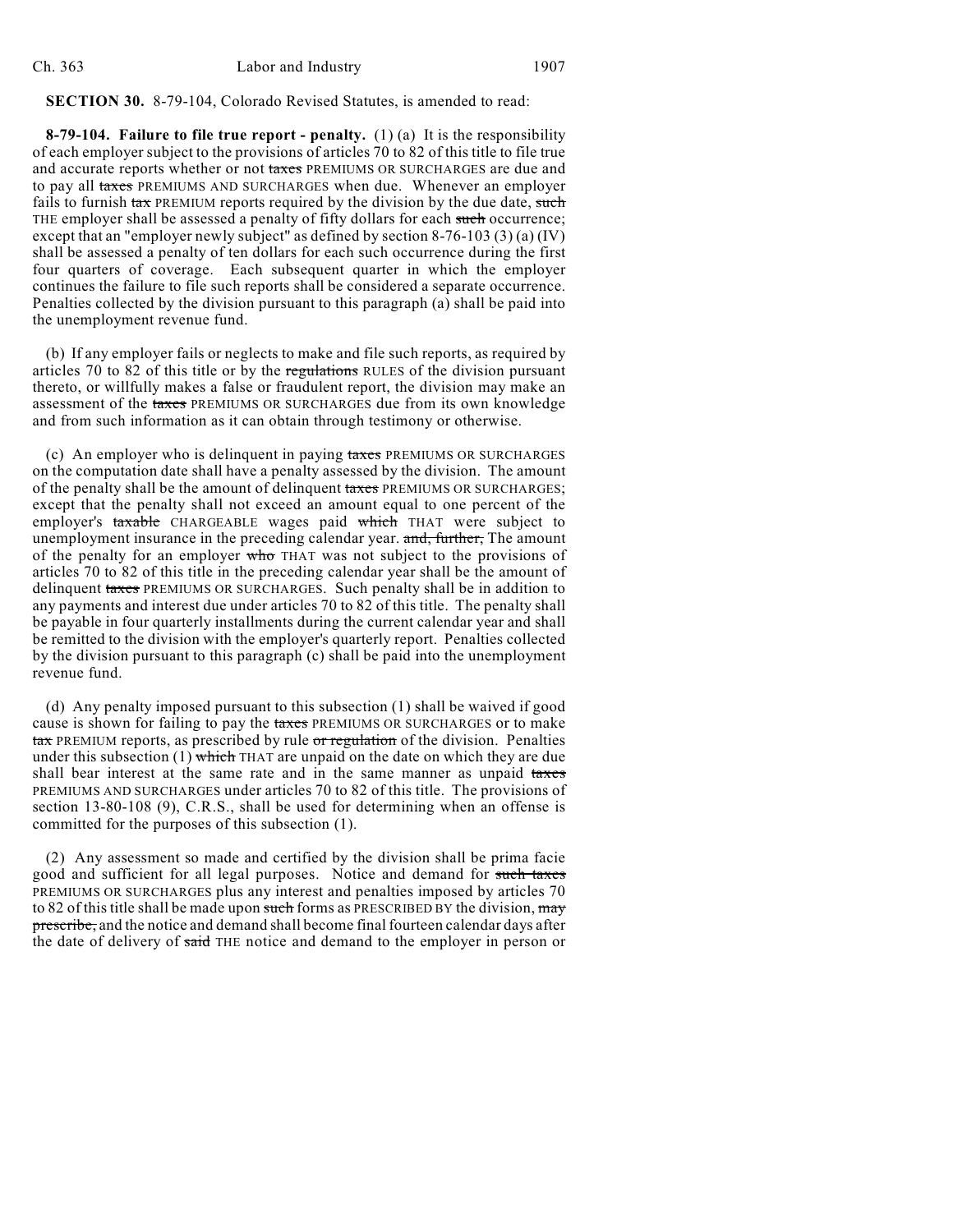after the date of the transmittal by electronic means or by registered mail to the employer's last-known address or place of business. The employer may file a request for review or modification of said THE assessment with the division within the fourteen days in the manner and form prescribed by the division. The division, on the basis of evidence submitted by the employer disclosing the correct amount of taxes PREMIUMS OR SURCHARGES, may amend or otherwise modify its previous assessments.

**SECTION 31.** 8-79-105 (1) and (2), Colorado Revised Statutes, are amended to read:

**8-79-105. Levy on property - sale.** (1) If any taxes PREMIUMS, SURCHARGES, penalties, or interest imposed by articles 70 to 82 of this title, as shown by reports filed by the employer or as shown by assessment duly made as provided in section 8-79-104 or 8-79-107, are not paid within five days after the same THEY are due and demand IS made therefor, the division may issue a notice setting forth the name of the employer, the amount of the taxes PREMIUMS, SURCHARGES, penalties, and interest, the date of the accrual thereof, and a statement that the division claims a first and prior lien therefor, except as provided in this article. Such notice shall be on forms prepared by the division and shall be verified by any duly qualified representative of the division and may be filed or recorded in the office of the county clerk and recorder of any county in the state in which the employer owns property. After such notice has been filed or recorded, the division may issue a warrant under its official seal directed to the sheriff of any county of the state or any duly authorized agent of the division commanding him OR HER to levy upon, seize, and sell such of the real and personal property of the employer found within his OR HER county necessary for the payment of the amount due, together with interest and penalties, as provided by law.

(2) It is the duty of any county clerk and recorder to whom such notices are sent to file or record the same without cost. Any UPON THE PAYMENT OF ALL PREMIUMS, SURCHARGES, PENALTIES, AND INTEREST, A lien for taxes SUCH PREMIUMS, SURCHARGES, PENALTIES, AND INTEREST, as shown upon the records of the county clerk and recorder, upon the payment of all taxes, penalties, and interest covered thereby, shall be released by the division in the same manner as judgments are released.

**SECTION 32.** 8-79-107, Colorado Revised Statutes, is amended to read:

**8-79-107. Immediate assessment - when.** If the division believes that the collection of any taxes PREMIUMS, SURCHARGES, penalties, or interest under the provisions of articles 70 to 82 of this title will be jeopardized by delay, whether or not the time otherwise prescribed by articles 70 to 82 of this title or any regulations RULES issued pursuant thereto for making reports and paying such taxes PREMIUMS OR SURCHARGES has expired, it may immediately assess such taxes PREMIUMS AND SURCHARGES, together with all penalties and interest, the assessment of which is provided for by articles 70 to 82 of this title. Such taxes PREMIUMS, SURCHARGES, penalties, and interest shall thereupon become immediately due and payable, and immediate notice and demand shall be made by the division for the payment thereof.

**SECTION 33.** 8-79-108 (1) and (3), Colorado Revised Statutes, are amended to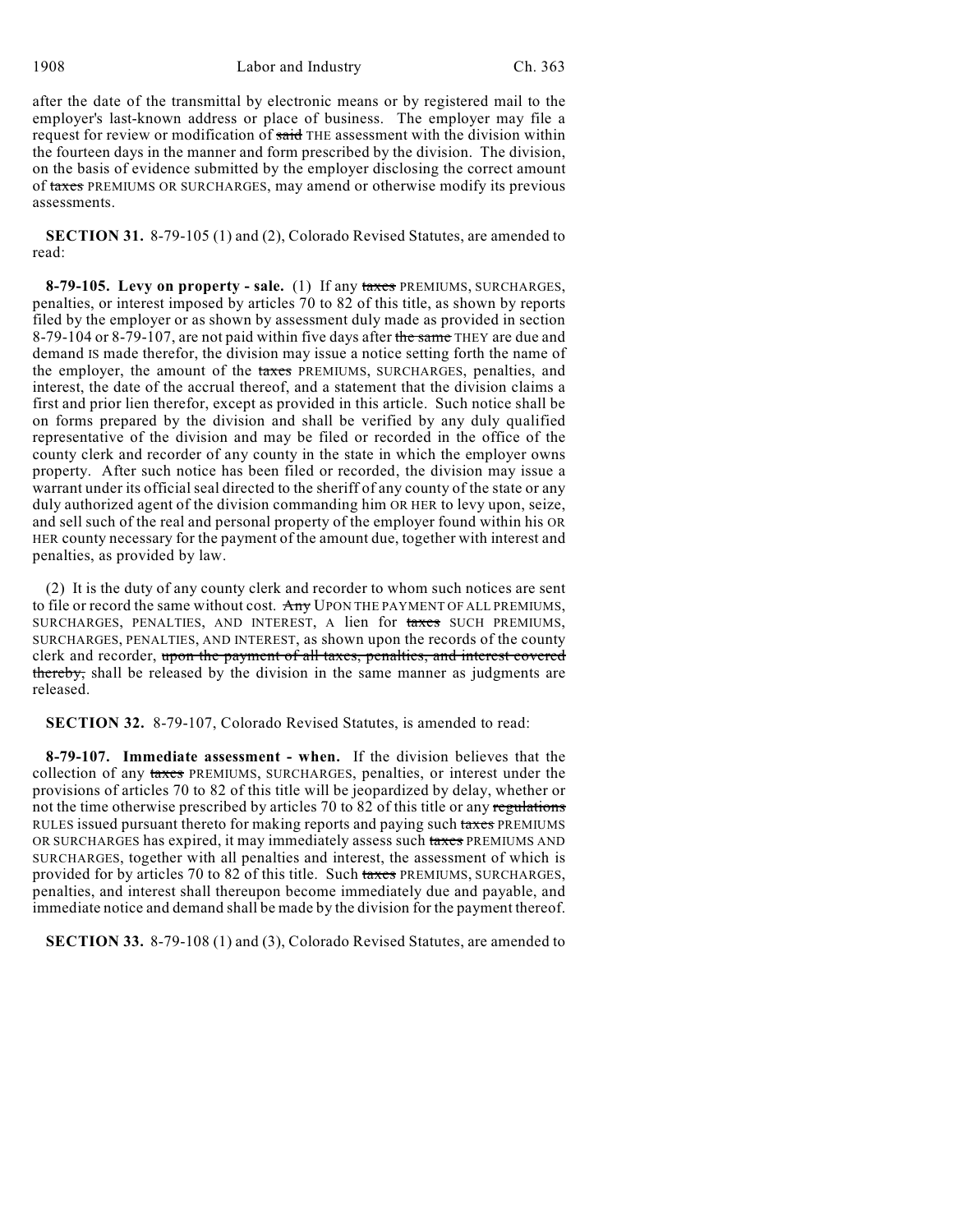read:

**8-79-108. Refunds.** (1) An employing unit may file an application for the refund of money paid erroneously in such form and manner as the director of the division may prescribe by rule, including in person, by mail, by telephone, or by electronic means. If the division determines that such payment, or any portion thereof, was paid erroneously, the division shall either issue to the employing unit a credit memo therefor, or make a refund thereof, in either event without interest thereon. Where no application is received, and the division determines that taxes PREMIUMS OR SURCHARGES have been paid erroneously, the division may, at its option, correct any erroneous payments. Any such correction, if it involves less than one hundred dollars, may be by credit memo. In no event may an employing unit recover money paid erroneously, or otherwise, that has been paid prior to January 1 of the first year of the five calendar years immediately preceding the date of the filing of the application for refund. If such application for refund is refused, or if no final action is taken thereon within six months, an employing unit may commence an action in the district court for the city and county of Denver for the collection thereof. In the event of court action, no recovery of any money paid prior to January 1 of the first year of the five calendar years immediately preceding the date of the filing of the application shall be allowed. For like cause and for the same period, a recovery, as above indicated, may be allowed on the division's own initiative.

(3) Refunds of interest which were THAT WAS paid into the unemployment compensation fund shall be paid from the unemployment compensation fund, and refunds of interest which were THAT WAS paid into the unemployment revenue fund shall be paid from the unemployment revenue fund. All refunds of taxes PREMIUMS AND SURCHARGES shall be made from the unemployment compensation fund.

**SECTION 34.** 8-80-101, Colorado Revised Statutes, is amended to read:

**8-80-101. Waiver of rights void.** Any agreement by an individual to waive, release, or commute his OR HER rights to benefits or any other rights under articles 70 to 82 of this title shall be void. Any agreement by any individual in the employ of any person or concern to pay all or any portion of an employer's taxes PREMIUMS OR SURCHARGES required under articles 70 to 82 of this title from the employer shall be void. No employer shall directly or indirectly make, require, or accept any deduction from wages to finance the employer's taxes PREMIUMS OR SURCHARGES required from him OR HER or require or accept any waiver of any rights under articles 70 to 82 of this title by any individual in his OR HER employ. Any employer or officer or agent of any employer who violates any provision of this section is guilty of a misdemeanor and, upon conviction thereof, for each offense, shall be punished by a fine of not less than one hundred dollars nor more than one thousand dollars, or by imprisonment in the county jail for not more than six months, or by both such fine and imprisonment.

**SECTION 35.** 8-81-101 (2), Colorado Revised Statutes, is amended to read:

**8-81-101. Penalties.** (2) Any employing unit, or any officer or agent of an employing unit, or any other person who makes a false statement or representation knowing it to be false or who knowingly fails to disclose a material fact either to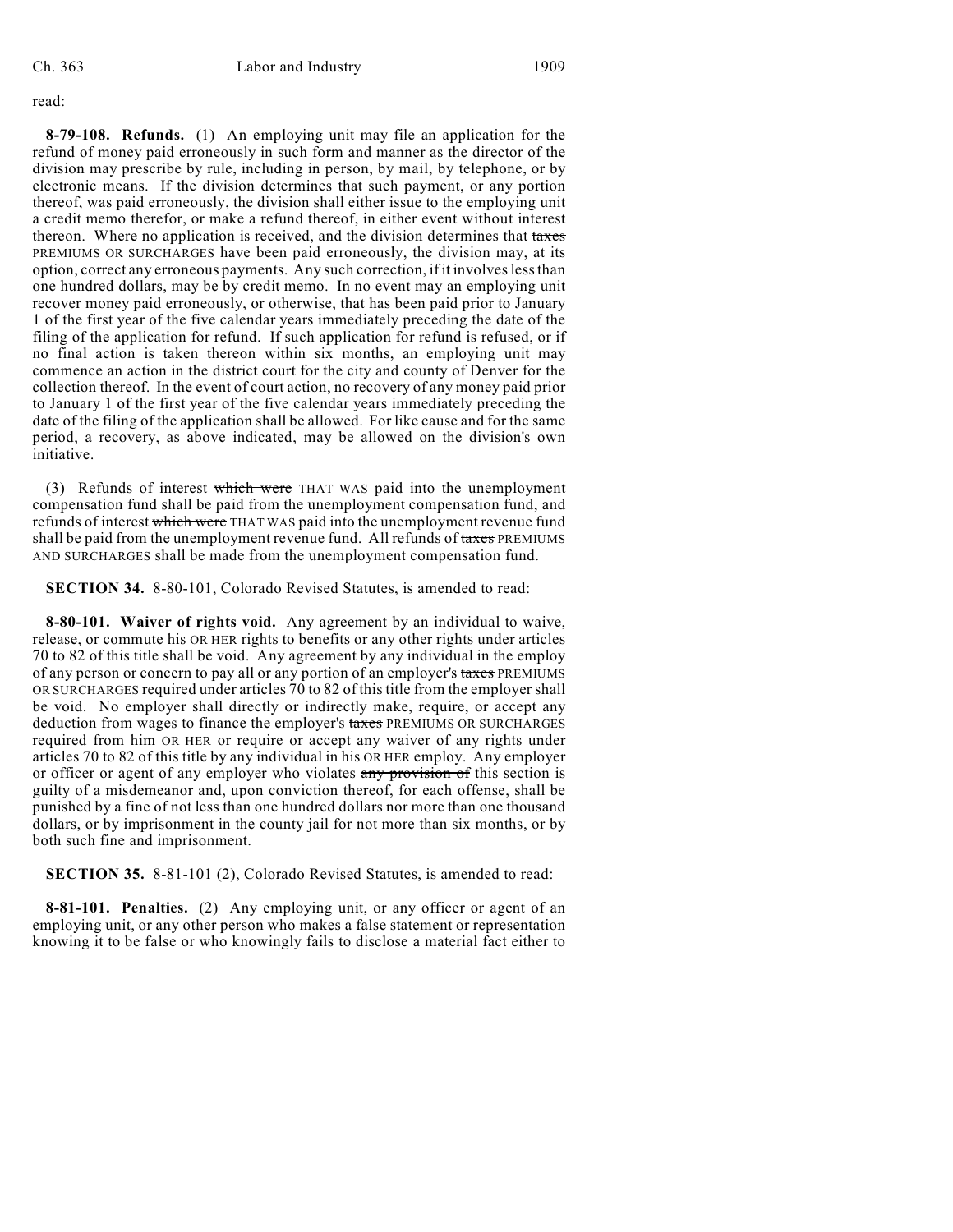cause an individual to receive benefits to which such individual is otherwise not entitled or to defraud an individual by preventing or reducing the payment of benefits to which such individual would otherwise be entitled, or to avoid becoming or remaining a subject employer, or to avoid or reduce any  $\frac{\tan x}{\tan x}$  PREMIUM, SURCHARGE, or other payment required from an employing unit under articles 70 to 82 of this title or under the employment security law of any other state, or of the federal government, or of a foreign government or any such employing unit, officer or agent, or other person who willfully fails or refuses to pay any such taxes PREMIUMS OR SURCHARGES or make any other payment, or to furnish any reports required under section 8-72-107, or to produce or permit the inspection or copying of records as required under section 8-72-107 is guilty of a misdemeanor and, upon conviction thereof, shall be punished by a fine of not less than twenty-five dollars nor more than one thousand dollars, or by imprisonment in the county jail for not more than six months, or by both such fine and imprisonment. Each false statement or representation or failure to disclose a material fact and each day such failure or refusal continues shall constitute a separate offense.

**SECTION 36.** 29-4-710.7 (1) (b) (I) and (1) (b) (III), Colorado Revised Statutes, are amended to read:

**29-4-710.7. Powers of the board - issuance of bonds to maintain balances in the unemployment compensation fund.** (1) Upon receiving the certifications specified in subsection (2) of this section, the authority, in addition to the other powers granted by this part 7, shall have the following powers:

(b) To levy certain bond assessments as follows:

(I) All bonds and notes issued pursuant to this section shall be limited obligations of the authority, payable solely from revenues generated through the levy by the authority of a bond assessment against each employer, as defined in section 8-70-113, C.R.S., subject to experience rating under articles 70 to 82 of title 8, C.R.S., in an aggregate amount sufficient to satisfy subparagraph (II) of this paragraph (b). The division of employment and training shall collect and administer the bond assessment on behalf of the authority in substantially the same manner as other employer taxes PREMIUMS AND SURCHARGES required pursuant to the provisions of articles 70 to 82 of title 8, C.R.S. Subject to the provisions of articles 70 to 82 of title 8, C.R.S., the assessment shall not apply to the covered employers of state and local government, to those nonprofit organizations that are reimbursable employers, nor OR to political subdivisions electing the special rate.

(III) All bond assessments described in this paragraph (b) shall be submitted in the same manner as the employer's normal taxes PREMIUMS AND SURCHARGES paid pursuant to the provisions of articles 70 to 82 of title 8, C.R.S., shall be a lien upon the real and personal property of any such employer in the manner and to the extent set forth in section 8-79-103, C.R.S., shall be segregated by the division of employment and training in a special account under the control of the division, and shall, after offsetting the division's costs for collecting and administering the bond assessments, be used only for transfer from time to time to one or more special accounts created by and under the control of the authority. All moneys accruing in any such special account shall be used by the authority only to pay the costs described in subparagraph (II) of this paragraph (b), and any moneys remaining in